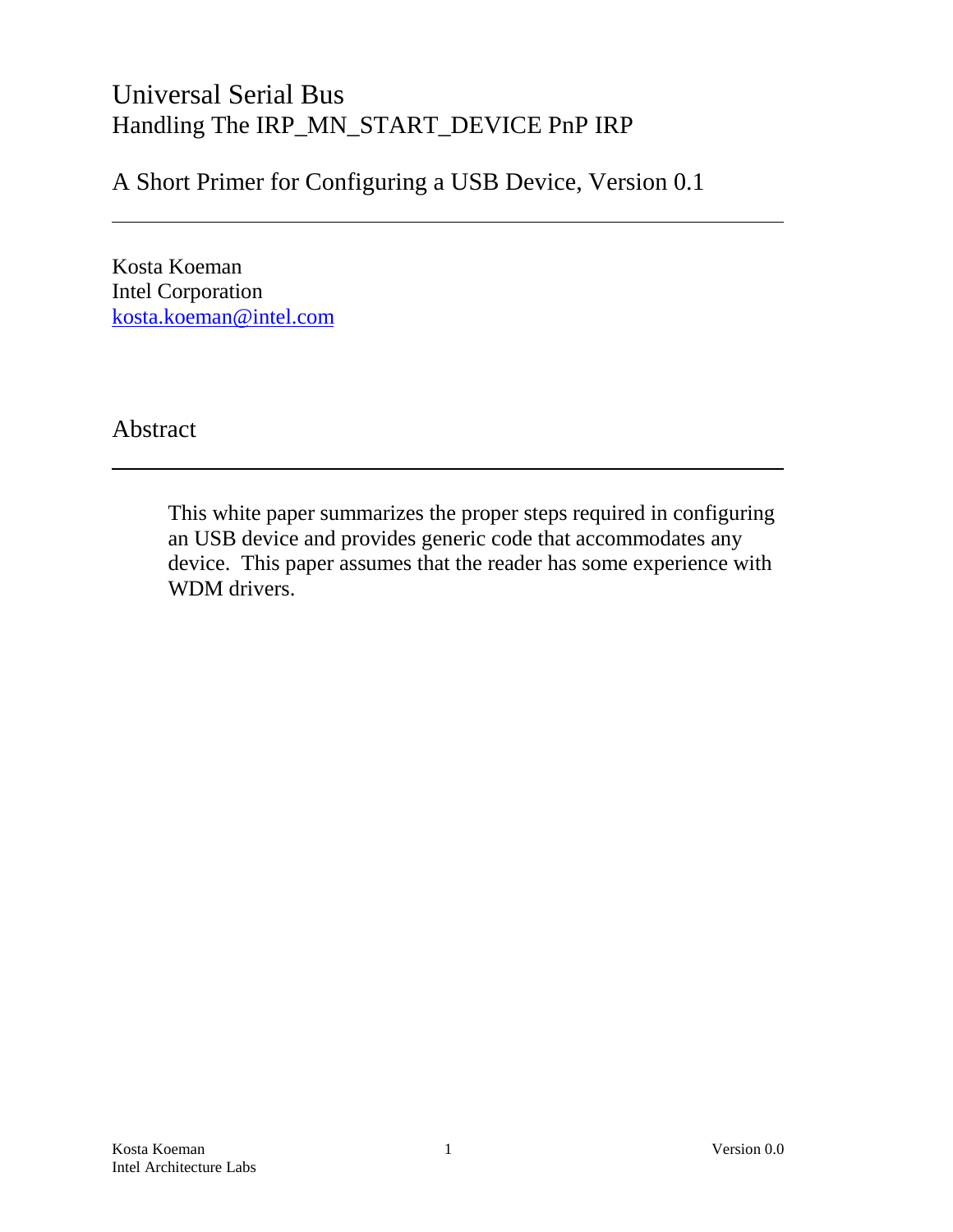# **Contributors**

John Keys, Intel Corporation

# **Revision History**

Version 1.0 Original Release

This white paper, *Handling The IRP\_MN\_START\_DEVICE PnP IRP*, as well as the software described in it is furnished under license and may only be used or copied in accordance with the terms of the license. The information in this manual is furnished for informational use only, is subject to change without notice, and should not be construed as a commitment by Intel Corporation. Intel Corporation assumes no responsibility or liability for any errors or inaccuracies that may appear in this document or any software that may be provided in association with this document.

Except as permitted by such license, no part of this document may be reproduced, stored in a retrieval system, or transmitted in any form or by any means without the express written consent of Intel Corporation.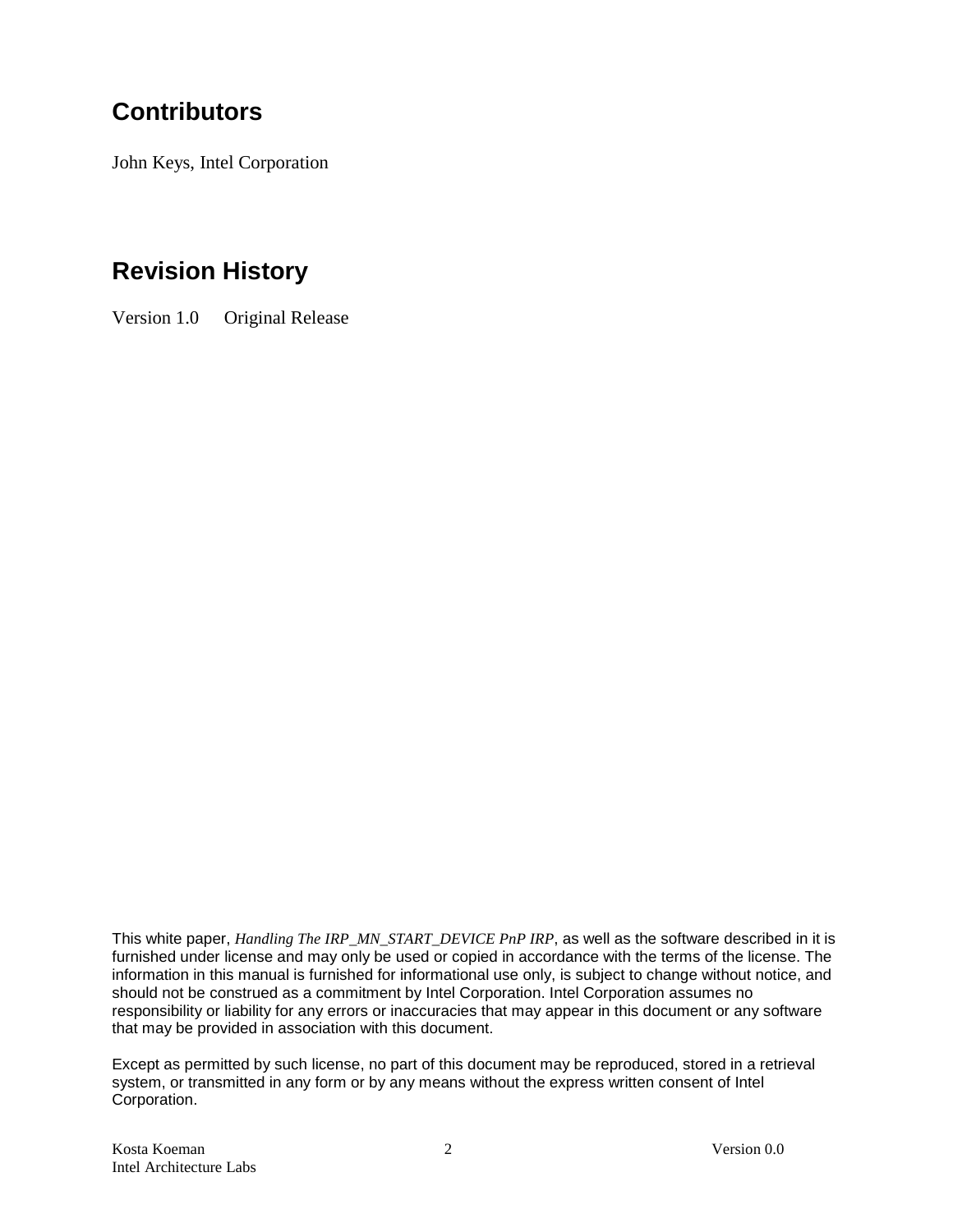# **Table Of Contents**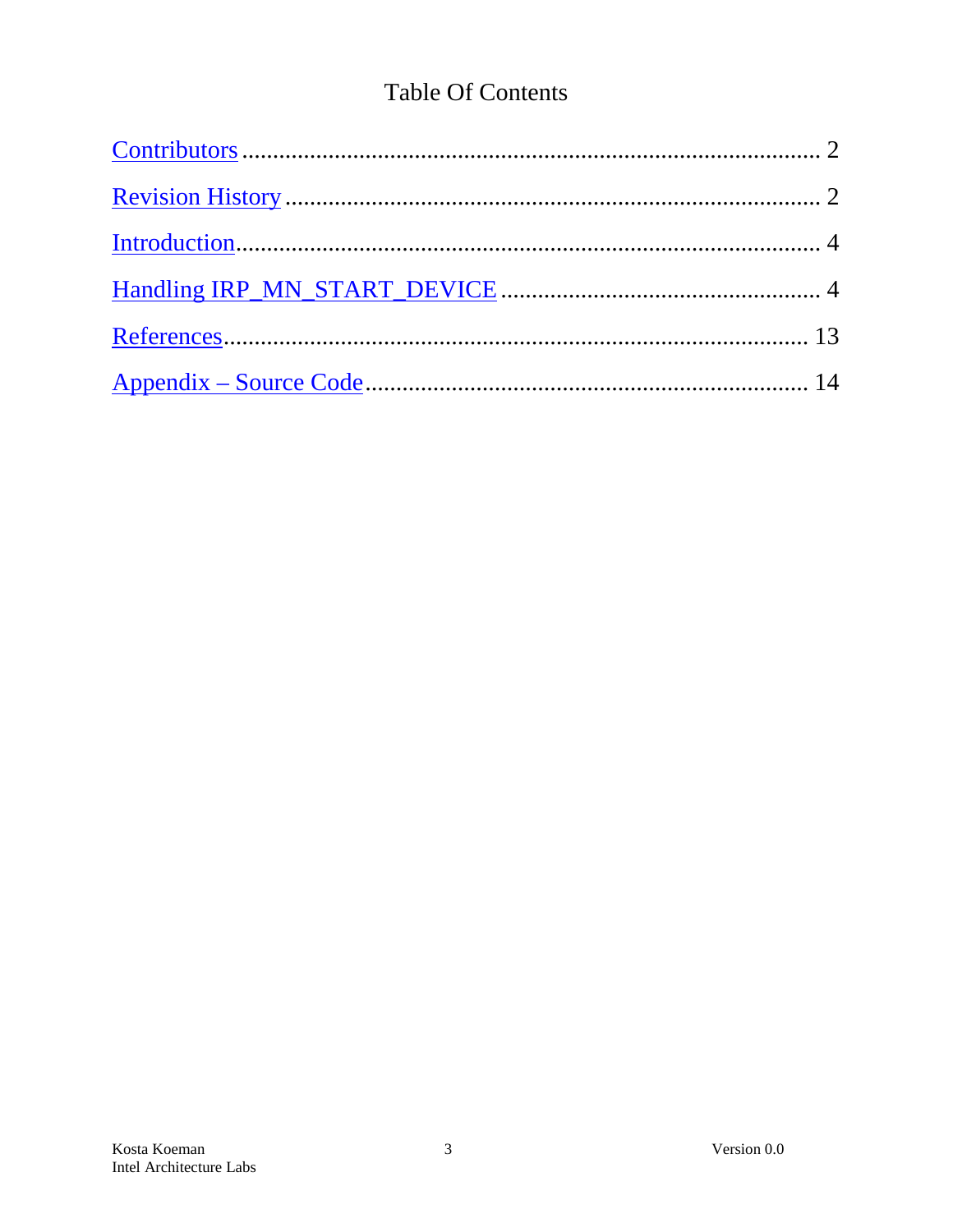### **Introduction**

The purpose of this document is to clarify to developers how drivers to configure a USB device. This brief paper will provide generic code that will accommodate any number of configuration descriptors and interfaces.

Configuration of a USB device is a simple to step process: descriptor acquisition, and device registration. The first step involves acquiring the device and configuration descriptors (the latter including interface, endpoint, and possibly class descriptors). These descriptors are used for the second step: registering interface and pipe information to the operating system. This process occurs when receiving the PnP IRP, IRP\_MN\_START\_DEVICE. For the *Windows™ 2000* DDK perspective on handling this irp, please see [1].

The code provided in this document was derived from *Windows® 2000* DDK (March 9, 2000 build) sample code, and the author's experimentation.

### **Handling IRP\_MN\_START\_DEVICE**

The following section provides the necessary code for handling the IRP\_MN\_START\_DEVICE PnP IRP. The first step is to pass down the IRP so that the underlying drivers can complete their configuration. This is shown below by attaching a completion routine (in this case *StartCompletionRoutine*()), which commences with the first stage of the configurations process: acquiring the descriptors.

It should be noted that is some sample code, the driver passes the PnP start IRP down the stack, then blocks on an event that is set in the attached completion routine. This is acceptible at PASSIVE\_LEVEL (the IRQL in which PnP IRPs are dispatched), but generally not at DISPATCH\_LEVEL [2]. As a matter of practice, the author advises utilizing completion routines for continuing work after passing an IRP down the stack.

```
DispatchPnP(
    IN PDEVICE_OBJECT DeviceObject,
    IN PIRP Irp
    )
{
    PDEVICE_EXTENSION deviceExtension = DeviceObject->DeviceExtension;
   PIO_STACK_LOCATION IrpStack = IoGetCurrentIrpStackLocation(Irp);<br>BOOLEAN passRequest;
BOOLEAN passRequest;
NTSTATUS ntStatus;
    // Default: Pass the request down to the next lower driver
    // without a completion routine
    passRequest = TRUE;
    KdPrint (("DispatchPnP: Entering with IRP: %s\n",
                                PnPString[IrpStack->MinorFunction]));
    switch (IrpStack->MinorFunction)
\{ case IRP_MN_START_DEVICE: // 0x00
        // In the completion routine, we complete the configuration process
        IoCopyCurrentIrpStackLocationToNext(Irp);
        IoSetCompletionRoutine(Irp,
                               StartCompletionRoutine,
                               DeviceObject,
                               TRUE,
                               TRUE,
                               TRUE);
```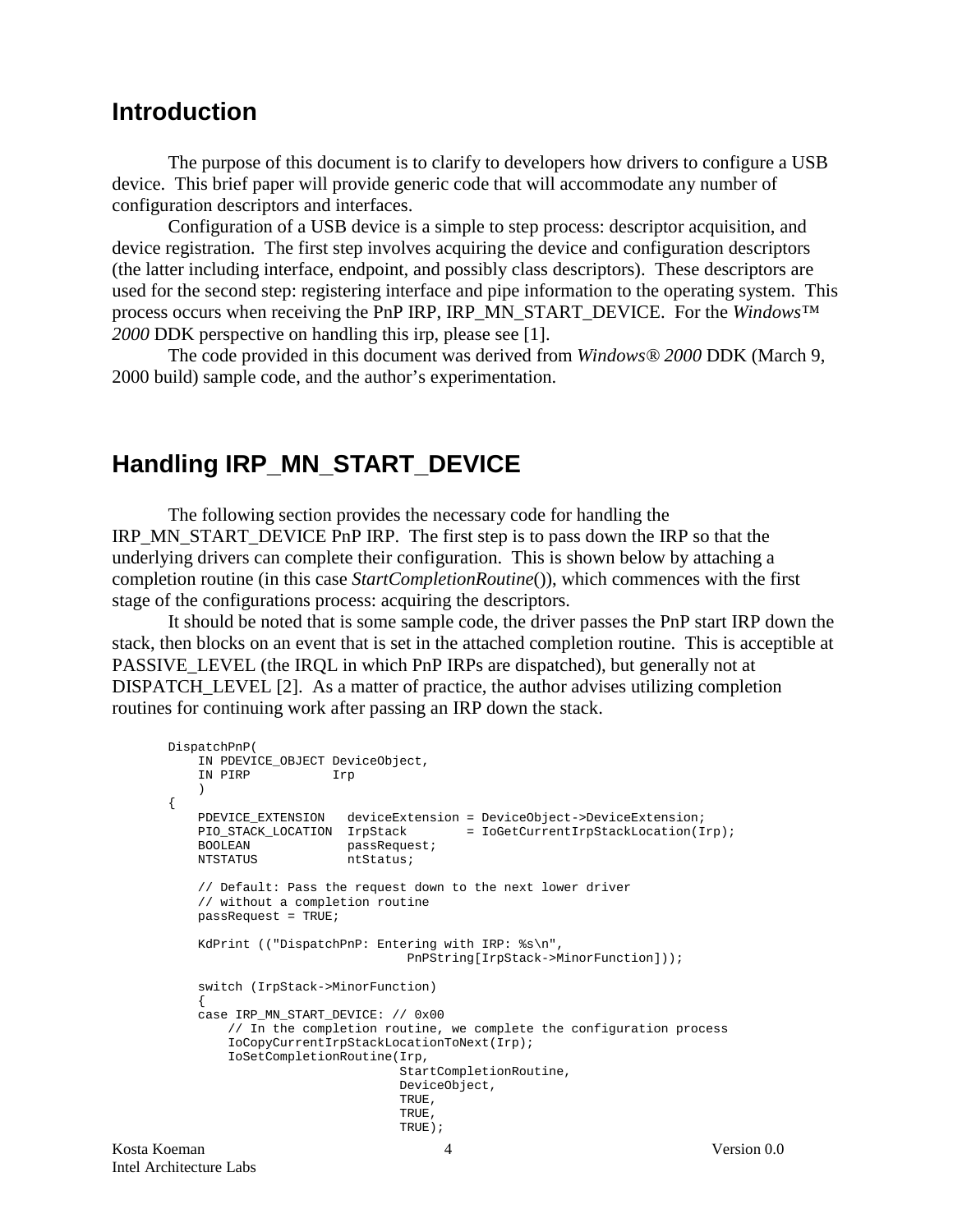```
 ntStatus = IoCallDriver(deviceExtension->StackDeviceObject, Irp);
        passRequest = FALSE;
        break;
 .
 .
 .
    } /* switch MinorFunction*/
    if (passRequest)
    {
        // just pass it down
        IoSkipCurrentIrpStackLocation(Irp);
        ntStatus = IoCallDriver(deviceExtension->StackDeviceObject, Irp);
    }
    KdPrint (("Exit PnP 0x%x\n", ntStatus));
    return ntStatus;
} // DispatchPnp
```
#### **Sample Code 1.** Portion of PnP Dispatch Routine

```
NTSTATUS
StartCompletionRoutine(
     IN PDEVICE_OBJECT NullDeviceObject,
     IN PIRP Irp,
     IN PVOID Context
\overline{\phantom{a}}{
    PDEVICE_OBJECT deviceObject = (PDEVICE_OBJECT) Context;
     PDEVICE_EXTENSION deviceExtension = deviceObject->DeviceExtension;
     NTSTATUS ntStatus = STATUS_SUCCESS;
     KIRQL irql = KeGetCurrentIrql();
     KdPrint(("enter StartCompletionRoutine at IRQL %s with ntStatus 0x%x\n",
               irql == PASSIVE_LEVEL ? "PASSIVE_LEVEL": "DISPATCH_LEVEL",
              Irp->IoStatus.Status));
     if (NT_SUCCESS(Irp->IoStatus.Status))
     {
         // If the lower driver returned PENDING, mark our stack location as pending also.
         if (Irp->PendingReturned)
         {
             IoMarkIrpPending(Irp);
         }
         ntStatus = StartDevice(deviceObject);
         Irp->IoStatus.Status = ntStatus;
     }
     return ntStatus;
}
```
**Sample Code 2.** Completion Routine for the PnP IRP, IRP\_MN\_START\_DEVICE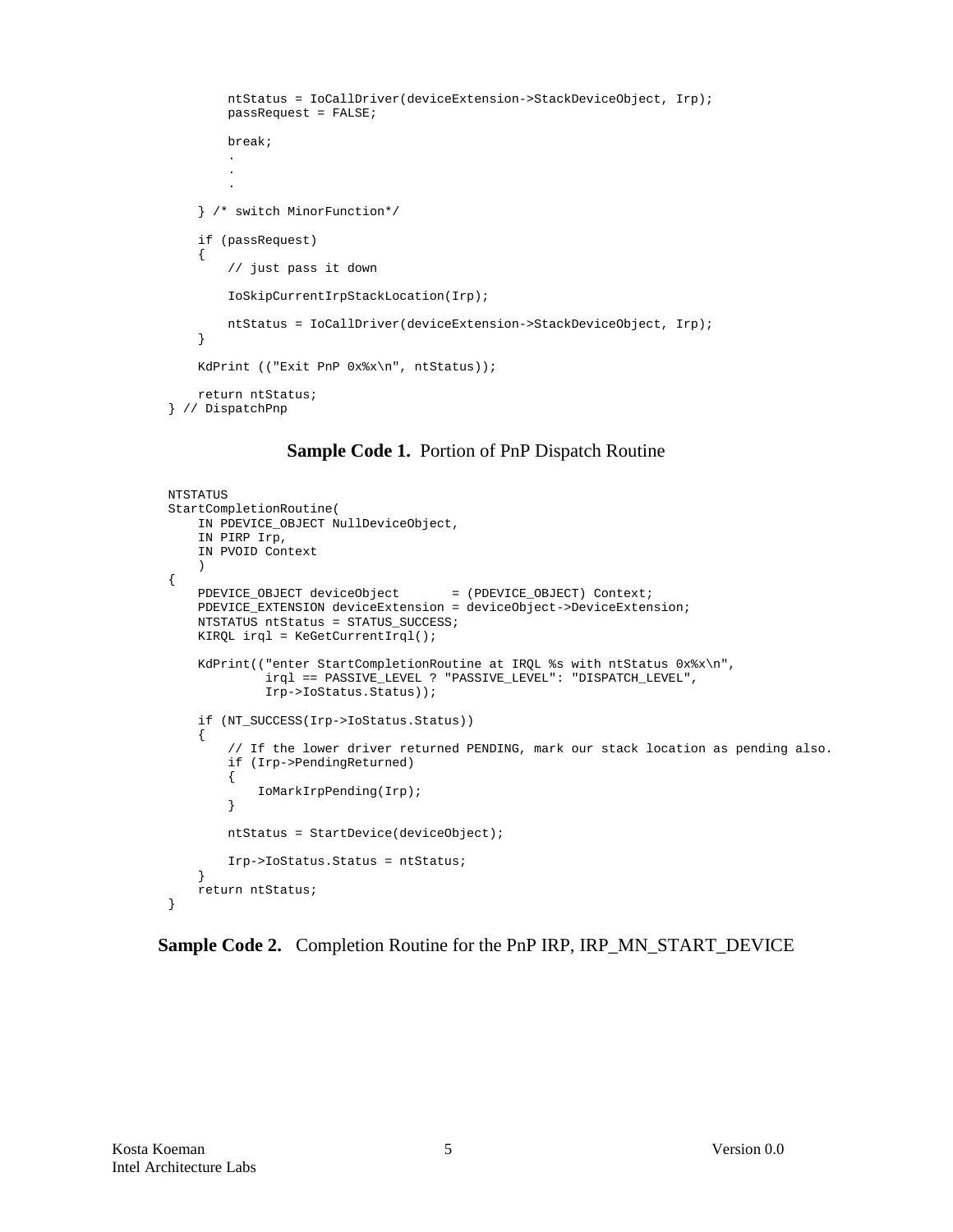Once the IRP\_MN\_START\_DEVICE has been passed down the stack and control has returned to the driver in the completion routine, the driver may begin communicating with the device and acquire the descriptors: first the device descriptor and second with the configuration descriptor (including the interface, endpoint, and other class descriptors). Note that a device has only one device descriptor, but can also have several configuration descriptors. Therefore, rather than storing a pointer directly in the device extension, an array of pointers to configuration descriptors is created. For the *Windows™ 2000* DDK perspective on configuring a USB device, please see [3].

```
NTSTATUS
StartDevice(
     IN PDEVICE_OBJECT DeviceObject
\overline{\phantom{a}} PDEVICE_EXTENSION deviceExtension = DeviceObject->DeviceExtension;
    NTSTATUS ntStatus;
    PVOID descriptorBuffer = NULL;
    ULONG siz;
    ULONG i = 0;
    KdPrint (("StartDevice: Entering\n"));
     // Get the device Descriptor
     siz = sizeof(USB_DEVICE_DESCRIPTOR);
    descriptorBuffer = ExAllocatePool(NonPagedPool, siz);
     if (!descriptorBuffer)
     {
         ntStatus = STATUS_NO_MEMORY;
         goto StartDeviceEnd;
     }
     ntStatus = GetDescriptor(DeviceObject,
                               USB_DEVICE_DESCRIPTOR_TYPE,
\overline{\mathbf{0}},
\overline{0},
                               descriptorBuffer,
                               siz);
     if (!NT_SUCCESS(ntStatus))
     {
         goto StartDeviceEnd;
     }
     deviceExtension->DeviceDescriptor = (PUSB_DEVICE_DESCRIPTOR)descriptorBuffer;
     descriptorBuffer = NULL;
     deviceExtension->ConfigurationDescriptors = ExAllocatePool(NonPagedPool,
                               deviceExtension->DeviceDescriptor->bNumConfigurations *
                              sizeof(PUSB_CONFIGURATION_DESCRIPTOR));
     if (!deviceExtension->ConfigurationDescriptors)
     {
         ntStatus = STATUS_NO_MEMORY;
         goto StartDeviceEnd;
 }
     // Acquire all configuration descriptors
     for (i = 0; i < deviceExtension->DeviceDescriptor->bNumConfigurations; i++)
\{ // Get the configuration descriptor (first 9 bytes)
         UCHAR tempBuffer[9];
         descriptorBuffer = &tempBuffer;
         if (!descriptorBuffer)
\left\{ \begin{array}{c} \end{array} \right. ntStatus = STATUS_NO_MEMORY;
             goto StartDeviceEnd;
 }
```
{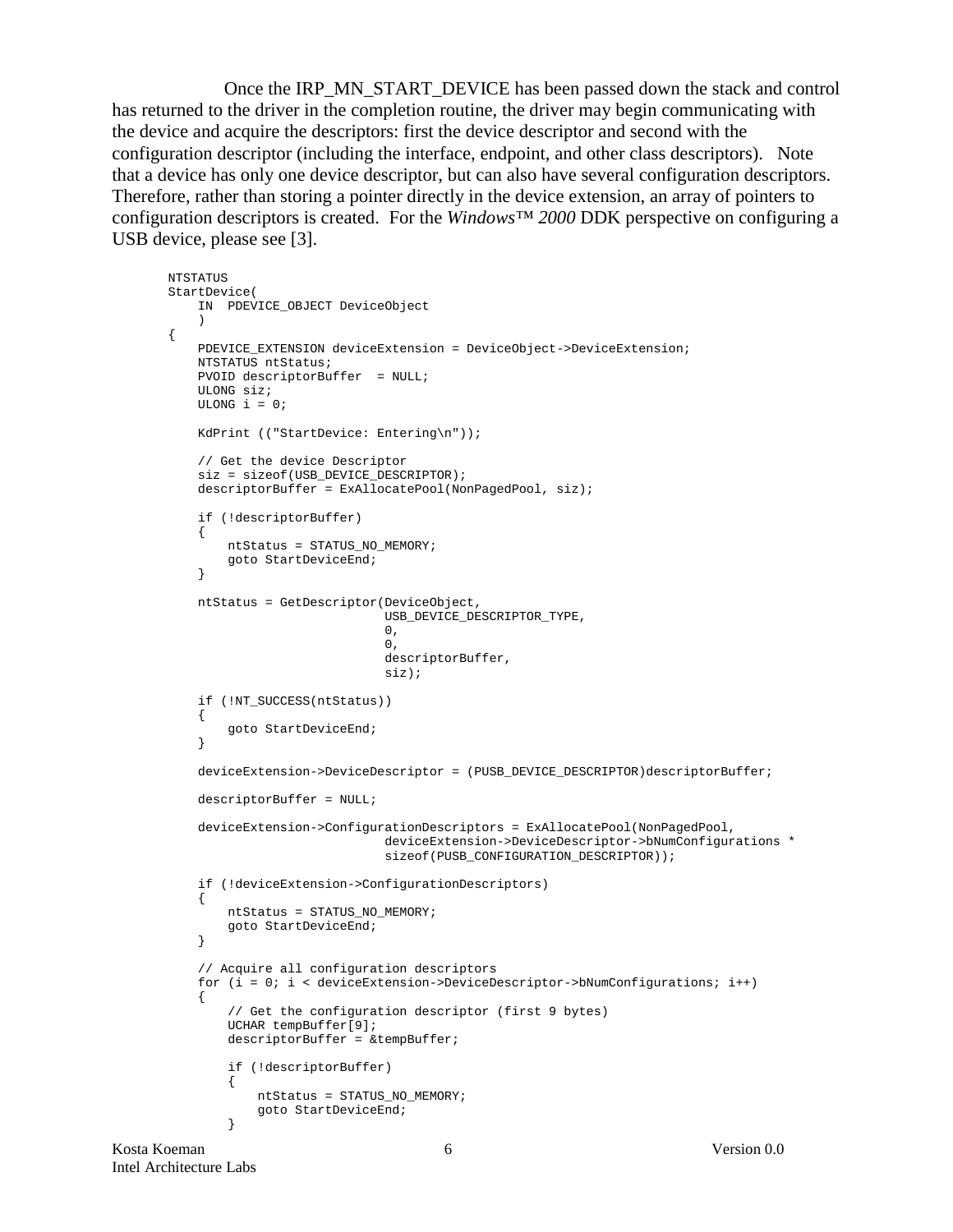```
 ntStatus = GetDescriptor(DeviceObject,
                                   USB_CONFIGURATION_DESCRIPTOR_TYPE,
                                    (UCHAR)i,
\overline{\mathbf{0}},
                                   descriptorBuffer,
                                   siz);
         if (!NT_SUCCESS(ntStatus))
\left\{ \begin{array}{c} \end{array} \right.goto StartDeviceEnd;
 }
         // Now get the rest of the configuration descriptor & save
        siz = ((PUSB CONFIGURATION DESCRIPTOR)descriptorBuffer)->wTotalLength;
         descriptorBuffer = ExAllocatePool(NonPagedPool, siz);
         if (!descriptorBuffer)
\{ ntStatus = STATUS_NO_MEMORY;
             goto StartDeviceEnd;
 }
         ntStatus = GetDescriptor(DeviceObject,
                                   USB_CONFIGURATION_DESCRIPTOR_TYPE,
                                    (UCHAR)i,
\overline{\mathbf{0}},
                                   descriptorBuffer,
                                   siz);
         if (!NT_SUCCESS(ntStatus))
\left\{ \begin{array}{c} \end{array} \right. goto StartDeviceEnd;
         }
         deviceExtension->ConfigurationDescriptors[i] =
                                     (PUSB_CONFIGURATION_DESCRIPTOR)descriptorBuffer;
         descriptorBuffer = NULL;
     } // get all configuration descriptors
     // If the GetDescriptor calls were successful, then configure the device with
     // the first configuration descriptor
     if (NT_SUCCESS(ntStatus))
     {
         ntStatus = ConfigureDevice(DeviceObject, 0);
     }
StartDeviceEnd:
    KdPrint (("StartDevice Exiting With ntStatus: 0x%x\n", ntStatus));
     return ntStatus;
```
#### **Sample Code 3.** Start Device Routine

```
Kosta Koeman 7 Version 0.0
      NTSTATUS
      GetDescriptor(
          IN PDEVICE_OBJECT DeviceObject,
          IN UCHAR ucDescriptorType,
          IN UCHAR ucDescriptorIndex,
          IN USHORT usLanguageID,
          IN PVOID descriptorBuffer,
          IN ULONG ulBufferSize
          )
      {
         NTSTATUS ntStatus = STATUS_SUCCESS;
         PURB urb = NULL;
         ULONG length = 0;
          urb = ExAllocatePool(NonPagedPool,
                           sizeof(struct _URB_CONTROL_DESCRIPTOR_REQUEST));
```
}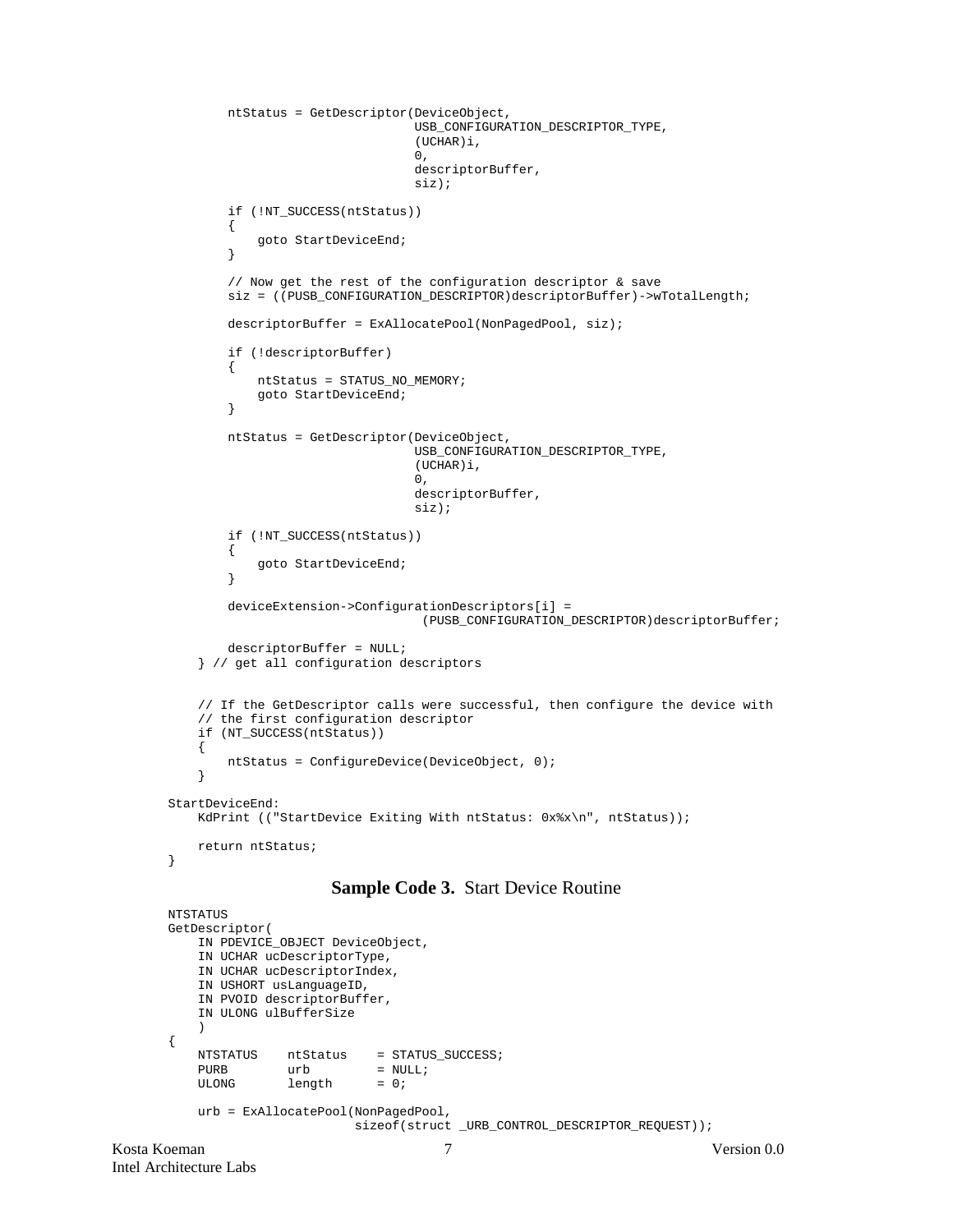```
 if (!urb)
\{ ntStatus = STATUS_NO_MEMORY;
         goto GetDescriptorEnd;
 }
     UsbBuildGetDescriptorRequest(urb,
                       (USHORT) sizeof (struct _URB_CONTROL_DESCRIPTOR_REQUEST),
                       ucDescriptorType,
                       ucDescriptorIndex,
                       usLanguageID,
                       descriptorBuffer,
                       NULL,
                       ulBufferSize,
                       NULL);
     ntStatus = CallUSBD(DeviceObject, urb, &length);
GetDescriptorEnd:
    return ntStatus;
}
```
**Sample Code 4.** Generic Get Descriptor Routine

Once all the device and configuration descriptors are acquired, the driver commences the second stage of device configuration: registration of interface and pipe information to the operating system. The driver designates this information in the *ConfigureDevice()* routine shown below by building up an interface list.

```
NTSTATUS
ConfigureDevice(
    IN PDEVICE_OBJECT DeviceObject,
    IN ULONG ConfigIndex
    )
{
   PDEVICE_EXTENSION deviceExtension = DeviceObject->DeviceExtension;
   PUSB CONFIGURATION DESCRIPTOR ConfigurationDescriptor =
                     deviceExtension->ConfigurationDescriptors[ConfigIndex];
   PUSBD INTERFACE INFORMATION interfaceObject = NULL;
   PUSB_INTERFACE_DESCRIPTOR interfaceDescriptor = NULL;
PUSBD_INTERFACE_LIST_ENTRY pIfcListEntry = NULL;
PUSB_INTERFACE_DESCRIPTOR InterfaceDescriptor = NULL;
   NTSTATUS ntStatus = STATUS_SUCCESS;<br> PURB urb = NULL;
PURB urb = NULL;
LONG interfaceNumber = 0;LONG InterfaceClass = -1; LONG InterfaceSubClass = -1;
LONG InterfaceProtocol = -1;
    ULONG nInterfaceNumber = 0;
   ULONG nPipelNumber = 0;<br>USHORT siz = 0;USHORT siz
   ULONG ulAltSettings = 0;
   int i = 0;
   ULONG length = 0;
    KdPrint(("enter ConfigureDevice\n"));
    // Build up the interface list entry information
    pIfcListEntry =
        ExAllocatePool(NonPagedPool,
                       (ConfigurationDescriptor->bNumInterfaces + 1) *
                       sizeof(USBD_INTERFACE_LIST_ENTRY));
    if (!pIfcListEntry)
    {
        ntStatus = STATUS_NO_MEMORY;
        goto ConfigureDeviceEnd;
     }
```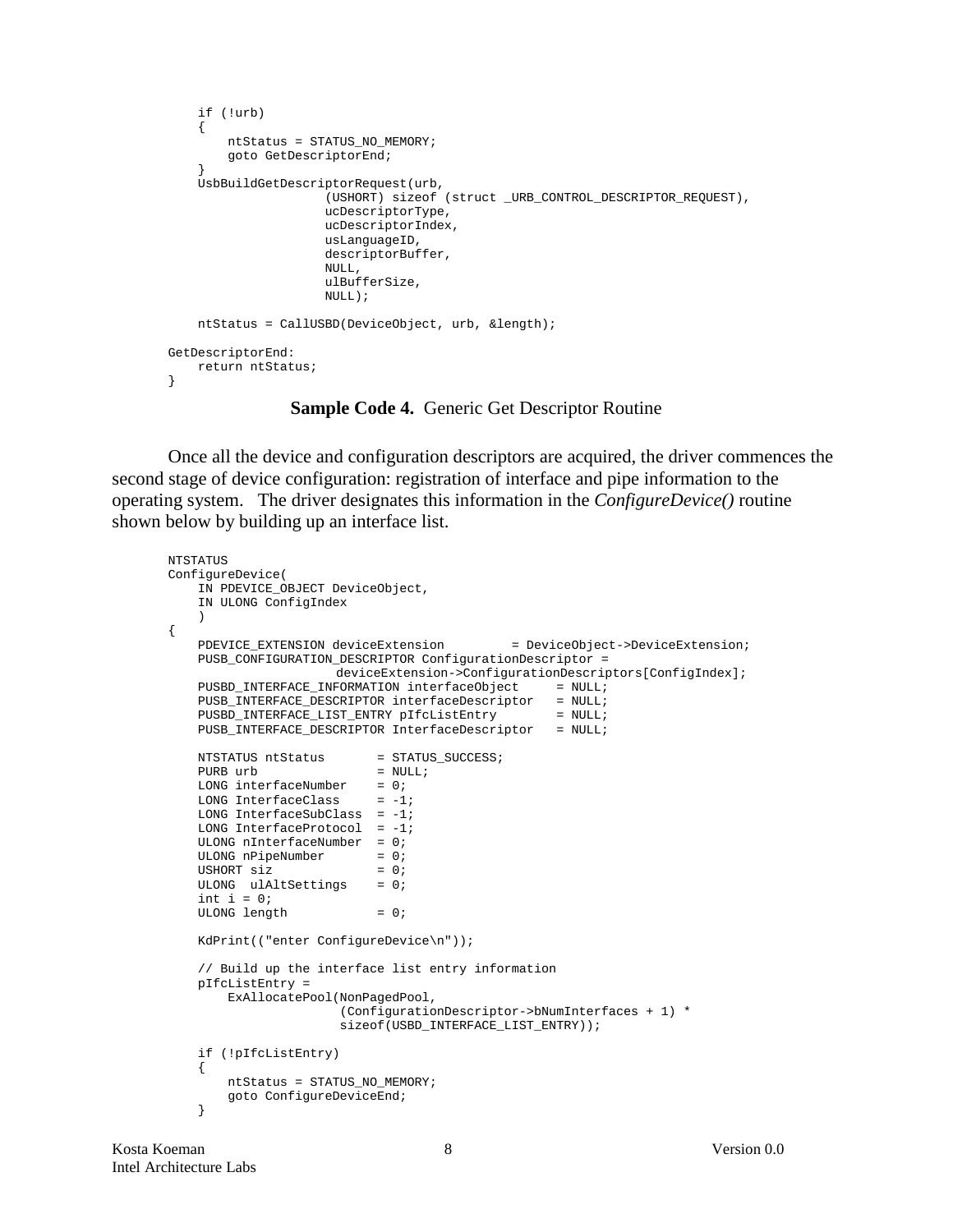```
Kosta Koeman 9 Version 0.0
           for (interfaceNumber = 0;
                 interfaceNumber < ConfigurationDescriptor->bNumInterfaces;
                 interfaceNumber++)
            {
                InterfaceDescriptor =
                    USBD_ParseConfigurationDescriptorEx(ConfigurationDescriptor,
                                            ConfigurationDescriptor,
                                            interfaceNumber,
                                          0, // set default interface<br>-1, // interface class not a
                                          -1, \frac{1}{1} // interface class not a criteria<br>-1, // interface subclass not a crite
                               -1, // interface subclass not a criteria
        -1); // interface protocol not a criteria
                if (InterfaceDescriptor)
       \left\{ \begin{array}{c} \end{array} \right. pIfcListEntry[interfaceNumber].InterfaceDescriptor =
                                                                  InterfaceDescriptor;
                 }
                else
       \{ ntStatus = STATUS_INVALID_PARAMETER;
                    goto ConfigureDeviceEnd;
        }
        }
            pIfcListEntry[ConfigurationDescriptor->bNumInterfaces].InterfaceDescriptor
                                                     = NULL; // set last entry to NULL
            urb = USBD_CreateConfigurationRequestEx(ConfigurationDescriptor,
                                                    pIfcListEntry);
            if (!urb)
            {
                ntStatus = STATUS_NO_MEMORY;
                goto ConfigureDeviceEnd;
        }
            ntStatus = CallUSBD(DeviceObject, urb, &length);
            if (!NT_SUCCESS(ntStatus))
            {
                goto ConfigureDeviceEnd;
        }
            deviceExtension->InterfaceList =
                ExAllocatePool(NonPagedPool,
                               ConfigurationDescriptor->bNumInterfaces *
                               sizeof(PUSBD_INTERFACE_INFORMATION));
            if (!deviceExtension->InterfaceList)
        {
                ntStatus = STATUS_NO_MEMORY;
                goto ConfigureDeviceEnd;
        }
            // Save the configuration handle for this device
            deviceExtension->ConfigurationHandle =
                          urb->UrbSelectConfiguration.ConfigurationHandle;
            // Build up the interface descriptor info
            for (interfaceNumber = 0;
                 interfaceNumber < ConfigurationDescriptor->bNumInterfaces;
                 interfaceNumber++)
            {
                interfaceObject = pIfcListEntry[interfaceNumber].Interface;
                for (nPipeNumber=0;
                     nPipeNumber < interfaceObject->NumberOfPipes;
                     nPipeNumber++)
                    {
                   .<br>// fill out the interfaceobject info
                    // perform any pipe initialization here
                    interfaceObject->Pipes[nPipeNumber].MaximumTransferSize =
       64*1023; }
                deviceExtension->InterfaceList[interfaceNumber] =
```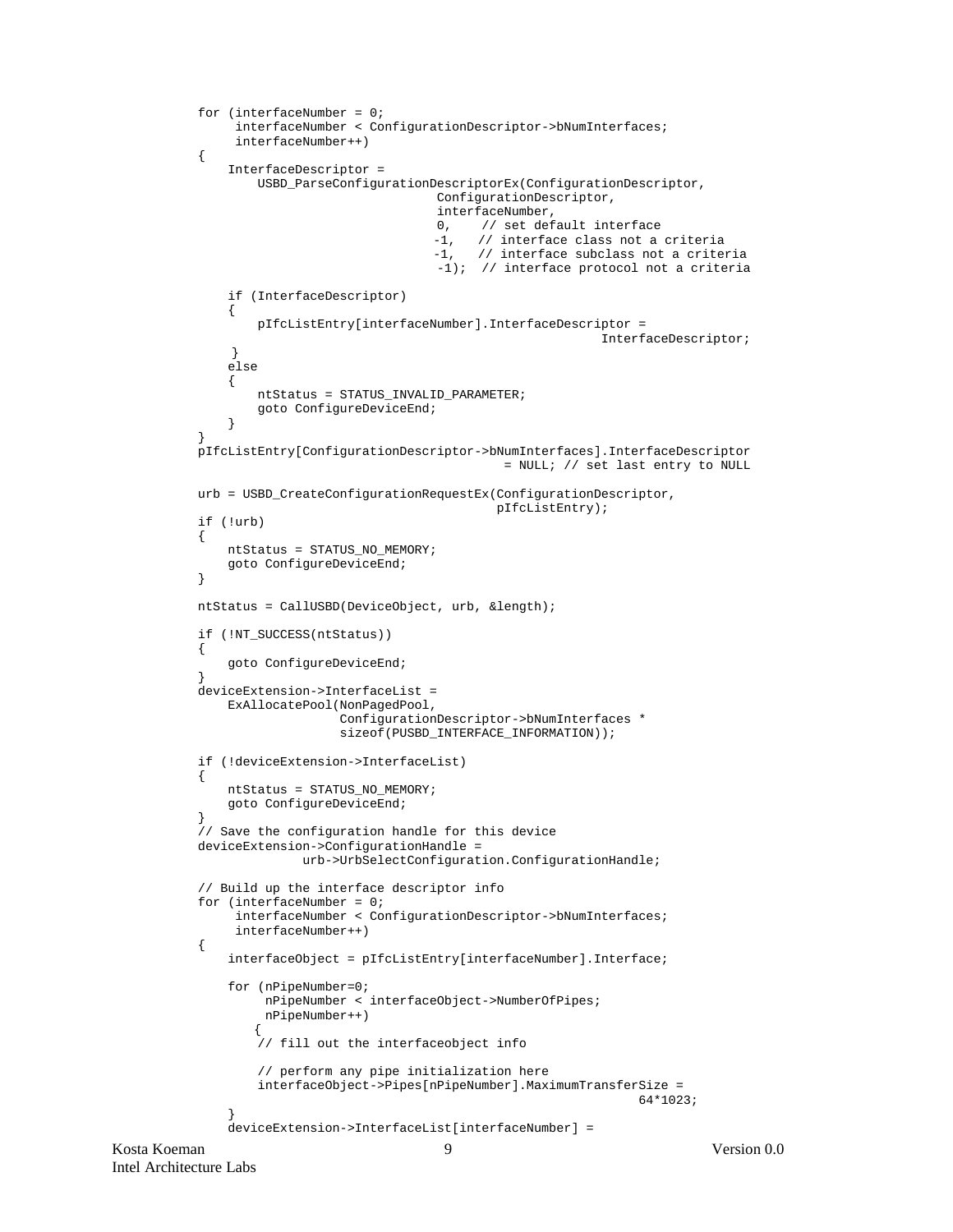```
 pIfcListEntry[interfaceNumber].Interface;
 }
ConfigureDeviceEnd:
     if (urb)
     {
         ExFreePool(urb);
        urb = NIIIJJ }
     // if the interface list was not initialized, then
     // free up all the memory allocated by USBD_CreateConfigurationRequestEx
     if (!NT_SUCCESS(ntStatus))
     {
         for (interfaceNumber = 0;
              interfaceNumber < ConfigurationDescriptor->bNumInterfaces;
              interfaceNumber++)
         {
             ExFreePool(pIfcListEntry[interfaceNumber].Interface);
             pIfcListEntry[interfaceNumber].Interface = NULL;
         }
     }
     if (pIfcListEntry)
\{ ExFreePool(pIfcListEntry);
         pIfcListEntry = NULL;
     }
     KdPrint (("exit ConfigureDevice (%x)\n", ntStatus));
     return ntStatus;
}
```
#### **Sample Code 5.** Register/Setup Interface/Pipe Information

#### Selecting Alternate Interfaces

When configuring a device, the default settings should be set. Once an alternate setting is desired, first terminate all transactions on endpoints that correspond to that changing interface alternate setting. Then implement the following code.

```
NTSTATUS
SelectInterface(
    PDEVICE OBJECT DeviceObject,
     UCHAR ucInterfaceNumber,
     UCHAR ucAltSetting
\overline{\phantom{a}}{
     PDEVICE_EXTENSION deviceExtension = DeviceObject->DeviceExtension;
     PUSB_CONFIGURATION_DESCRIPTOR ConfigurationDescriptor =
       deviceExtension->ConfigurationDescriptors
                                          [deviceExtension->ulCurrentConfigurationIndex];
PUSB_INTERFACE_DESCRIPTOR interfaceDescriptor = NULL;
PUSB_ENDPOINT_DESCRIPTOR endpointDescriptor = NULL;
    PUSB_INTERFACE_DESCRIPTOR endpointDescriptor = NULL;<br>PUSB_ENDPOINT_DESCRIPTOR endpointDescriptor = NULL;<br>PUSBD_INTERFACE_INFORMATION interfaceObject = NULL;
    \begin{array}{lll} \mathtt{NTSTATUS} & \mathtt{ntStatus} & = \mathtt{STATUS\_SUCCESS} \, ; \\ \mathtt{PURB} & \mathtt{urb} & = \mathtt{NULL} \, ; \end{array}= NULL;
    \begin{array}{lll} \text{int} & \text{i} & = 0 \text{;} \\ \text{ULONG} & \text{size} & = 0 \text{;} \end{array}ULONG size = 0;ULONG length = 0;
     interfaceDescriptor =
              USBD_ParseConfigurationDescriptorEx(ConfigurationDescriptor,
                                                       (PVOID)ConfigurationDescriptor,
                                                      ucInterfaceNumber, // 0
                                                      ucAltSetting,
-1,
-1,
-1);
```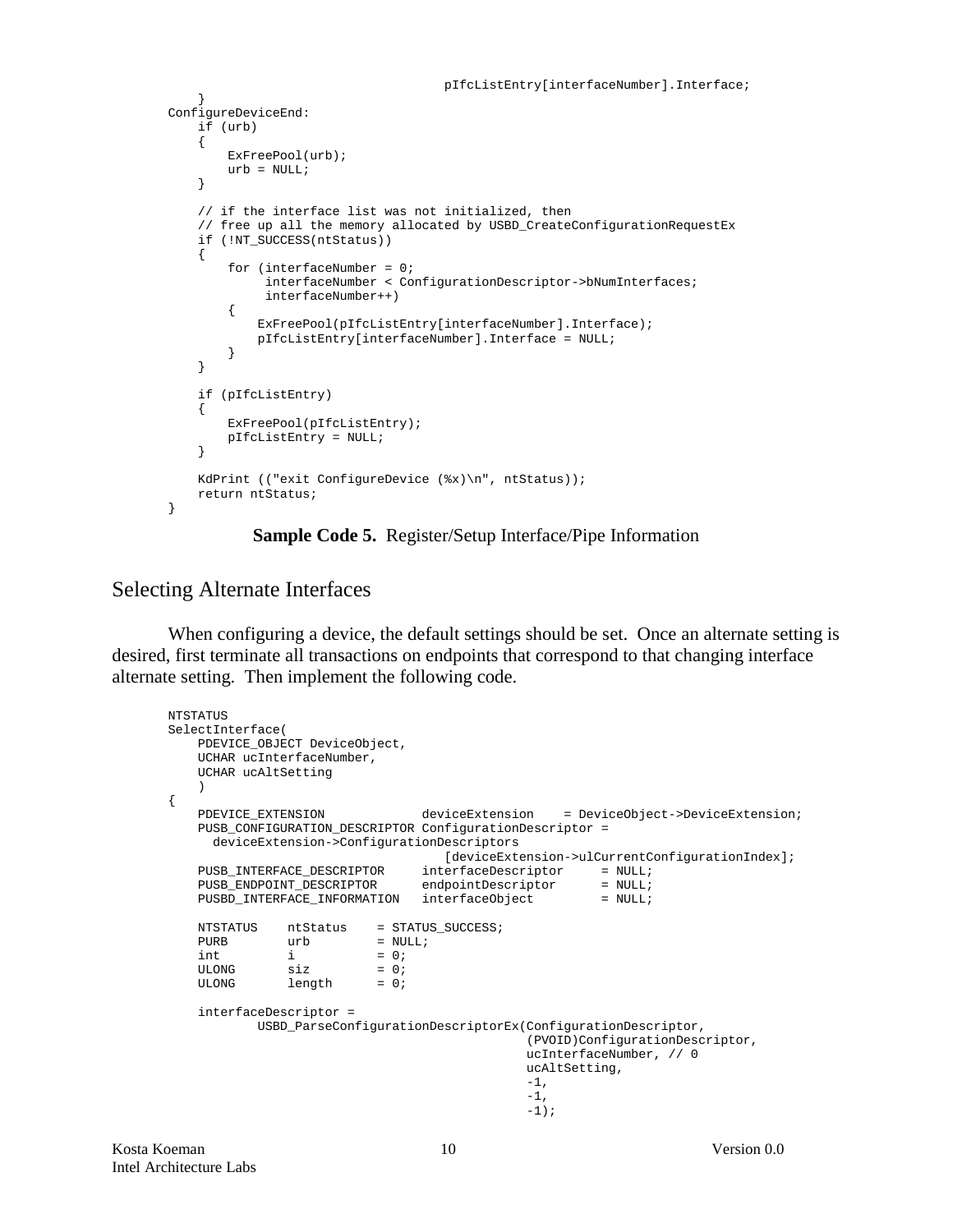```
 if (!interfaceDescriptor)
        return STATUS_UNSUCCESSFUL;
    siz = GET_SELECT_INTERFACE_REQUEST_SIZE(interfaceDescriptor->bNumEndpoints);
    urb = ExAllocatePool(NonPagedPool, siz);
    if (!urb)
        return STATUS_NO_MEMORY;
    urb->UrbHeader.Function = URB_FUNCTION_SELECT_INTERFACE;
    urb->UrbHeader.Length = (USHORT)siz;
    urb->UrbSelectInterface.ConfigurationHandle =
                                             deviceExtension->ConfigurationHandle;
    urb->UrbSelectInterface.Interface.Length =sizeof(struct _USBD_INTERFACE_INFORMATION);
    if (interfaceDescriptor->bNumEndpoints > 1)
   \{ urb->UrbSelectInterface.Interface.Length +=(interfaceDescriptor->bNumEndpoints-1)
                                                  * sizeof(struct _USBD_PIPE_INFORMATION);
 }
   urb->UrbSelectInterface.Interface.InterfaceNumber = ucInterfaceNumber;
    urb->UrbSelectInterface.Interface.AlternateSetting = ucAltSetting;
    urb->UrbSelectInterface.Interface.Class = interfaceDescriptor->bInterfaceClass;
    urb->UrbSelectInterface.Interface.SubClass =
                                             interfaceDescriptor->bInterfaceSubClass;
   urb->UrbSelectInterface.Interface.Protocol =
                                            interfaceDescriptor->bInterfaceProtocol;
    urb->UrbSelectInterface.Interface.NumberOfPipes =
                                            interfaceDescriptor->bNumEndpoints;
    // Interface Handle is considered opaque
    //urb->UrbSelectInterface.Interface.InterfaceHandle
    // Fill in the Interface pipe information
    interfaceObject = &urb->UrbSelectInterface.Interface;
   endpointDescriptor = (PUSB_ENDPOINT_DESCRIPTOR)((ULONG)interfaceDescriptor +
                                                     (ULONG)interfaceDescriptor->bLength);
   for (i = 0; i < interfaceDescriptor->bNumEndpoints; i++)
 {
        interfaceObject->Pipes[i].MaximumPacketSize =
                                                    endpointDescriptor->wMaxPacketSize;
        interfaceObject->Pipes[i].EndpointAddress =
                                                    endpointDescriptor->bEndpointAddress;
        interfaceObject->Pipes[i].Interval = endpointDescriptor->bInterval;
        switch (endpointDescriptor->bmAttributes)
\{ case 0x00: interfaceObject->Pipes[i].PipeType = UsbdPipeTypeControl; break;
        case 0x01: interfaceObject->Pipes[i].PipeType = UsbdPipeTypeIsochronous; break;
        case 0x02: interfaceObject->Pipes[i].PipeType = UsbdPipeTypeBulk; break;
        case 0x03: interfaceObject->Pipes[i].PipeType = UsbdPipeTypeInterrupt; break;
 }
        endpointDescriptor++;
        // PipeHandle is opaque and is not to be filled in
        interfaceObject->Pipes[i].MaximumTransferSize = 64*1023;
        interfaceObject->Pipes[i].PipeFlags = 0;
 }
    ntStatus = CallUSBD(DeviceObject, urb, &length);
    if (NT_SUCCESS(ntStatus))
    {
        UpdatePipeInfo(DeviceObject, ucInterfaceNumber, interfaceObject);
 }
    return ntStatus;
```
**Sample Code 6.** Select (Alternate) Interface

}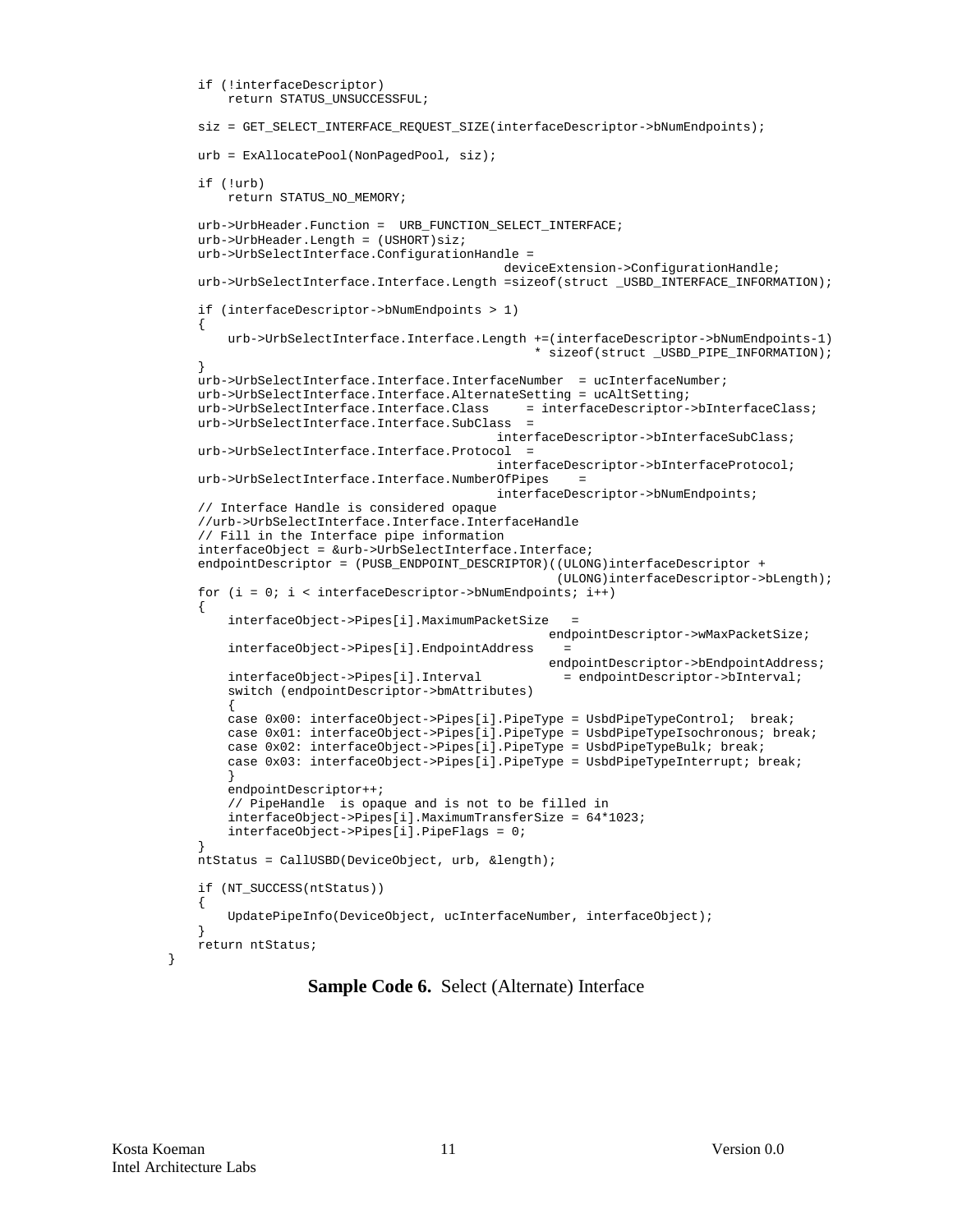```
NTSTATUS
UpdatePipeInfo(
    IN PDEVICE_OBJECT DeviceObject,
     IN UCHAR ucInterfaceNumber,
     IN PUSBD_INTERFACE_INFORMATION interfaceObject
     )
{
     PDEVICE_EXTENSION deviceExtension = DeviceObject->DeviceExtension;
     if (deviceExtension->InterfaceList[ucInterfaceNumber])
         ExFreePool(deviceExtension->InterfaceList[ucInterfaceNumber]);
     deviceExtension->InterfaceList[ucInterfaceNumber] = ExAllocatePool(NonPagedPool,
                                                                 interfaceObject->Length);
     if (!deviceExtension->InterfaceList[ucInterfaceNumber])
         return STATUS_NO_MEMORY;
     // save a copy of the interfaceObject information returned
     RtlCopyMemory(deviceExtension->InterfaceList[ucInterfaceNumber],
                   interfaceObject,
                   interfaceObject->Length);
     return STATUS_SUCCESS;
}
```
**Sample Code 7.** Saving Pipe Information Code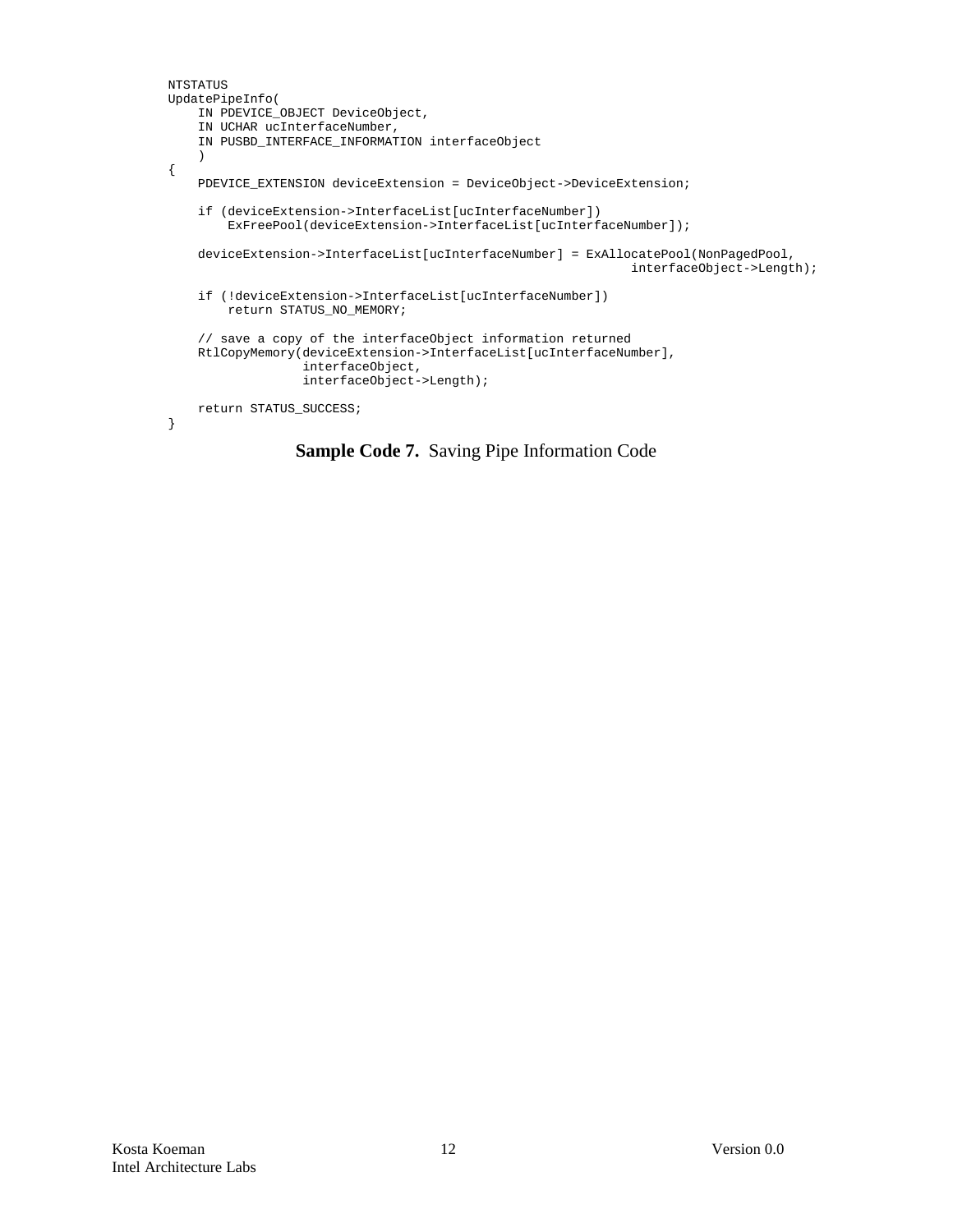# **References**

[1] *Windows™ 2000 DDK; Setup, Plug & Play, Power Management, Design Guide, Part 2: Plug and Play; 3.0 Starting, Stopping, and Removing Devices; 3.1 Starting a Device; 3.1.1 Starting a Device in a Function Driver*

[2] *Windows 2000™ DDK; Setup, Plug & Play, Power Management, Design Guide, Part 2: Plug and Play; 2.0 Rules for Handling PnP IRPS; 2.3 Postponing PnP IRP Processing Until Lower Drivers Finish*

[3] *Windows 2000™ DDK; Kernel-Mode Drivers; Design Guide; Part 5: USB Drivers; 2.0 Configuring USB Devices*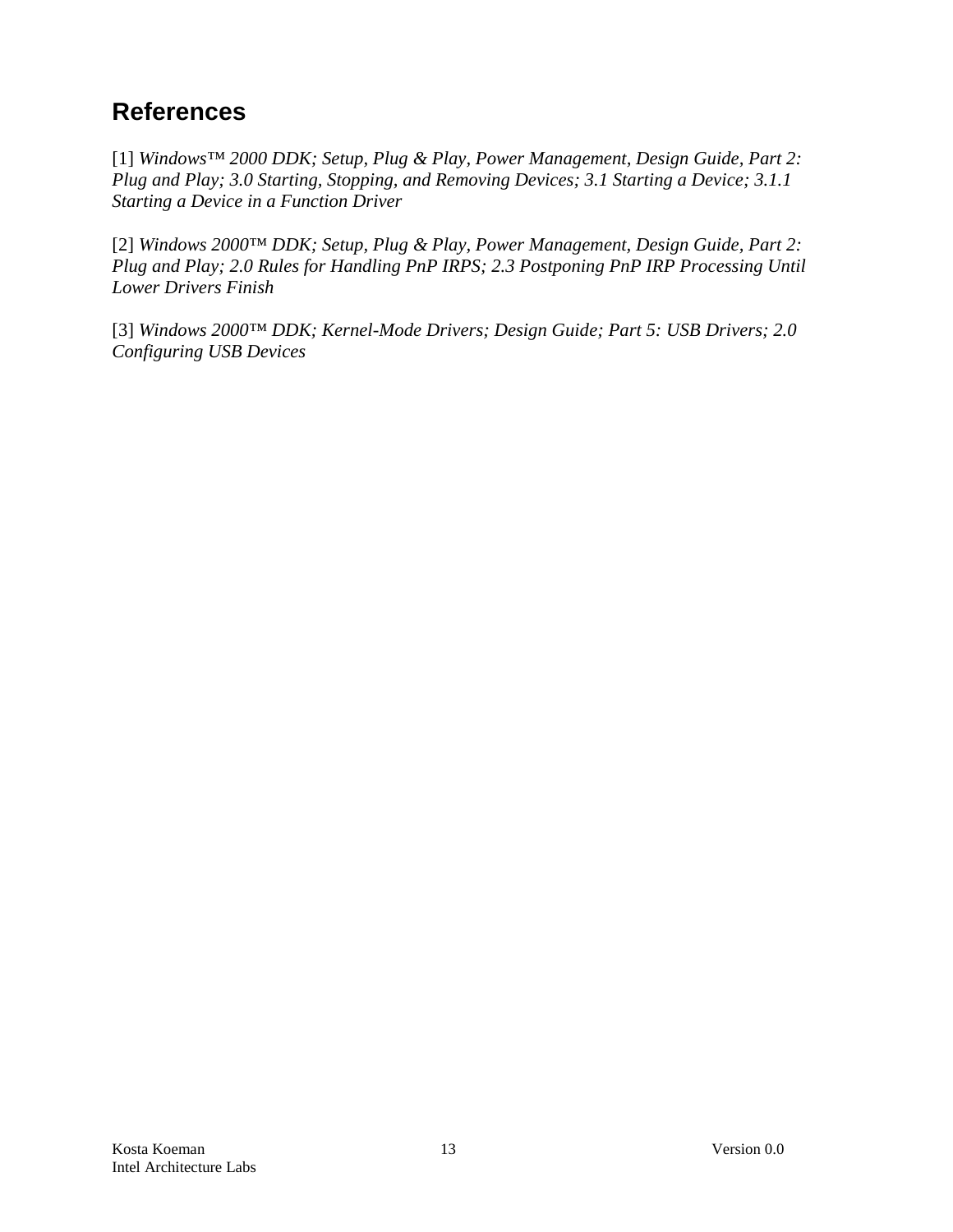## **Appendix - Source Code**

```
\frac{1}{2}// File: sample.c
\frac{1}{2}#define DRIVER
#define INITGUID
#pragma warning(disable: 4214) // bitfield nonstd
#include "wdm.h"
#pragma warning(default:4214)
#include "stdarg.h"
#include "stdio.h"
#pragma warning(disable: 4200) //non std struct used
#include "usbdi.h"
#pragma warning(default:4200)
#include <initguid.h>
#include "guid.h"
#include "usbdlib.h"
#include "ioctl.h"
#include "sample.h"<br>#include "pnp.h"
#include "power.h"
USBD_VERSION_INFORMATION gVersionInformation;
BOOLEAN gHasRemoteWakeupIssue;
#define ULONG_PTR PULONG
#pragma alloc_text(PAGE, PnPAddDevice)
UCHAR *SystemCapString[] = {
  "PowerSystemUnspecified",
  "PowerSystemWorking",
  "PowerSystemSleeping1",
  "PowerSystemSleeping2",
  "PowerSystemSleeping3",
  "PowerSystemHibernate",
   "PowerSystemShutdown",
   "PowerSystemMaximum"
\} ;
UCHAR *DeviceCapString[] = {
  "PowerDeviceUnspecified",
  "PowerDeviceD0",
  "PowerDeviceD1",
  "PowerDeviceD2",
  "PowerDeviceD3",
  "PowerDeviceMaximum"
\} ;
```

```
UNICODE_STRING gRegistryPath;
```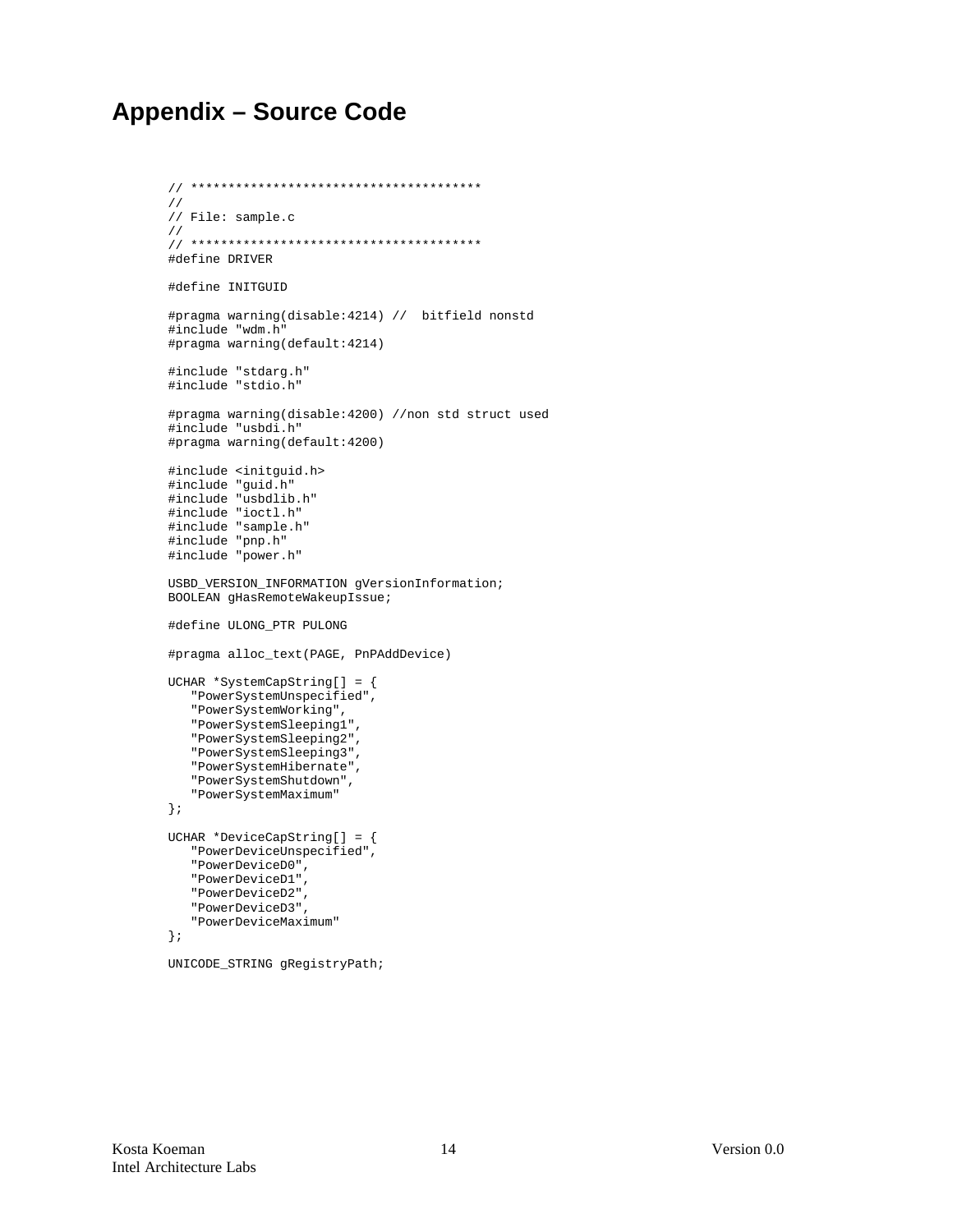```
// Function: DriverEntry
// Purpose: Initializes dispatch routine for
\frac{1}{2}driver object
NTSTATUS
DriverEntry(
   IN PDRIVER_OBJECT DriverObject,
   IN PUNICODE_STRING RegistryPath
\{NTSTATUS ntStatus = STATUS_SUCCESS;
   KdPrint (("entering (PM) DriverEntry (build time/date: %s/%s\n",_TIME__,_DATE__));
   KdPrint (("Registry path is %ws\n", RegistryPath->Buffer));
    // called when Ring 3 app calls CreateFile()
   DriverObject->MajorFunction[IRP_MJ_CREATE] = Create;
    // called when Ring 3 app calls CloseHandle()
   DriverObject->MajorFunction[IRP_MJ_CLOSE] = Close;
   DriverObject->DriverUnload = Unload;
    // called when Ring 3 app calls DeviceIoCtrl
   DriverObject->MajorFunction[IRP_MJ_DEVICE_CONTROL] = ProcessIoctl;
    // handle WMI irps
   DriverObject->MajorFunction[IRP_MJ_SYSTEM_CONTROL] = DispatchWMI;
   \texttt{DriverObject-MAjorFunction} [\texttt{IRP\_MJ\_PNP}] \quad = \texttt{DispatchPnP} \, ;DriverObject->MajorFunction[IRP_MJ_POWER] = DispatchPower;
    // called when device is plugged in
   DriverObject->DriverExtension->AddDevice = PnPAddDevice;
    // determine the os version and store in a global.
   USBD_GetUSBDIVersion(&gVersionInformation);
   KdPrint (("USBDI Version = 0x%x", gVersionInformation.USBDI_Version));
    // Note: the WDM major, minor version for Win98 ME is 1, 05 respectively
   gHasRemoteWakeupIssue =
                 ((gVersionInformation.USBDI_Version < USBD_WIN2K_WIN98_ME_VERSION) ||
                 ((gVersionInformation.USBDI_Version == USBD_WIN2K_WIN98_ME_VERSION) & &
                 (IoIsWdmVersionAvailable((UCHAR)1, (UCHAR)05))));
   gRegistryPath.Buffer = (PWSTR)ExAllocatePool(NonPagedPool, RegistryPath->Length);
   ntStatus = qReqistryPath.Buffer != NULL ? STATUS_SUCCESS : STATUS_NO_MEMORY;
   if (NT SUCCESS(ntStatus))
   \{RtlCopyMemory(gRegistryPath.Buffer,
                     RegistryPath->Buffer,
                     RegistryPath->Length);
       gRegistryPath.Length
                              = RegistryPath->Length;
       gRegistryPath.MaximumLength = RegistryPath->MaximumLength;
   \left\{ \right\}KdPrint (("exiting (PM) DriverEntry (%x)\n", ntStatus));
   return ntStatus;
```

```
\mathcal{E}
```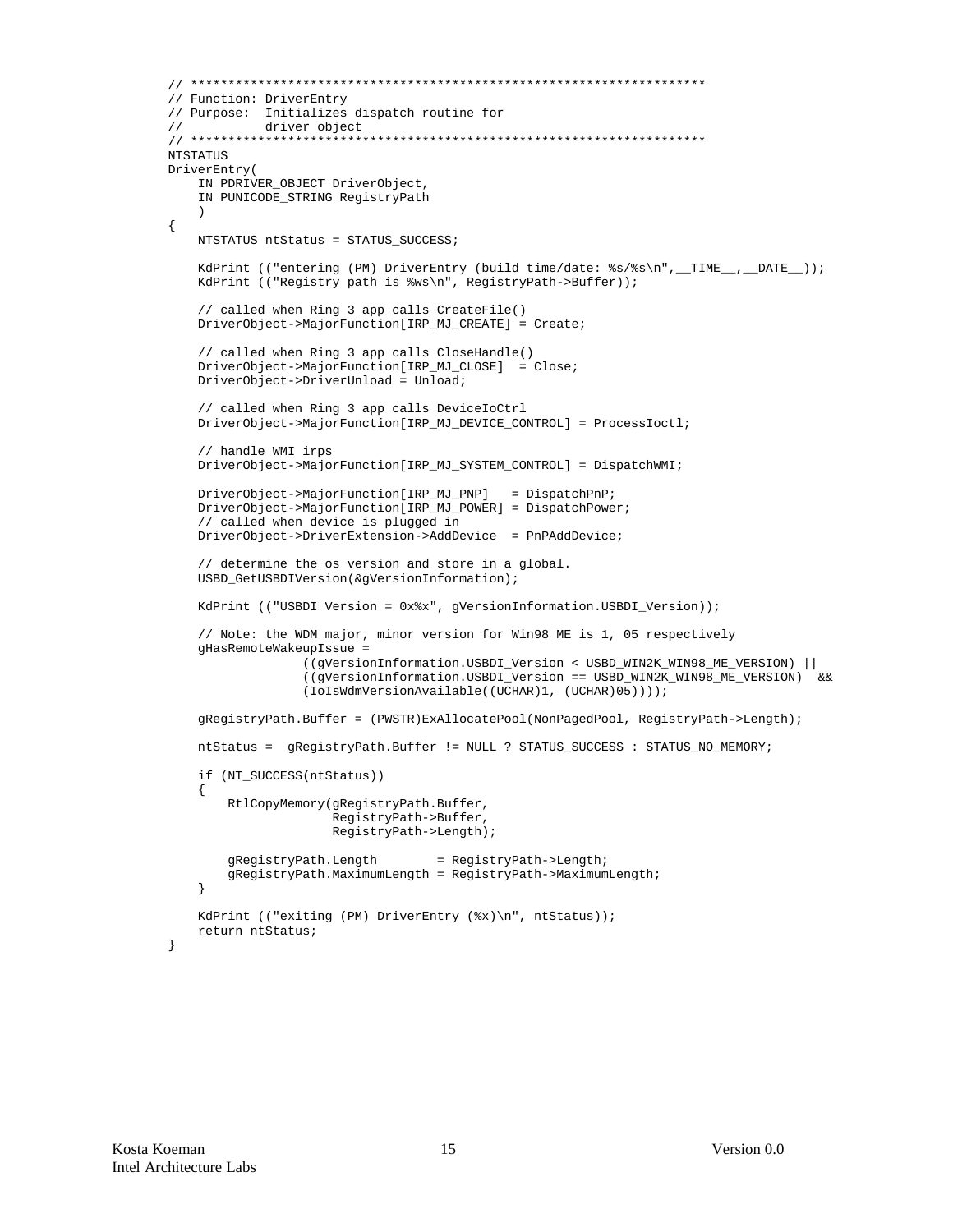```
// Function: GenericCompletion
// Purpose: Simply sets an event set by a thread that attached this
\frac{1}{2}routine to an irp
NTSTATUS
GenericCompletion(
  IN PDEVICE_OBJECT DeviceObject,
   IN PIRP Irp,
  IN PKEVENT Event)
\{KeSetEvent(Event, IO_NO_INCREMENT, FALSE);
  return STATUS_MORE_PROCESSING_REQUIRED;
\left\{ \right.// Function: DispatchWMI
// Purpose: Handle any WMI irps
NTSTATUS
DispatchWMI(
  IN PDEVICE_OBJECT DeviceObject,
   IN PIRP
           Irp
   \rightarrow\{PDEVICE_EXTENSION deviceExtension = DeviceObject->DeviceExtension;
   NTSTATUS
                  ntStatus;
   KdPrint (("WMI: Entering\n"));
   IoSkipCurrentIrpStackLocation(Irp);
  ntStatus = IoCallDriver(deviceExtension->StackDeviceObject, Irp);
   return ntStatus;
\}// Function: Unload
// Purpose: Called when driver is unloaded. Also
\frac{1}{2}free any resources allocated in
         DriverEntry()
\frac{1}{2}VOID
Unload(
  IN PDRIVER_OBJECT DriverObject
   \lambda\{KdPrint (("Unload\n'');if (gRegistryPath.Buffer != NULL)
   \{ExFreePool(gRegistryPath.Buffer);
      gRegistryPath.Buffer = NULL;
   \left\{ \right\}\}
```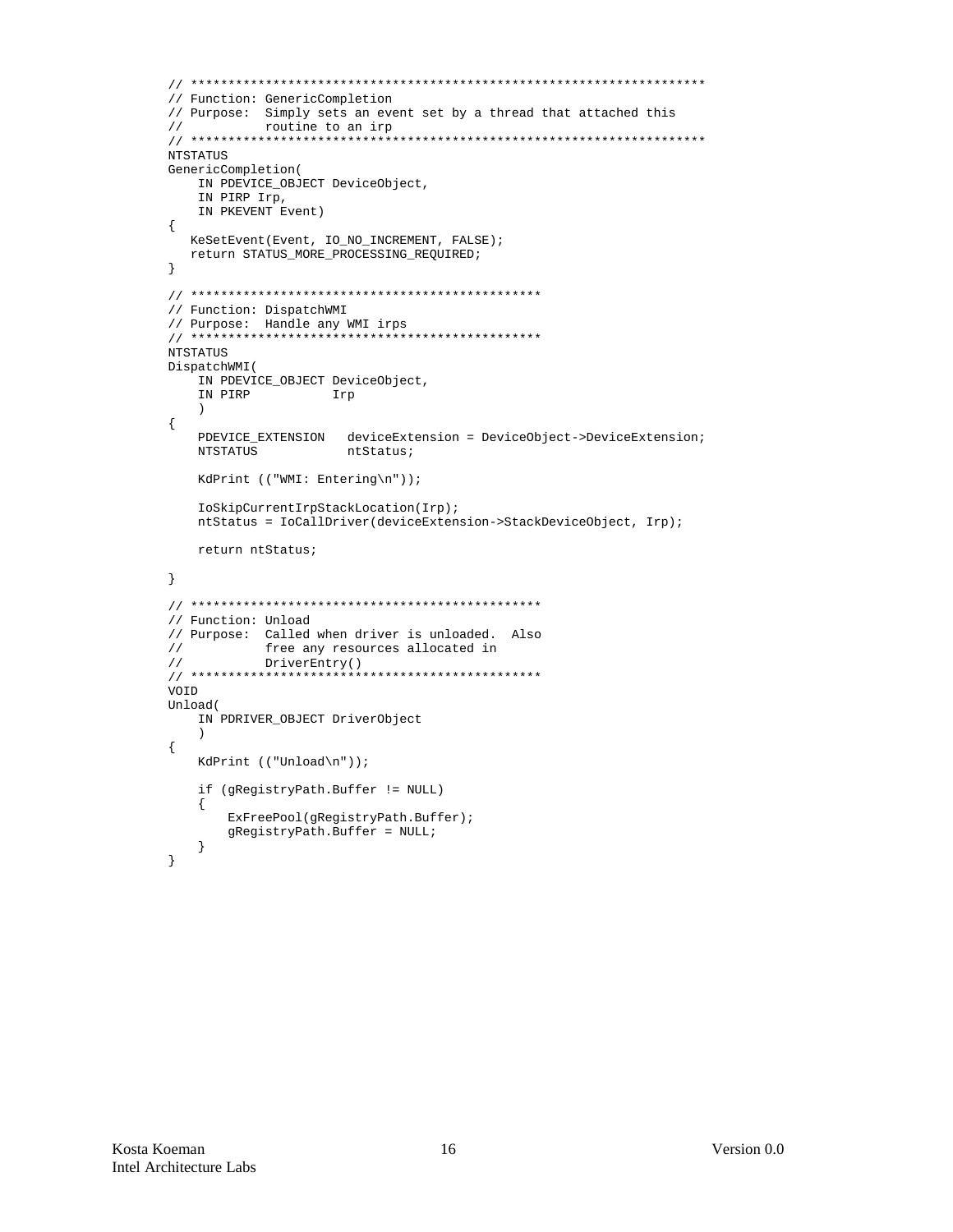```
// Function: RemoveDevice
// Purpose: Remove instance of a device
. * * * * * * * * * * * *
NTSTATUS
RemoveDevice(
   IN PDEVICE_OBJECT DeviceObject
    \rightarrow\{PDEVICE_EXTENSION deviceExtension = DeviceObject->DeviceExtension;
   NTSTATUS
                    ntStatus
                                   = STATUS_SUCCESS;
                    deviceLinkUnicodeString;
   UNICODE_STRING
    KdPrint (("****************************\n"));
    KdPrint (("RemoveDevice: Entering\n"));
    if (deviceExtension->WaitWakeIrp)
    \mathcal{A}KdPrint(("Cleanup: Cancelling WaitWake irp\n"));
        IoCancelIrp(deviceExtension->WaitWakeIrp);
    \left\{ \right\}RtlInitUnicodeString (&deviceLinkUnicodeString,
                          deviceExtension->DeviceLinkNameBuffer);
    IoDeleteSymbolicLink(&deviceLinkUnicodeString);
    if (deviceExtension->ConfigurationDescriptors)
        int i = 0;
        for (i = 0; i < deviceExtension->DeviceDescriptor->DNumConfigurations; i++)
            if (deviceExtension->ConfigurationDescriptors[i])
            \{ExFreePool(deviceExtension->ConfigurationDescriptors[i]);
                deviceExtension->ConfigurationDescriptors[i] = NULL;
            \left\{ \right\}\left\{ \right.ExFreePool(deviceExtension->ConfigurationDescriptors);
        deviceExtension->ConfigurationDescripts = NULL;\}if (deviceExtension->DeviceDescriptor)
    \left\{ \right.ExFreePool(deviceExtension->DeviceDescriptor);
        deviceExtension->DeviceDescriptor = NULL;
    \rightarrow// Delete the link to the Stack Device Object, and delete the
    // Functional Device Object we created
    IoDetachDevice(deviceExtension->StackDeviceObject);
    IoDeleteDevice (DeviceObject);
   KdPrint(("RemoveDevice Exiting With ntStatus 0x%x\n", ntStatus));
    return ntStatus;
```
 $\mathcal{E}$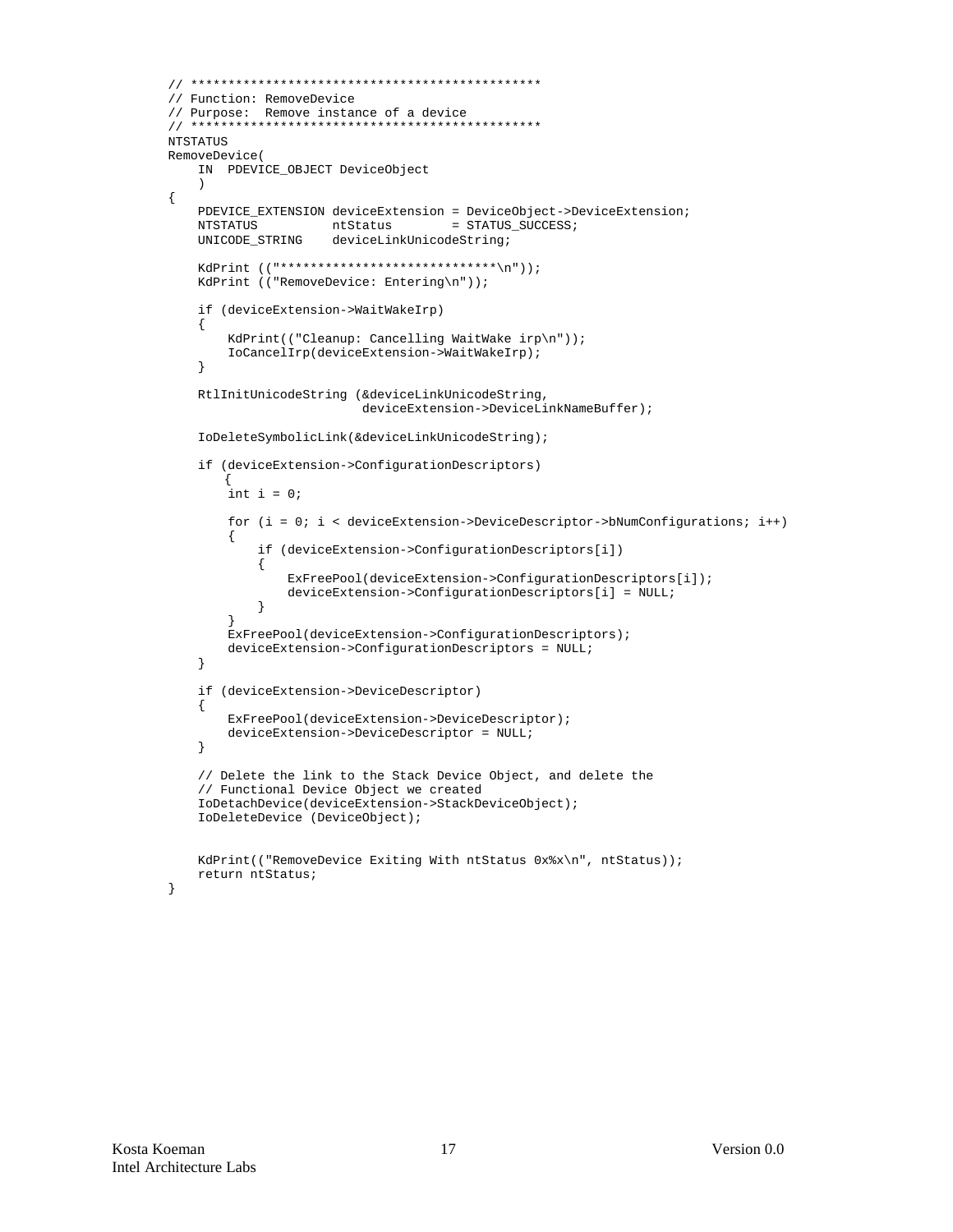```
// Function: FreeInterfaceList
// Purpose: Free the memory allocated for the
\frac{1}{2}interface list
VOID
FreeInterfaceList(
      IN PDEVICE_OBJECT DeviceObject
       \lambda\{PDEVICE_EXTENSION deviceExtension = DeviceObject->DeviceExtension;
   ULONG ulCurrentConfigurationIndex = deviceExtension->ulCurrentConfigurationIndex;
   PUSB_CONFIGURATION_DESCRIPTOR ConfigurationDescriptor =
                deviceExtension->ConfigurationDescriptors[ulCurrentConfigurationIndex];
   ULONG interfaceNumber = 0;
   if (deviceExtension->InterfaceList)
   \left\{ \right.for (interfaceNumber = 0;
            interfaceNumber < ConfigurationDescriptor->bNumInterfaces;
            interfaceNumber++)
       €
           ExFreePool(deviceExtension->InterfaceList[interfaceNumber]);
           deviceExtension->InterfaceList[interfaceNumber] = NULL;
       ł
       ExFreePool(deviceExtension->InterfaceList);
       deviceExtension->InterfaceList = NULL;
   \}return;
\}// Function: StopDevice
// Purpose: Unconfigure the device
NTSTATUS
StopDevice(
   IN PDEVICE OBJECT DeviceObject
   \rightarrow\{PDEVICE_EXTENSION deviceExtension = DeviceObject->DeviceExtension;
   NTSTATUS ntStatus = STATUS_SUCCESS;PURB urb;
   ULONG siz;
   ULONG length;
   KdPrint (("StopDevice: Entering\n"));
   // Send the select configuration urb with a NULL pointer for the configuration
   // handle, this closes the configuration and puts the device in the 'unconfigured'
   // state.
   size = sizeof (struct \n<a href="#">URB\_SELECT \n<a href="#">CONFIGURATION</a>)urb = ExAllocatePool(NonPagedPool, siz);
   if (urb)
   \left\{ \right.NTSTATUS status;
       UsbBuildSelectConfigurationRequest(urb,
                                        (USHORT) siz,
                                       NULL);
       status = CallUSBD(DeviceObject, urb, &length);
       KdPrint (("Device Configuration Closed status = 0x*x usb status = 0x*x.\n",
                 status,
                 urb->UrbHeader.Status));
       ExFreePool(urb);
   - }
   else
       ntStatus = STATUS_NO_MEMORY;
```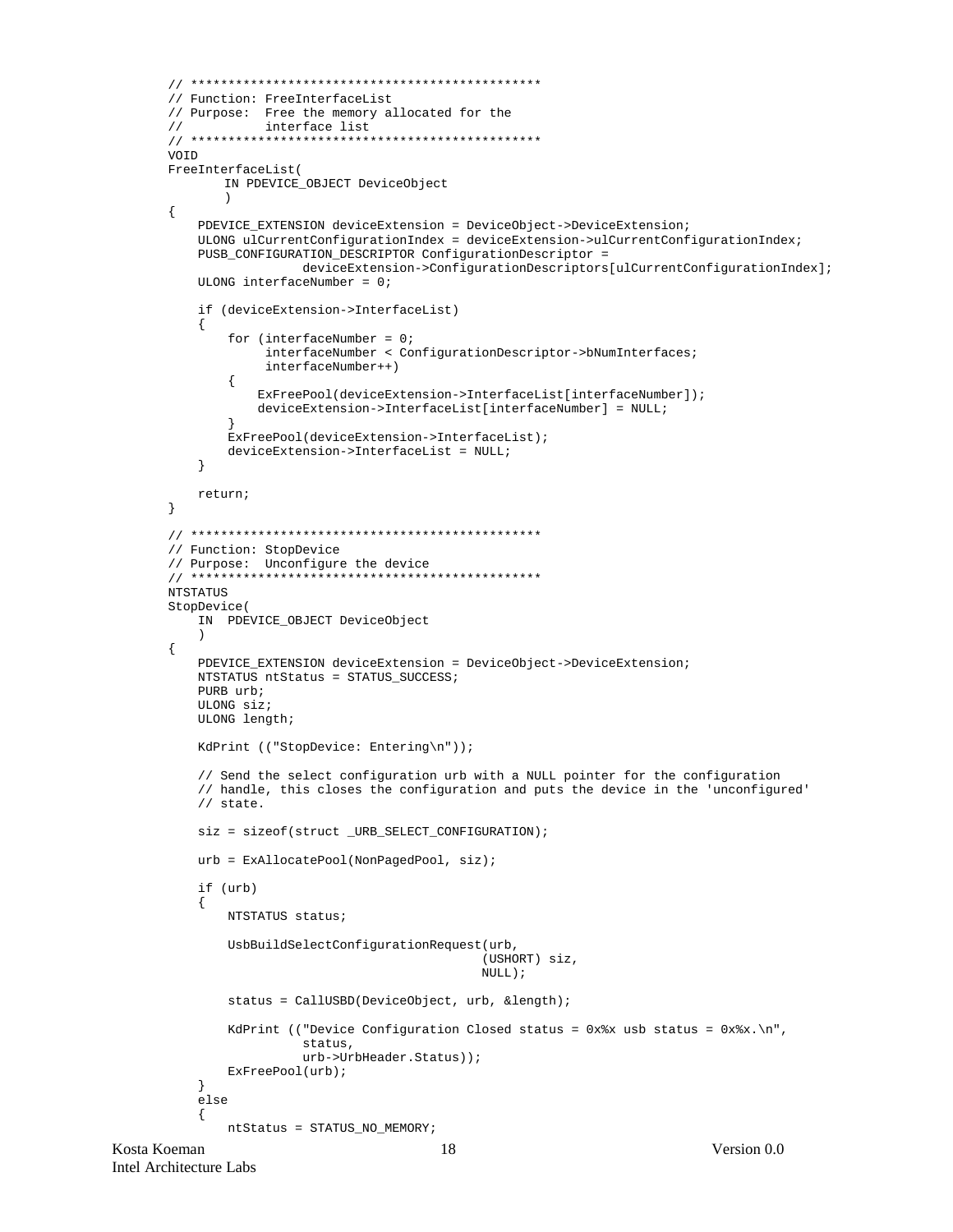```
\left\{ \right\}KdPrint (("StopDevice Exiting With ntStatus 0x%x\n", ntStatus));
    return ntStatus;
\}// Function: PnPAddDevice
// Purpose: Create new instance of the device<br>// Purpose: Create new instance of the device
NTSTATUS
PnPAddDevice(
    IN PDRIVER_OBJECT DriverObject,
    IN PDEVICE OBJECT PhysicalDeviceObject
    \lambda\{NTSTATUS
                            ntStatus = STATUS_SUCCESS;
    PDEVICE_OBJECT
                            deviceObject = NULL;deviceExtension;
    PDEVICE_EXTENSION
    KdPrint(("PnPAddDevice: Entering\n"));
    // create our funtional device object (FDO)
    ntStatus = CreateDeviceObject(DriverObject,
                                          PhysicalDeviceObject,
                                          &deviceObject);
    if (NT_SUCCESS(ntStatus))
    \left\{ \right.deviceExtension = deviceObject->DeviceExtension;
        deviceObject \rightarrow False = DO\_POWER\_PAGABLE;
        deviceObject->Flags &= ~DO_DEVICE_INITIALIZING;
        deviceExtension->PhysicalDeviceObject = PhysicalDeviceObject;
        // Attach to the StackDeviceObject. This is the device object that what we
        // use to send Irps and Urbs down the USB software stack
        deviceExtension->StackDeviceObject =
                         IoAttachDeviceToDeviceStack(deviceObject, PhysicalDeviceObject);
        ASSERT (deviceExtension->StackDeviceObject != NULL);
        // initialize original power level as fully on
        deviceExtension->CurrentDeviceState.DeviceState = PowerDeviceD0;
        deviceExtension->CurrentSystemState.SystemState = PowerSystemWorking;
        deviceExtension->WaitWakeIrp = NULL;
        deviceExtension->PhPstate = eRemoveddeviceExtension->InterfaceList = NULL;
        if (gHasRemoteWakeupIssue)
        \{// no need to initialize unless we are running on Win98 Gold/SE/ME
            KdPrint(("Initializing PowerUpEvent\n"));
            KeInitializeEvent(&deviceExtension->PowerUpEvent,
                               SynchronizationEvent,
                               FALSE);
        \}KdPrint(("PnPAddDevice Exiting With ntStatus 0x%x\n", ntStatus));
    return ntStatus;
\}
```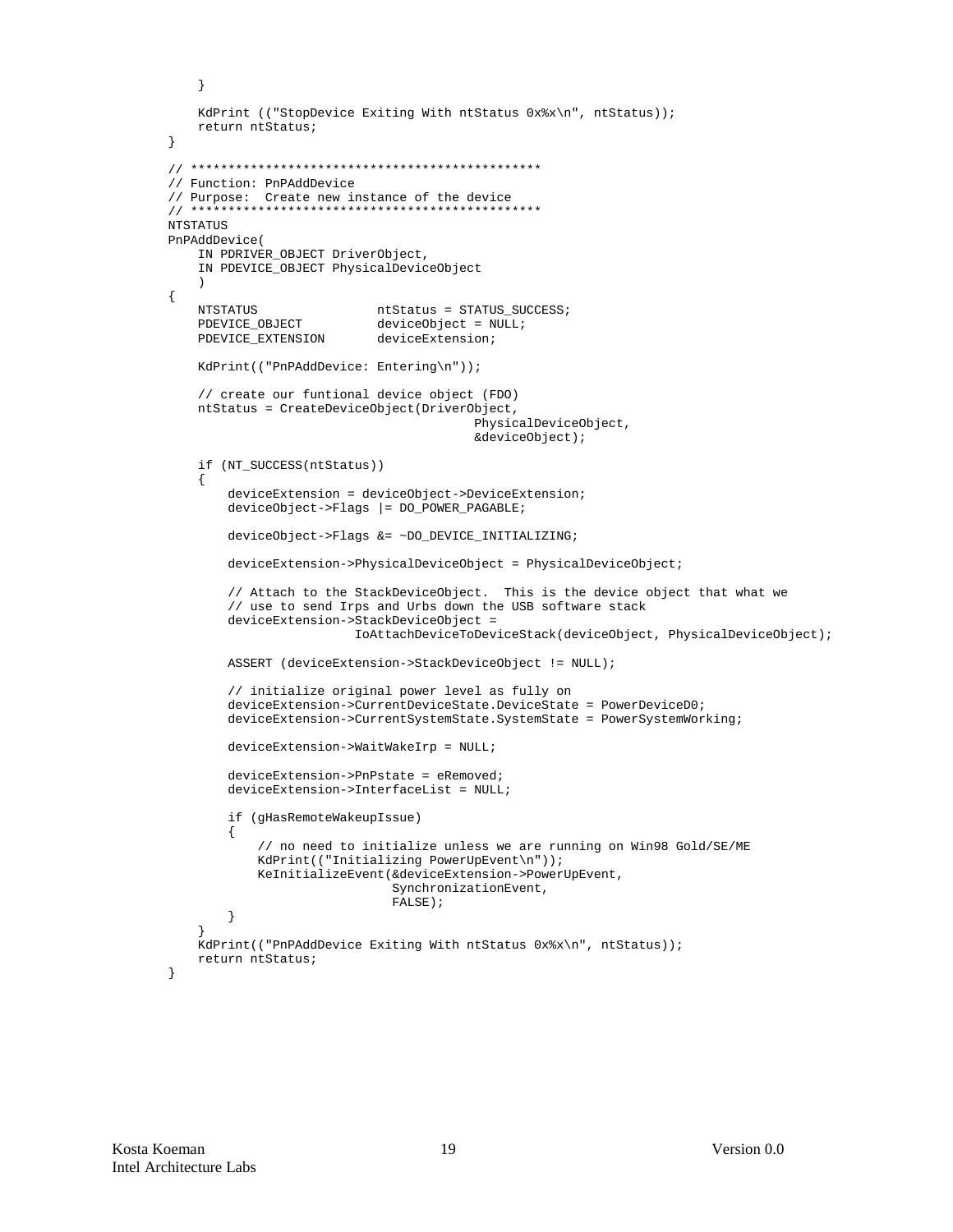```
// ***********************************************
// Function: CreateDeviceObject
// Purpose: Create new instance of the device
// ***********************************************
NTSTATUS
CreateDeviceObject(
     IN PDRIVER_OBJECT DriverObject,
     IN PDEVICE_OBJECT PhysicalDeviceObject,
     IN PDEVICE_OBJECT *DeviceObject
\overline{\phantom{a}} NTSTATUS ntStatus;
     UNICODE_STRING deviceLinkUnicodeString;
    PDEVICE EXTENSION deviceExtension;
     KdPrint(("CreateDeviceObject: Enter\n"));
     ntStatus = IoRegisterDeviceInterface(PhysicalDeviceObject,
                                             (LPGUID)&GUID_CLASS_PM,
 NULL,
                                             &deviceLinkUnicodeString);
     if (NT_SUCCESS(ntStatus))
     {
        // IoSetDeviceInterfaceState enables or disables a previously
        // registered device interface. Applications and other system components
        // can open only interfaces that are enabled.
         ntStatus = IoSetDeviceInterfaceState(&deviceLinkUnicodeString, TRUE);
     }
     if (NT_SUCCESS(ntStatus))
     {
         ntStatus = IoCreateDevice(DriverObject,
                                     sizeof (DEVICE_EXTENSION),
                                     NULL,
                                     FILE_DEVICE_UNKNOWN,
                                     FILE_AUTOGENERATED_DEVICE_NAME,
                                     FALSE,
                                     DeviceObject);
 }
     if (NT_SUCCESS(ntStatus))
    \left\{ \right. // Initialize our device extension
         deviceExtension = (PDEVICE_EXTENSION) ((*DeviceObject)->DeviceExtension);
         RtlCopyMemory(deviceExtension->DeviceLinkNameBuffer,
                        &deviceLinkUnicodeString,
                        sizeof(deviceLinkUnicodeString));
        deviceExtension->ConfigurationHandle = NULL;<br>deviceExtension->DeviceDescriptor = NULL;
        deviceExtension->DeviceDescriptor
         deviceExtension->InterfaceList = NULL;
     }
     RtlFreeUnicodeString(&deviceLinkUnicodeString);
    KdPrint(("CreateDeviceObject: Exiting With ntStatus 0x%x\n", ntStatus));
     return ntStatus;
```

```
}
```
{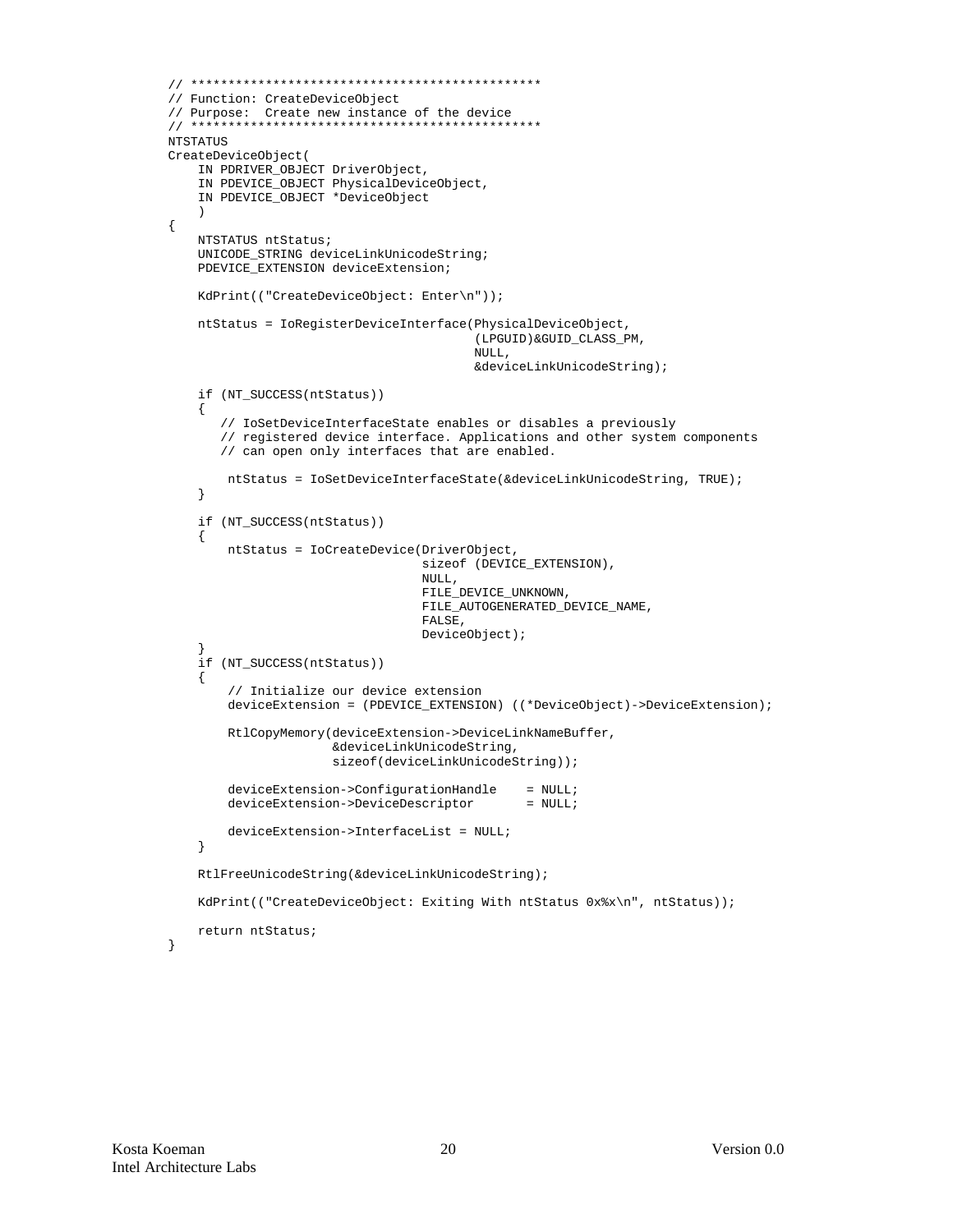```
// Function: CallUSBD
// Purpose: Submit an USB urb
******************************
NTSTATUS
CallUSBD(
   IN PDEVICE_OBJECT DeviceObject,
    IN PURB Urb,
   OUT PULONG Length
    NTSTATUS ntStatus, status = STATUS_SUCCESS;
    PDEVICE_EXTENSION deviceExtension = DeviceObject->DeviceExtension;
    PIRP irp;
    IO_STATUS_BLOCK ioStatus;
    PIO STACK LOCATION nextStack;
    PKEVENT pSyncEvent = \& (deviceExtension->SyncEvent);
    // issue a synchronous request (see notes above)
    KeInitializeEvent(pSyncEvent, NotificationEvent, FALSE);
    irp = IoBuildDeviceIoControlRequest(
                IOCTL_INTERNAL_USB_SUBMIT_URB,
                deviceExtension->StackDeviceObject,
               NULL,
               \Omega.
               NULL,
               0 ,
               TRUE , \hspace{0.1 cm} /* INTERNAL */
               pSyncEvent,
                &ioStatus);
    // Prepare for calling the USB driver stack
    nextStack = IoGetNextIrpStackLocation(irp);
    ASSERT(nextStack != NULL);// Set up the URB ptr to pass to the USB driver stack
    nextStack->Parameters.Others.Argument1 = Urb;
    // Call the USB class driver to perform the operation. If the returned status
    // is PENDING, wait for the request to complete.
    ntStatus = IoCallDriver(deviceExtension->StackDeviceObject, irp);
    if (ntStatus == STATUS_PENDING)
    \{status = KeWaitForSingleObject(pSyncEvent,
                                       Suspended,
                                       KernelMode,
                                       FALSE.
                                       NULL);
    else
    \{ioStatus. Status = ntStatus;
    ntStatus = ioStatus.Status;
    if (Length)
    \left\{ \right.if (NT_SUCCESS(ntStatus))
            *Length = Urb->UrbBulkOrInterruptTransfer.TransferBufferLength;
        else
            *Length = 0;
    \rightarrowreturn ntStatus;
```
 $\mathcal{E}$ 

 $\{$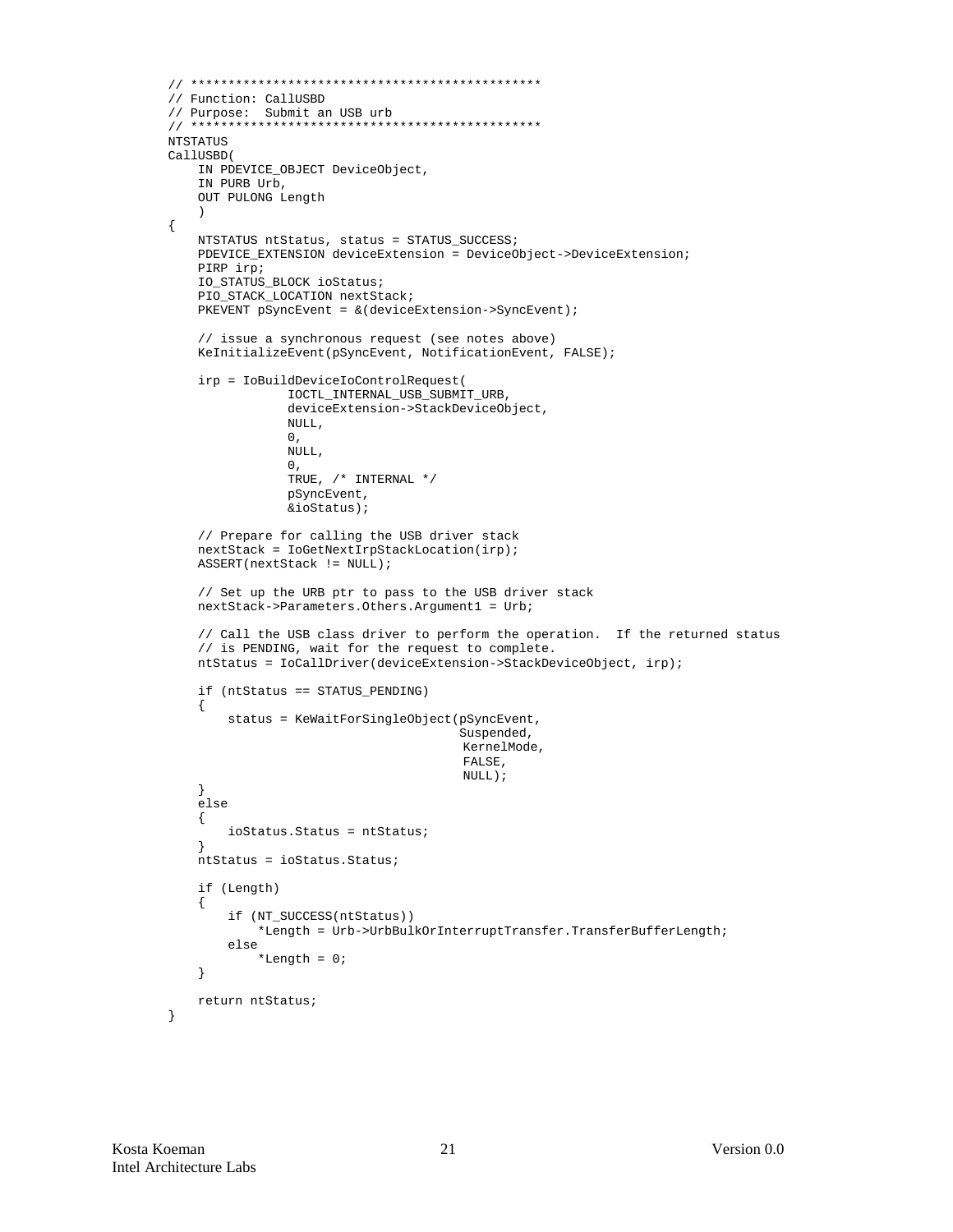```
// Function: Create
// Purpose: Called when user app calls CreateFile
NTSTATUS
Create(
  IN PDEVICE_OBJECT DeviceObject,
   IN PIRP Irp
   \rightarrow\{NTSTATUS ntStatus;
   PDEVICE_EXTENSION deviceExtension = DeviceObject->DeviceExtension;
   Irp->IoStatus.Status = STATUS SUCCESS;
   Irp->IoStatus.Information = 0;
   KdPrint (("In Create\nu)');ntStatus = Irp->IoStatus.Status;
   IoCompleteRequest (Irp, IO_NO_INCREMENT);
   KdPrint (("Exit Create (%x)\n", ntStatus));
   return ntStatus;
\}// Function: Close
NTSTATUS
Close(IN PDEVICE_OBJECT DeviceObject,
   IN PIRP Irp
   \rightarrow\{PDEVICE_EXTENSION deviceExtension = DeviceObject->DeviceExtension;
   NTSTATUS ntStatus = STATUS SUCCESS;
   Irp->IoStatus.Status = STATUS_SUCCESS;
   Irp->IoStatus.Information = 0;
   \verb|KdPrint(( "In Close\n" ) );IoCompleteRequest (Irp, IO_NO_INCREMENT);
   KdPrint (("Exit Close (\&x)\n", ntStatus));
   return ntStatus;
```
 $\left\{ \right.$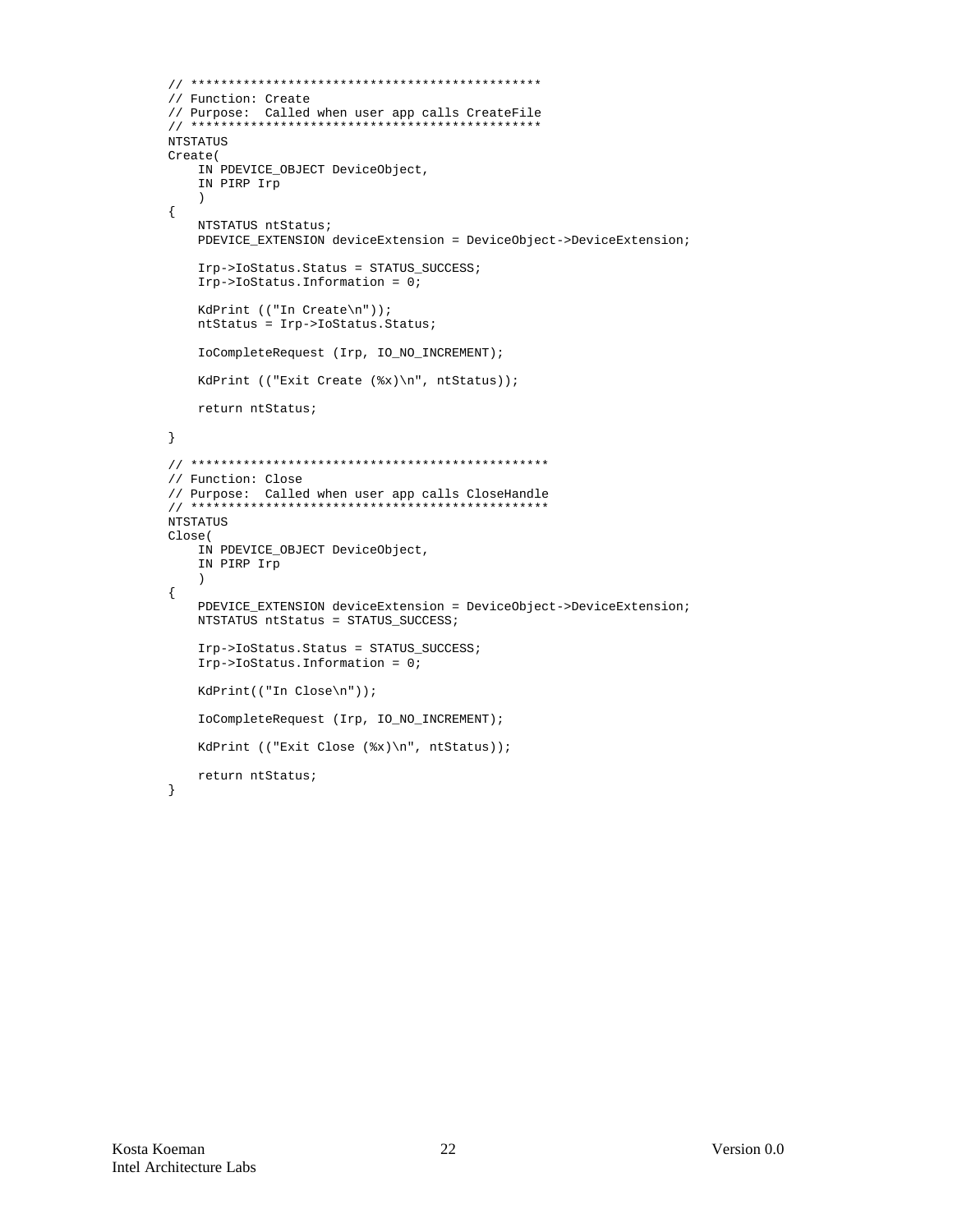```
// Function: GetRegistryDword
// Purpose: Read a DWORD from the registry
NTSTATUS
GetRegistryDword(
          PUNICODE_STRING RegPath,
   TN 7
                   ValueName,
   IN
           PWCHAR
   IN OUT PULONG
                          Value
    \lambda\{RTL_QUERY_REGISTRY_TABLE paramTable[2]; //zero'd second table terminates parms
   ULONG lDef = *Value// default
   NTSTATUS ntStatus;
   RtlZeroMemory(paramTable, sizeof(paramTable));
   paramTable[0].Flags = RTL_QUERY_REGISTRY_DIRECT;
   paramTable[0].Name = ValueName;
   paramTable[0]. EntryContext = Value;
   paramTable[0].DefaultType = REG_DWORD;
   paramTable[0].DefaultData = \&1DefiparamTable[0].DefaultLength = sizeof(ULONG);
   ntStatus = RtlQueryRegistryValues(RTL_REGISTRY_ABSOLUTE | RTL_REGISTRY_OPTIONAL,
                                    RegPath->Buffer,
                                    paramTable,
                                    NULL,
                                    \texttt{NULL} ) iKdPrint(("GetRegistryDword exiting with ntStatus 0x%x\n", ntStatus));
   return ntStatus;
\}// Function: SelectInterface
// Purpose: Change a specified interface's
         alternate setting
\frac{1}{2}NTSTATUS
SelectInterface(
   PDEVICE_OBJECT DeviceObject,
   UCHAR ucInterfaceNumber,
   UCHAR ucAltSetting
   \rightarrow\{PDEVICE EXTENSION
                                                 = DeviceObject->DeviceExtension;
                               deviceExtension
   PUSB_CONFIGURATION_DESCRIPTOR ConfigurationDescriptor =
     deviceExtension->ConfigurationDescriptors
                                   [deviceExtension->ulCurrentConfigurationIndex];
   PUSB_INTERFACE_DESCRIPTOR interfaceDescriptor = NULL;<br>PUSB_ENDPOINT_DESCRIPTOR endpointDescriptor = NULL;<br>PUSBD_INTERFACE_INFORMATION interfaceObject = NULL;
   NTSTATUS
               \verb|ntStatus = STATUS_SUCCES|;\text{urb} \qquad \qquad = \text{NULL} \, ;PHRR
   int
               i= 0;ULONG
               \sin z= 0;ULONG
               length
                          = 0interfaceDescriptor =
           USBD_ParseConfigurationDescriptorEx(ConfigurationDescriptor,
                                              (PVOID)ConfigurationDescriptor,
                                              ucInterfaceNumber, // 0
                                              ucAltSetting,
                                              -1,
                                              -1,
                                              -1);
   if (!interfaceDescriptor)
       return STATUS_UNSUCCESSFUL;
```
siz = GET\_SELECT\_INTERFACE\_REQUEST\_SIZE(interfaceDescriptor->bNumEndpoints);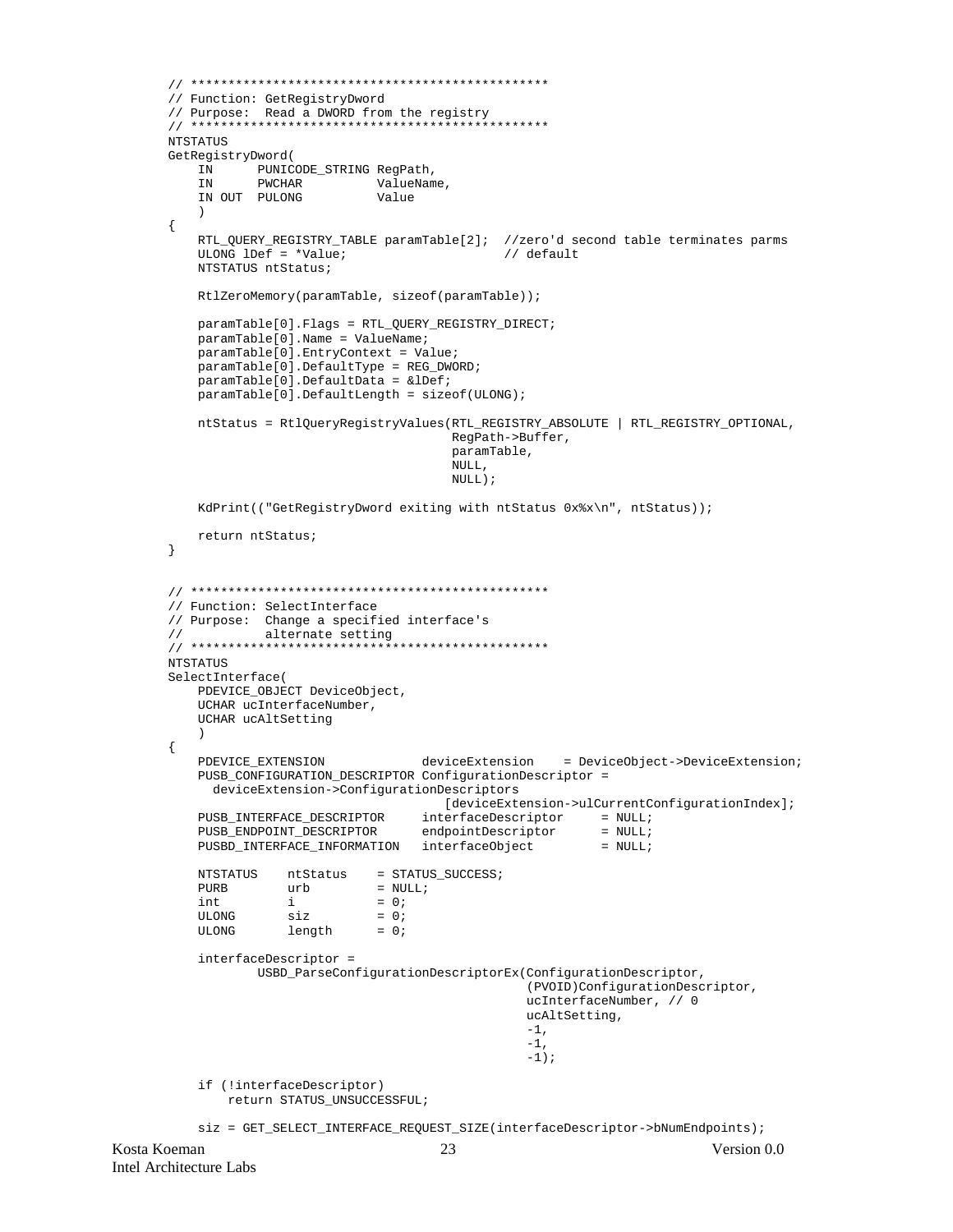```
 urb = ExAllocatePool(NonPagedPool, siz);
    if (!urb)
        return STATUS_NO_MEMORY;
    urb->UrbHeader.Function = URB_FUNCTION_SELECT_INTERFACE;
    urb->UrbHeader.Length = (USHORT)siz;
    urb->UrbSelectInterface.ConfigurationHandle =
                                              deviceExtension->ConfigurationHandle;
   urb->UrbSelectInterface.Interface.Length =sizeof(struct _USBD_INTERFACE_INFORMATION);
    if (interfaceDescriptor->bNumEndpoints > 1)
    {
        urb->UrbSelectInterface.Interface.Length +=(interfaceDescriptor->bNumEndpoints-1)
                                                   * sizeof(struct _USBD_PIPE_INFORMATION);
 }
    urb->UrbSelectInterface.Interface.InterfaceNumber = ucInterfaceNumber;
    urb->UrbSelectInterface.Interface.AlternateSetting = ucAltSetting;
    urb->UrbSelectInterface.Interface.Class = interfaceDescriptor->bInterfaceClass;
    urb->UrbSelectInterface.Interface.SubClass =
                                             interfaceDescriptor->bInterfaceSubClass;
    urb->UrbSelectInterface.Interface.Protocol =
                                             interfaceDescriptor->bInterfaceProtocol;
    urb->UrbSelectInterface.Interface.NumberOfPipes =
                                             interfaceDescriptor->bNumEndpoints;
    // Interface Handle is considered opaque
    //urb->UrbSelectInterface.Interface.InterfaceHandle
    // Fill in the Interface pipe information
    interfaceObject = &urb->UrbSelectInterface.Interface;
    endpointDescriptor = (PUSB_ENDPOINT_DESCRIPTOR)((ULONG)interfaceDescriptor +
                                                      (ULONG)interfaceDescriptor->bLength);
   for (i = 0; i < interfaceDescriptor->bNumEndpoints; i++)
    {
        interfaceObject->Pipes[i].MaximumPacketSize =
                                                     endpointDescriptor->wMaxPacketSize;
        interfaceObject->Pipes[i].EndpointAddress =
                                                     endpointDescriptor->bEndpointAddress;
        interfaceObject->Pipes[i].Interval = endpointDescriptor->bInterval;
        switch (endpointDescriptor->bmAttributes)
\left\{ \begin{array}{c} \end{array} \right.case 0x00: interfaceObject->Pipes[i].PipeType = UsbdPipeTypeControl; break;
        case 0x01: interfaceObject->Pipes[i].PipeType = UsbdPipeTypeIsochronous; break;
        case 0x02: interfaceObject->Pipes[i].PipeType = UsbdPipeTypeBulk; break;
       case 0x03: interfaceObject->Pipes[i].PipeType = UsbdPipeTypeInterrupt; break;
 }
        endpointDescriptor++;
         // PipeHandle is opaque and is not to be filled in
        interfaceObject->Pipes[i].MaximumTransferSize = 64*1023;
        interfaceObject->Pipes[i].PipeFlags = 0;
 }
    ntStatus = CallUSBD(DeviceObject, urb, &length);
    if (NT_SUCCESS(ntStatus))
    {
        UpdatePipeInfo(DeviceObject, ucInterfaceNumber, interfaceObject);
 }
    return ntStatus;
```
}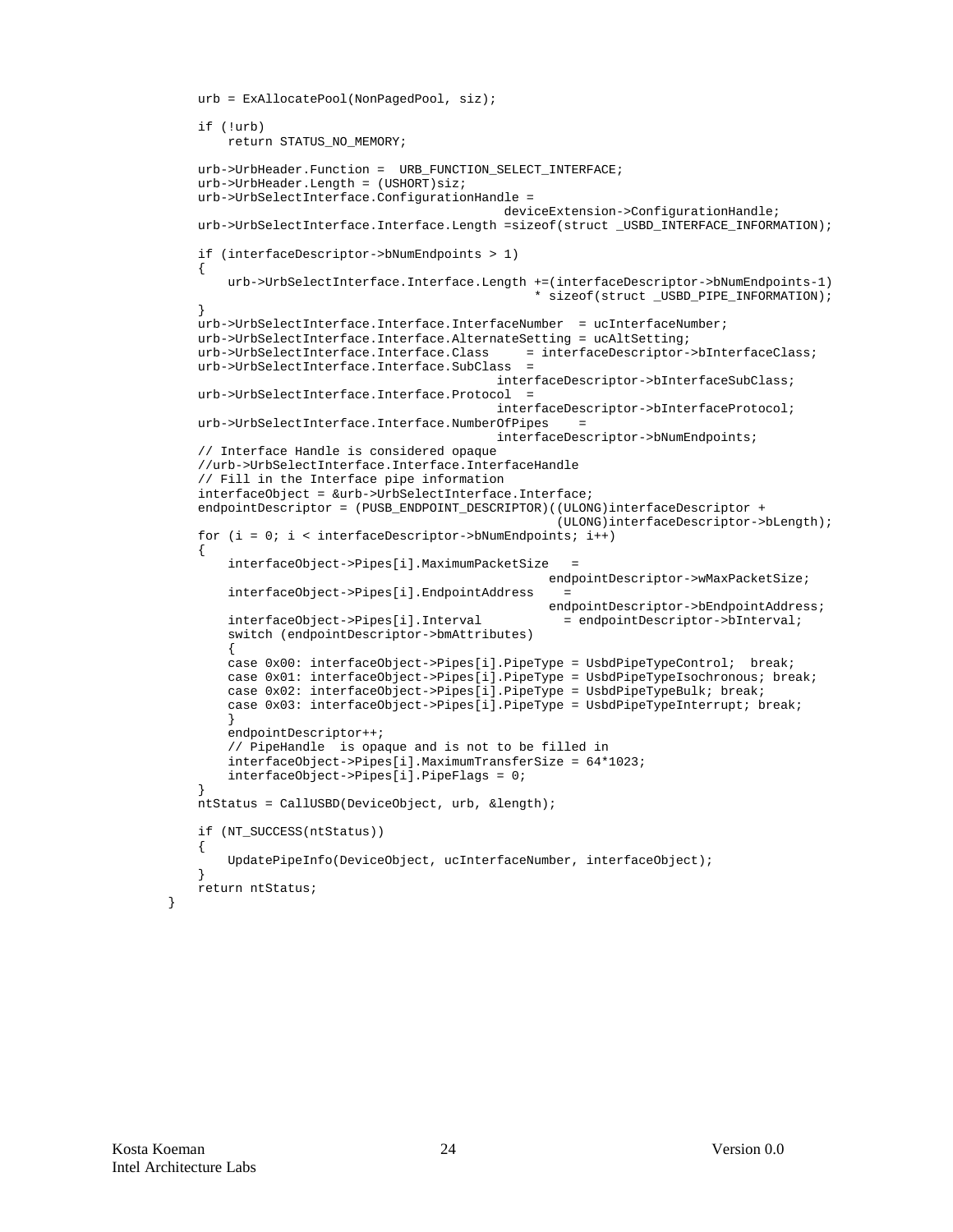```
// ************************************************
// Function: UpdatePipeInfo
// Purpose: Store the pipe information
// ************************************************
NTSTATUS
UpdatePipeInfo(
    IN PDEVICE_OBJECT DeviceObject,
     IN UCHAR ucInterfaceNumber,
     IN PUSBD_INTERFACE_INFORMATION interfaceObject
     )
{
     PDEVICE_EXTENSION deviceExtension = DeviceObject->DeviceExtension;
     if (deviceExtension->InterfaceList[ucInterfaceNumber])
        ExFreePool(deviceExtension->InterfaceList[ucInterfaceNumber]);
     deviceExtension->InterfaceList[ucInterfaceNumber] = ExAllocatePool(NonPagedPool,
                                                                interfaceObject->Length);
     if (!deviceExtension->InterfaceList[ucInterfaceNumber])
         return STATUS_NO_MEMORY;
     // save a copy of the interfaceObject information returned
     RtlCopyMemory(deviceExtension->InterfaceList[ucInterfaceNumber],
                   interfaceObject,
                   interfaceObject->Length);
     return STATUS_SUCCESS;
}
```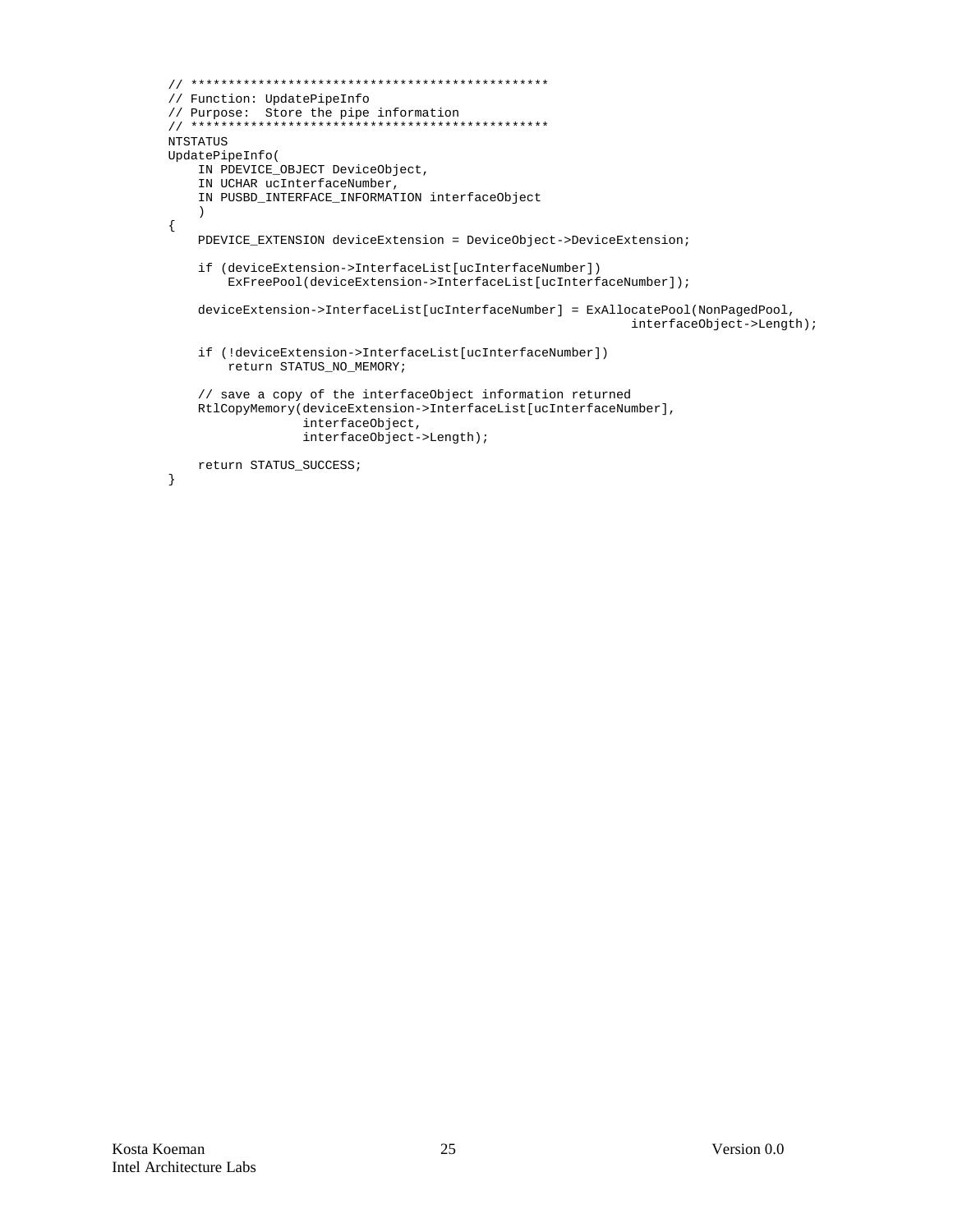```
// ***************************************
//
// File: sample.h
//
// ***************************************
#ifndef _sample_h_
#define _sample_h_
#ifdef DRIVER
#define REGISTRY_PARAMETERS_PATH \
       L"\\REGISTRY\\Machine\\System\\CurrentControlSet\\SERVICES\\Sample\\Parameters"
#define RECIPIENT_DEVICE 0x01
#define FEATURE_REMOTE_WAKEUP 0x01
#define FEATURE TEST MODE 0x02
#define USBD_WIN98_GOLD_VERSION 0x0101
#define USBD_WIN98_SE_VERSION 0x0200
#define USBD_WIN2K_VERSION
#define NAME_MAX 64
enum {
     eRemoved, // Started->IRP_MN_REMOVE_DEVICE
                        // SurprisedRemoved->IRP_MN_REMOVE_DEVICE
                        // Initial State set in PnpAddDevice
    eStarted, \frac{1}{\sqrt{R}} Removed->IRP_MN_START_DEVICE
                        // RemovePending->IRP_MN_CANCEL_REMOVE_DEVICE
                        // StopPending->IRP_MN_CANCEL_STOP_DEVICE
    // Stopped->IRP_MN_START_DEVICE<br>eRemovePending, // Started->IRP_MN_QUERY_REMOVE
                      // Started->IRP_MN_QUERY_REMOVE_DEVICE
     eSurprisedRemoved,// Started->IRP_MN_SURPRISE_REMOVAL
    eStopPending, // Started->IRP_MN_QUERY_STOP_DEVICE<br>eStopped // StopPendingState->IRP_MN_STOP_DEV
                       eStopped // StopPendingState->IRP_MN_STOP_DEVICE INITIALIZING,
} PNP_STATE;
typedef struct _DEVICE_EXTENSION {
     // ****************************************************************
     // Saved Device Objects
     // Device object we call when submitting Urbs/IRPs to the USB stack
     PDEVICE_OBJECT StackDeviceObject;
     // physical device object - submit power IRPs to
     PDEVICE_OBJECT PhysicalDeviceObject;
     DEVICE_CAPABILITIES DeviceCapabilities;
     POWER_STATE CurrentSystemState;
    POWER STATE CurrentDeviceState;
    POWER STATE NextDeviceState;
     // configuration handle for the configuration the
     // device is currently in
     USBD_CONFIGURATION_HANDLE ConfigurationHandle;
     // ptr to the USB device descriptor
     // for this device
     PUSB_DEVICE_DESCRIPTOR DeviceDescriptor;
     // keep an array of pointers to the configuration descriptor(s)
    PUSB_CONFIGURATION_DESCRIPTOR * ConfigurationDescriptors;
     ULONG ulCurrentConfigurationIndex;
     // Pointers to interface info structs
     PUSBD_INTERFACE_INFORMATION * InterfaceList;
     PIRP PowerIrp;
     PIRP WaitWakeIrp;
     enum PNP_STATE PnPstate;
 //
     // DeviceWake from capabilities
     //
```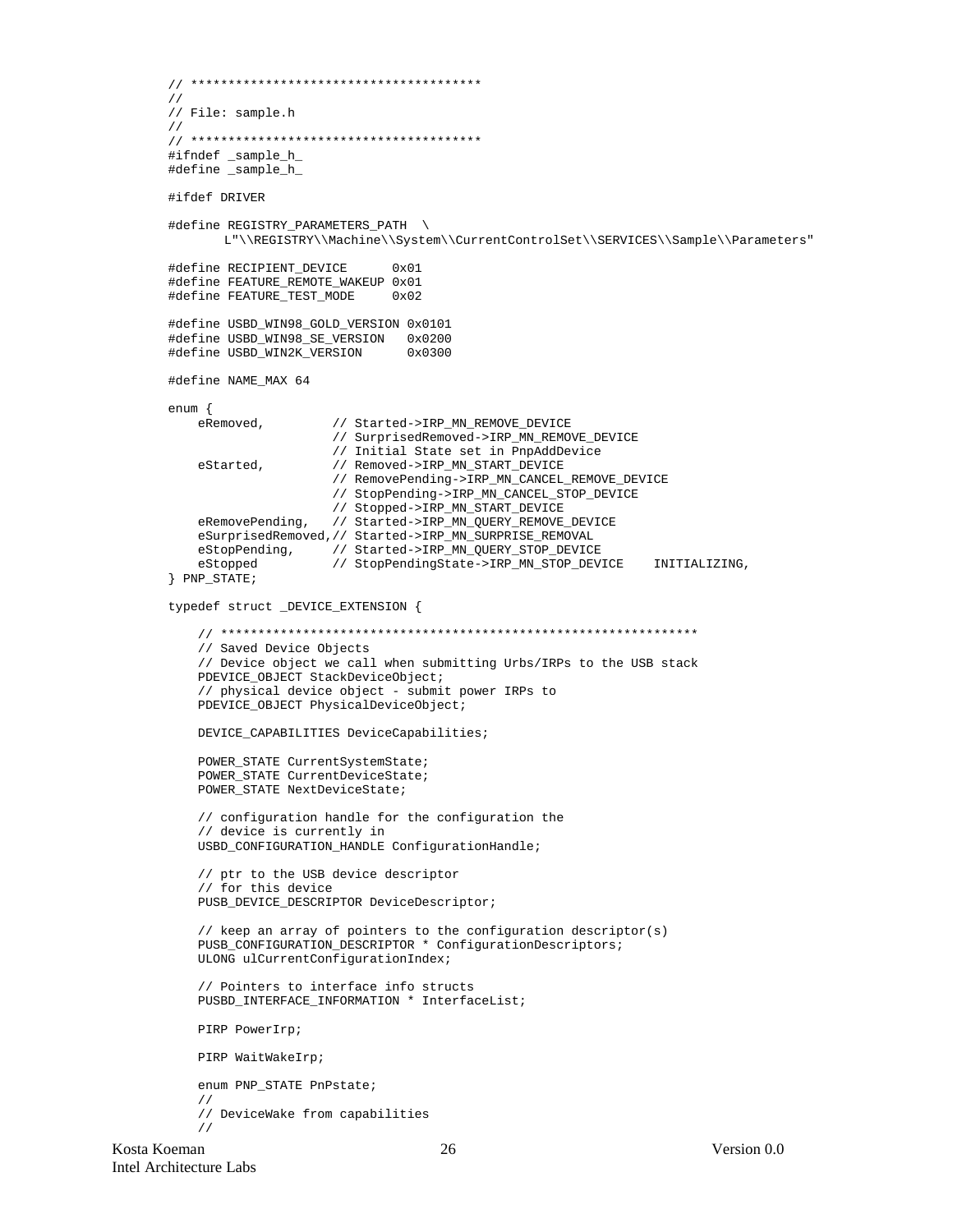```
 DEVICE_POWER_STATE DeviceWake;
     KEVENT PowerUpEvent;
     KEVENT PowerUpDone;
     PETHREAD ThreadObject;
     KEVENT NoPendingTransactionsEvent;
     ULONG ulOutStandingIrps;
     PUNICODE_STRING RegistryPath;
     UNICODE_STRING MofResourceName;
     // Kernel Event for sync calls for this D.O.
     KEVENT SyncEvent;
     // Name buffer for our named Functional device object link
     WCHAR DeviceLinkNameBuffer[NAME_MAX];
     BOOLEAN SetPowerEventFlag;
     PIRP IoctlIrp;
     BOOLEAN PowerTransitionPending;
} DEVICE_EXTENSION, *PDEVICE_EXTENSION;
NTSTATUS
DispatchWMI(
    IN PDEVICE_OBJECT DeviceObject,
     IN PIRP Irp
     );
VOID
Unload(
    IN PDRIVER_OBJECT DriverObject
     );
NTSTATUS
StopDevice(
    IN PDEVICE_OBJECT DeviceObject
     );
NTSTATUS
RemoveDevice(
    IN PDEVICE_OBJECT DeviceObject
     );
NTSTATUS
CallUSBD(
     IN PDEVICE_OBJECT DeviceObject,
     IN PURB Urb,
     OUT PULONG Length
     );
NTSTATUS
PnPAddDevice(
     IN PDRIVER_OBJECT DriverObject,
     IN PDEVICE_OBJECT PhysicalDeviceObject
     );
NTSTATUS
CreateDeviceObject(
     IN PDRIVER_OBJECT DriverObject,
     IN PDEVICE_OBJECT PhysicalDeviceObject,
     IN PDEVICE_OBJECT *DeviceObject
     );
NTSTATUS
Create(
     IN PDEVICE_OBJECT DeviceObject,
     IN PIRP Irp
     );
NTSTATUS
Close(
```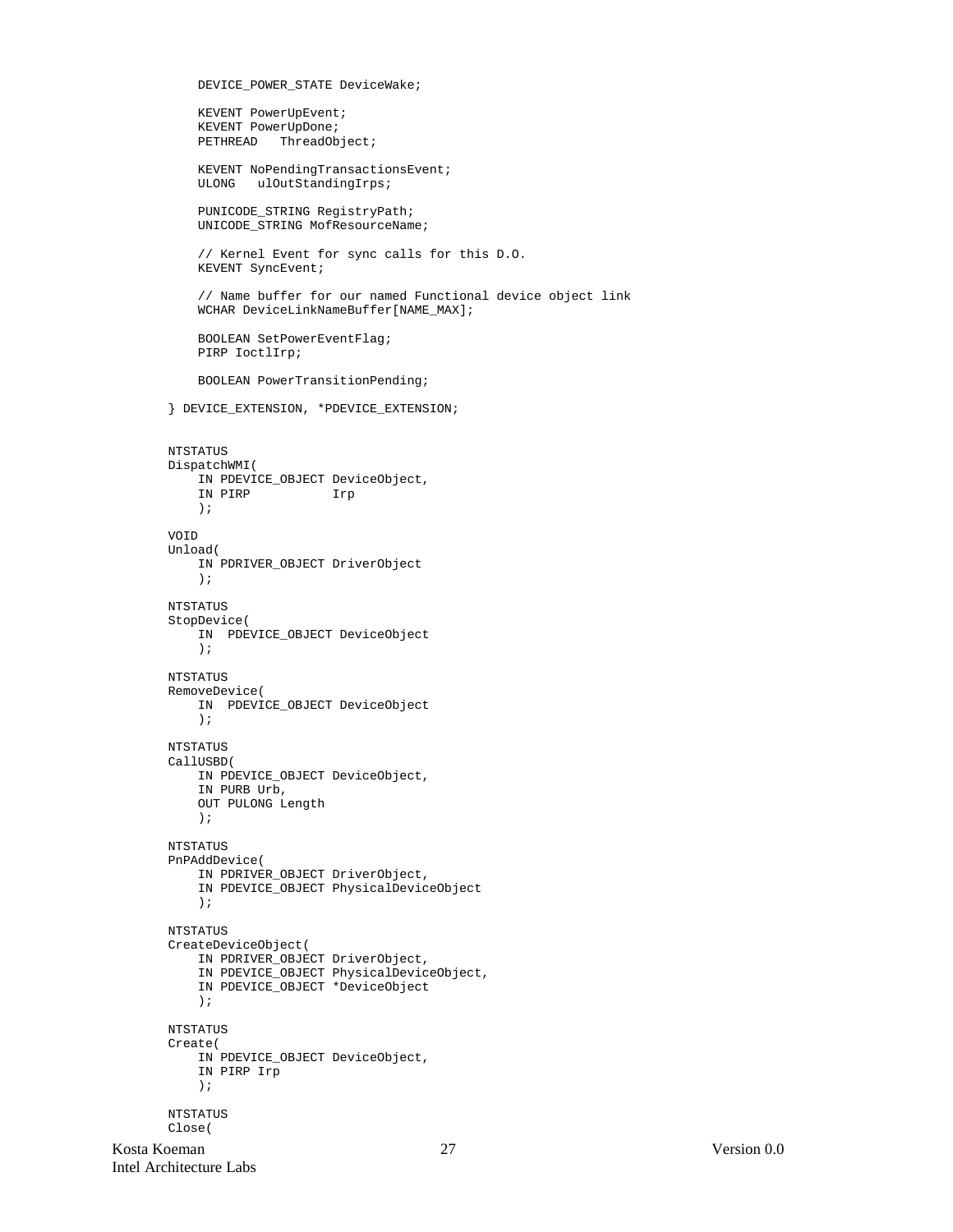```
 IN PDEVICE_OBJECT DeviceObject,
     IN PIRP Irp
     );
NTSTATUS
SelectInterface(
    PDEVICE_OBJECT DeviceObject,
     UCHAR ucInterfaceNumber,
     UCHAR ucAltSetting
     );
NTSTATUS
UpdatePipeInfo(
    IN PDEVICE_OBJECT DeviceObject,
     IN UCHAR ucInterfaceNumber,
     IN PUSBD_INTERFACE_INFORMATION interfaceObject
     );
NTSTATUS
ProcessIoctl(
    IN PDEVICE_OBJECT DeviceObject,
    IN PIRP Irp
     );
NTSTATUS
GenericCompletion(
     IN PDEVICE_OBJECT DeviceObject,
    IN PIRP Irp,
    IN PKEVENT Event
     );
VOID
FreeInterfaceList(
     IN PDEVICE_OBJECT DeviceObject
     );
NTSTATUS
ResetParentPort(
     IN IN PDEVICE_OBJECT DeviceObject
     );
NTSTATUS
GetRegistryDword(
    IN PUNICODE_STRING RegPath,
 IN PWCHAR ValueName,
 IN OUT PULONG Value
     );
#endif
#endif
```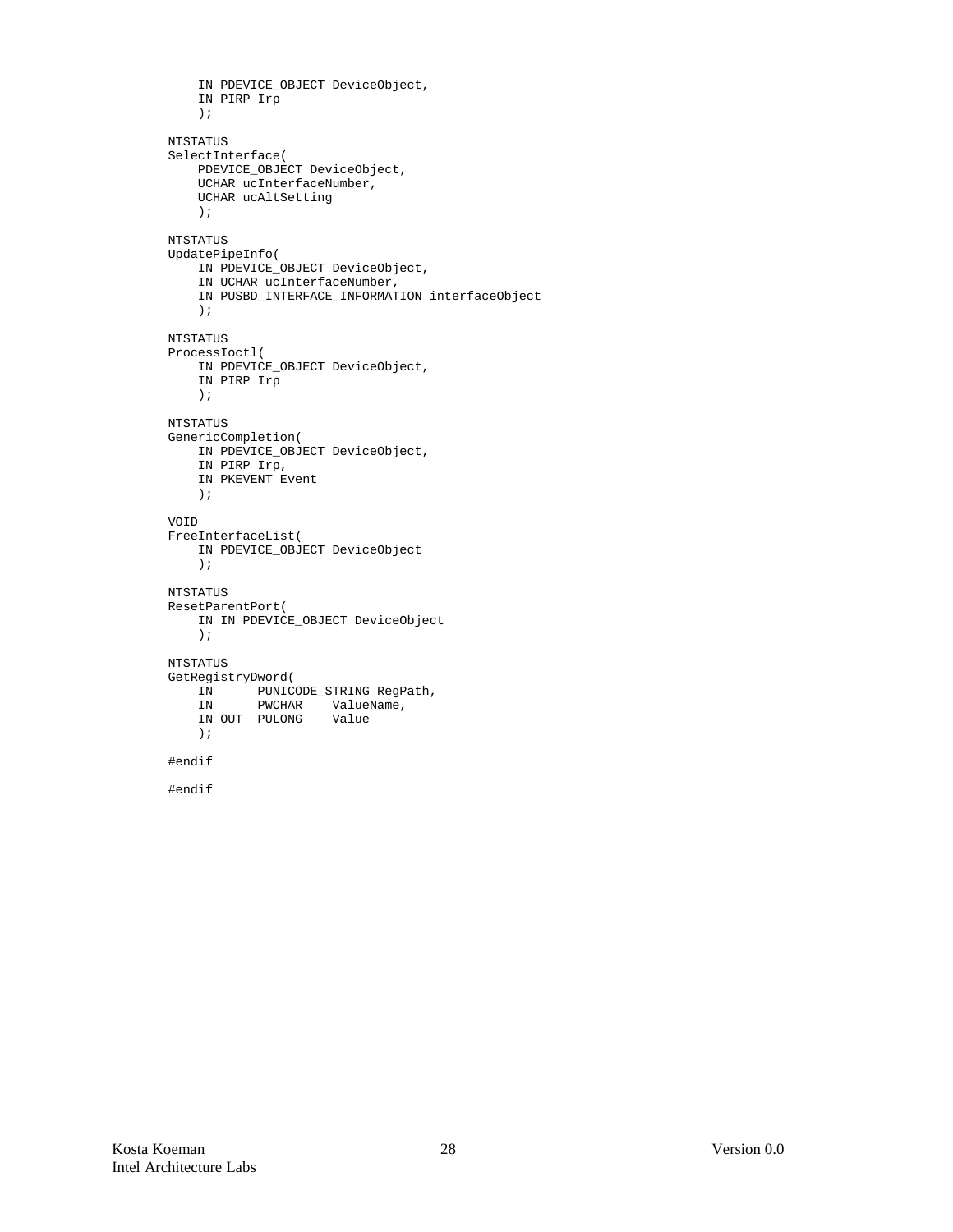```
// ***************************************
//
// File: pnp.c
//
// ***************************************
#define DRIVER
#define INITGUID
#pragma warning(disable:4214) // bitfield nonstd
#include "wdm.h"
#pragma warning(default:4214)
#include "stdarg.h"
#include "stdio.h"
#pragma warning(disable:4200) //non std struct used
#include "usbdi.h"
#pragma warning(default:4200)
#include "usbdlib.h"
#include "ioctl.h"
#include "sample.h"
#include "pnp.h"
extern UCHAR *SystemPowerStateString[];
extern UCHAR *DevicePowerStateString[];
UCHAR *PnPString[] = {
 "IRP_MN_START_DEVICE", // 0x00
 "IRP_MN_QUERY_REMOVE_DEVICE", // 0x01
       \begin{array}{lll} \texttt{'IRP\_MN\_START\_DEVICE''}\,, & \texttt{\textit{1/0}} & \texttt{\textit{0x00}} \\ \texttt{'IRP\_MN\_QUERY\_REMOVE\_DEVICE''}\,, & \texttt{\textit{1/0x01}} \\ \texttt{'IRP\_MN\_REMOVE\_DEVICE''}\,, & \texttt{\textit{1/0x02}} \\ \texttt{'IRP\_MN\_STOP\_DEVICE''}\,, & \texttt{\textit{1/0x03}} \\ \texttt{'IRP\_MN\_STOP\_DEVICE''}\,, & \texttt{\textit{1/0x04}} \\ \end{array}"IRP_MN_REMOVE_DEVICE",<br>"IRP_MN_CANCEL_REMOVE_DEVICE",<br>"IRP_MN_STOP_DEVICE",
 "IRP_MN_STOP_DEVICE", // 0x04
 "IRP_MN_QUERY_STOP_DEVICE", // 0x05
 "IRP_MN_CANCEL_STOP_DEVICE", // 0x06
 "IRP_MN_QUERY_DEVICE_RELATIONS", // 0x07
 "IRP_MN_QUERY_INTERFACE", // 0x08
 "IRP_MN_QUERY_CAPABILITIES", // 0x09
 "IRP_MN_QUERY_RESOURCES", // 0x0A
 "IRP_MN_QUERY_RESOURCE_REQUIREMENTS", // 0x0B
       \begin{array}{lll} \multicolumn{2}{l}{{\small \dots}} & \multicolumn{2}{l}{\small \dots}} & \multicolumn{2}{l}{\small \dots}} \\ \multicolumn{2}{l}{\small \dots} & \multicolumn{2}{l}{\small \dots} & \multicolumn{2}{l}{\small \dots}} \\ \multicolumn{2}{l}{\small \dots} & \multicolumn{2}{l}{\small \dots} & \multicolumn{2}{l}{\small \dots} & \multicolumn{2}{l}{\small \dots} \\ \multicolumn{2}{l}{\small \dots} & \multicolumn{2}{l}{\small \dots} & \multicolumn{2}{l}{\small \dots} & \multicolumn{2}{l}{\small \dots} \\ \mult "IRP_MN_FILTER_RESOURCE_REQUIREMENTS", // 0x0D
       \begin{array}{cc} \texttt{"IRP\_MN\_READ\_CONF1G"}\texttt{,} & \texttt{}/\texttt{/} & \texttt{0x0F} \\ \texttt{"IRP\_MN\_WRITE\_CONF1G"} & \texttt{,} & \texttt{}/\texttt{/} & \texttt{0x10} \end{array}\begin{array}{lll} \texttt{''IRP\_MN} & \texttt{WRITE\_CONTG''} \; , & \texttt{''} & \texttt{''} \; / / & 0 \texttt{x10} \\ \texttt{''IRP\_MN\_EJECT''} \; , & \texttt{''} & \texttt{''} \; / / & 0 \texttt{x11} \\ \end{array}\begin{array}{lll} \texttt{''IRP\_MN\_EJECT''}\,, & & & & \texttt{// 0x11} \\ \texttt{''IRP\_MN\_SET\_LOCK''}\,, & & & & \texttt{// 0x12} \\ \texttt{''IRP\_MN\_QUERY\_ID''}\,, & & & & \texttt{// 0x13} \end{array}"IRP_MN_SET_LOCK",<br>"IRP_MN_QUERY_ID",
 "IRP_MN_QUERY_ID", // 0x13
 "IRP_MN_QUERY_PNP_DEVICE_STATE", // 0x14
       \begin{array}{lll}\n & - & - & - & - & - & - & - \\
\text{''IRP\_MN\_QUERY\_BUS\_INFORMATION''}, & & / & 0 \times 15 \\
 & \text{''IRP\_MN\_DEVICE\_USAGE\_NOTIFICATION''}, & & / & 0 \times 16 \\
\end{array}"IRP_MN_QUERY_BUS_INFORMATION", // UX15<br>"IRP_MN_DEVICE_USAGE_NOTIFICATION", // 0x16<br>"IRP_MN_SURPRISE_REMOVAL" // 0x17
       "IRP_MN_SURPRISE_REMOVAL"
```

```
};
```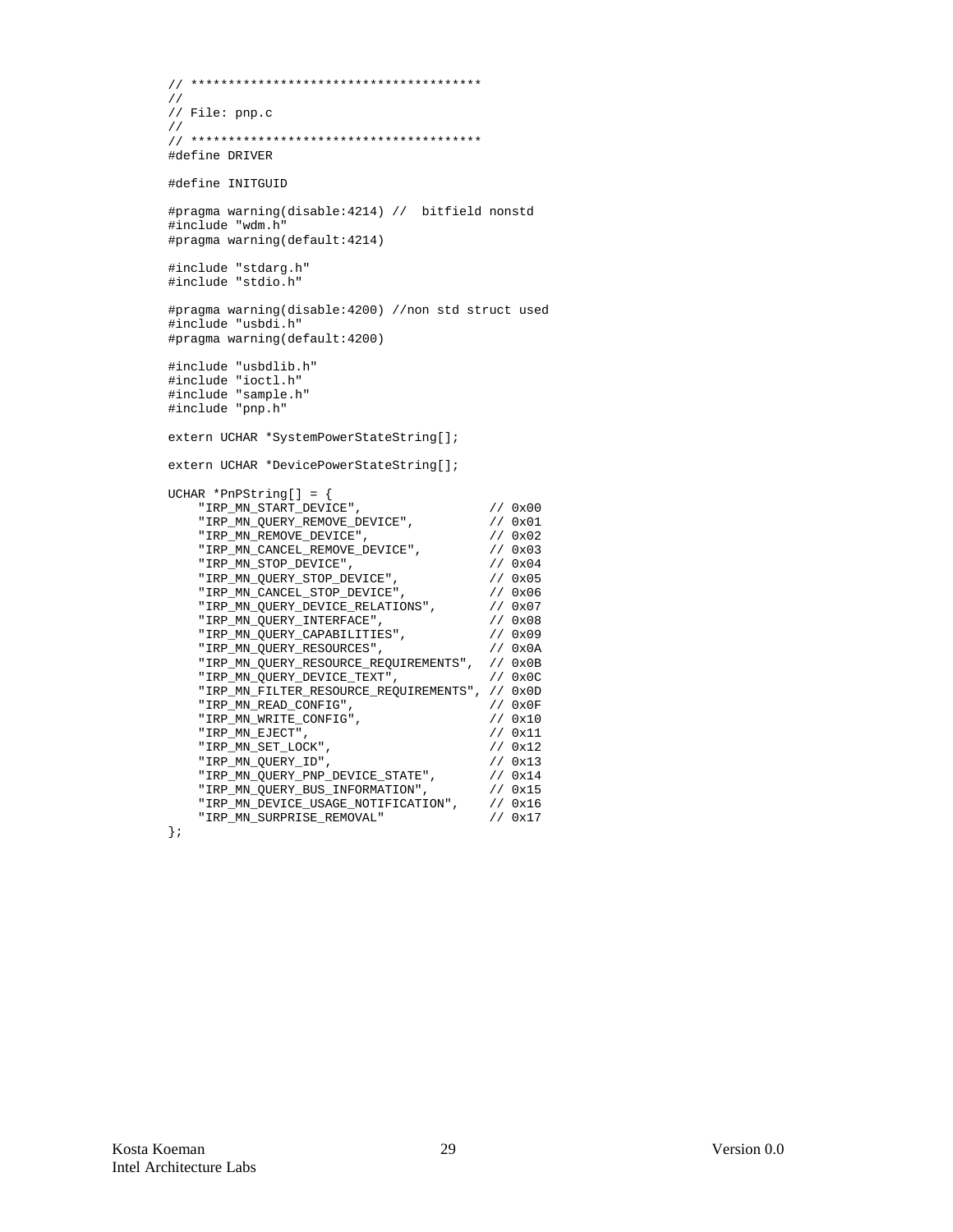```
Kosta Koeman 30 Version 0.0
       // ************************************************
       // Function: DispatchPnP
       // Purpose: PnP Dispatch Routine
       // ***************
       NTSTATUS
       DispatchPnP(
            IN PDEVICE_OBJECT DeviceObject,
            IN PIRP Irp
            )
       {
            PDEVICE_EXTENSION deviceExtension = DeviceObject->DeviceExtension;
           PIO_STACK_LOCATION IrpStack = IoGetCurrentIrpStackLocation(Irp);<br>BOOLEAN passRequest;
           BOOLEAN passRequest;<br>NTSTATUS ntStatus;
                              ntStatus;
            // Default: Pass the request down to the next lower driver
            // without a completion routine
            passRequest = TRUE;
            KdPrint (("DispatchPnP: Entering with IRP: %s\n",
                                        PnPString[IrpStack->MinorFunction]));
            switch (IrpStack->MinorFunction)
       \{ case IRP_MN_START_DEVICE: // 0x00
                // In the completion routine, we complete the configuration
                // process
                IoCopyCurrentIrpStackLocationToNext(Irp);
                IoSetCompletionRoutine(Irp,
                                       StartCompletionRoutine,
                                       DeviceObject,
                                       TRUE,
                                       TRUE,
                                       TRUE);
                ntStatus = IoCallDriver(deviceExtension->StackDeviceObject, Irp);
                passRequest = FALSE;
                break;
            case IRP_MN_REMOVE_DEVICE: // 0x02
                deviceExtension->PnPstate = eRemoved;
                KdPrint(("Remove device\n"));
                ntStatus = RemoveDevice(DeviceObject);
                break; //IRP_MN_REMOVE_DEVICE
            case IRP_MN_STOP_DEVICE: // 0x04
                ntStatus = StopDevice(DeviceObject);
                break; //IRP_MN_STOP_DEVICE
            case IRP_MN_QUERY_CAPABILITIES: // 0x09
                KdPrint (("IRP_MN_QUERY_CAPABILITIES\n"));
                IoCopyCurrentIrpStackLocationToNext(Irp);
                IoSetCompletionRoutine(Irp,
                                       QueryCapabilitiesCompletionRoutine,
                                       DeviceObject,
                                       TRUE,
                                       TRUE,
                                       TRUE);
                ntStatus = IoCallDriver(deviceExtension->StackDeviceObject, Irp);
                passRequest = FALSE;
                break;
            default:
                // A PnP Minor Function was not handled
                KdPrint(("PnP IOCTL not handled 0x%x\n", IrpStack->MinorFunction));
```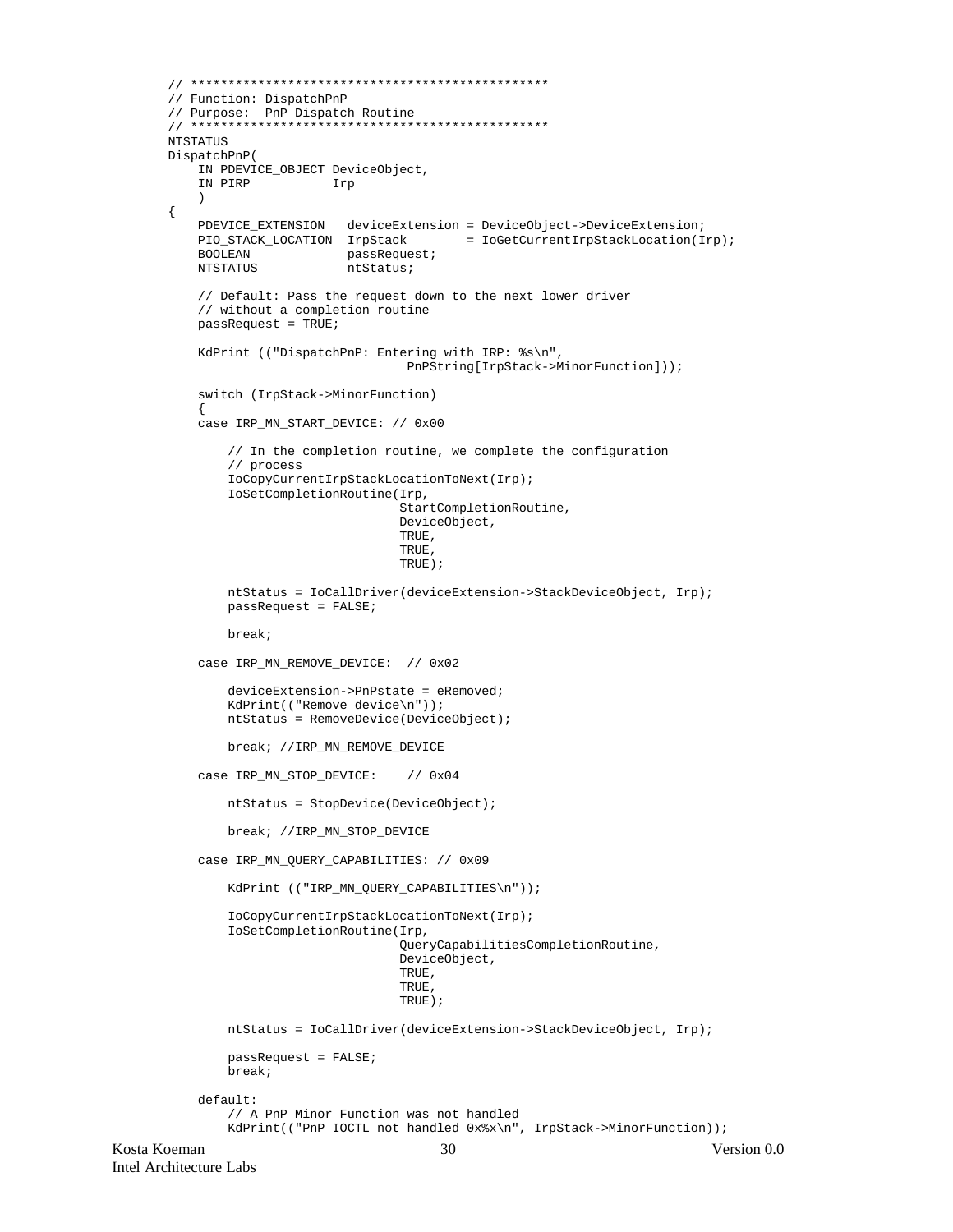```
hreak:
    } /* switch MinorFunction*/
    if (passRequest)
    \mathcal{A}// just pass it down
       IoSkipCurrentIrpStackLocation(Irp);
       ntStatus = IoCallDriver(deviceExtension->StackDeviceObject, Irp);
    \}KdPrint (("Exit PnP 0x%x\n", ntStatus));
    return ntStatus;
}//DispatchPnP
// Function: StartCompletionRoutine
// Purpose: Start the configuration process
NTSTATUS
StartCompletionRoutine(
   IN PDEVICE_OBJECT NullDeviceObject,
   IN PIRP Irp,
   IN PVOID Context
    \rightarrow\{PDEVICE_OBJECT deviceObject
                                  = (PDEVICE_OBJECT) Context;
   PDEVICE_EXTENSION deviceExtension = deviceObject->DeviceExtension;
   NTSTATUS ntStatus = STATUS_SUCCESS;
   KIRQL irql = KefetCurrentIrql();
    KdPrint(("enter StartCompletionRoutine at IRQL %s with ntStatus 0x%x\n",
            irql == PASSIVE_LEVEL ? "PASSIVE_LEVEL": "DISPATCH_LEVEL",
            Irp->IoStatus.Status));
    if (NT_SUCCESS(Irp->IoStatus.Status))
    \left\{ \right.// If the lower driver returned PENDING, mark our stack location as pending also.
       if (Irp->PendingReturned)
       \{IoMarkIrpPending(Irp);
       \}ntStatus = StartDevice(deviceObject);
       Irp->IoStatus.Status = ntStatus;
    return ntStatus;
\mathcal{E}
```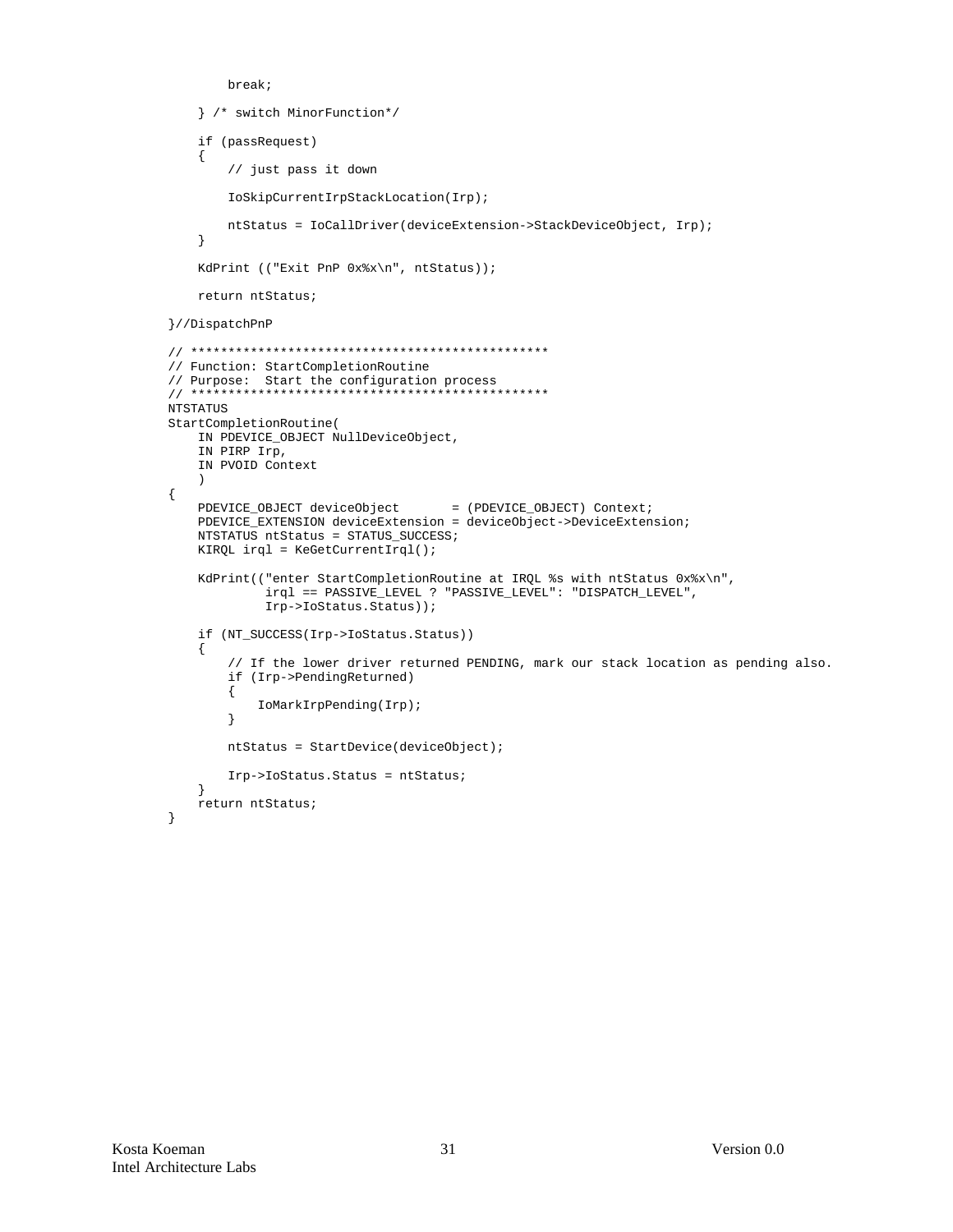```
// Function: GetDescriptor
// Purpose: Generic routine for acquiring descriptors
NTSTATUS
GetDescriptor(
   IN PDEVICE_OBJECT DeviceObject,
   IN UCHAR ucDescriptorType,
   IN UCHAR ucDescriptorIndex,
   IN USHORT usLanguageID,
   IN PVOID descriptorBuffer,
   IN ULONG ulBufferSize
\{NTSTATUS ntStatus = STATUS_SUCCESS;
   PHRR
              urb
                        = NULL;ULONG
              length
                         = 0;urb = ExAllocatePool(NonPagedPool, sizeof(struct_URB_CONTROL_DESCRIPTOR_REQUEST));
   if (!urb)
   \{ntStatus = STATUS_NO_MEMORY;
       goto GetDescriptorEnd;
   \left\{ \right\}UsbBuildGetDescriptorRequest(urb,
                   (USHORT) sizeof (struct _URB_CONTROL_DESCRIPTOR_REQUEST),
                   ucDescriptorType,
                   ucDescriptorIndex,
                   usLanguageID,
                   descriptorBuffer,
                   NULL.
                   ulBufferSize,
                   NULL);
   ntStatus = CallUSBD(DeviceObject, urb, &length);
GetDescriptorEnd:
   return ntStatus;
\}// Function: StartDevice
NTSTATUS
StartDevice(
   IN PDEVICE_OBJECT DeviceObject
   \lambda\{PDEVICE_EXTENSION deviceExtension = DeviceObject->DeviceExtension;
   NTSTATUS ntStatus;
   PVOID descriptorBuffer = NULL;
   ULONG siz;
   ULONG i = 0iKdPrint (("StartDevice: Entering\n"));
   // Get the device Descriptor
   size = sizeof(USE_DENCE_D ESCRIPTOR);descriptorBuffer = ExAllocatedPool(NonPaqedPool, siz);if (!descriptorBuffer)
   \{ntStatus = STATUS_NO_MEMORY;
       goto StartDeviceEnd;
   \}ntStatus = GetDescriptor(DeviceObject,
                          USB_DEVICE_DESCRIPTOR_TYPE,
                          0,\overline{0}.
                                 32
                                                                  Version 0.0
```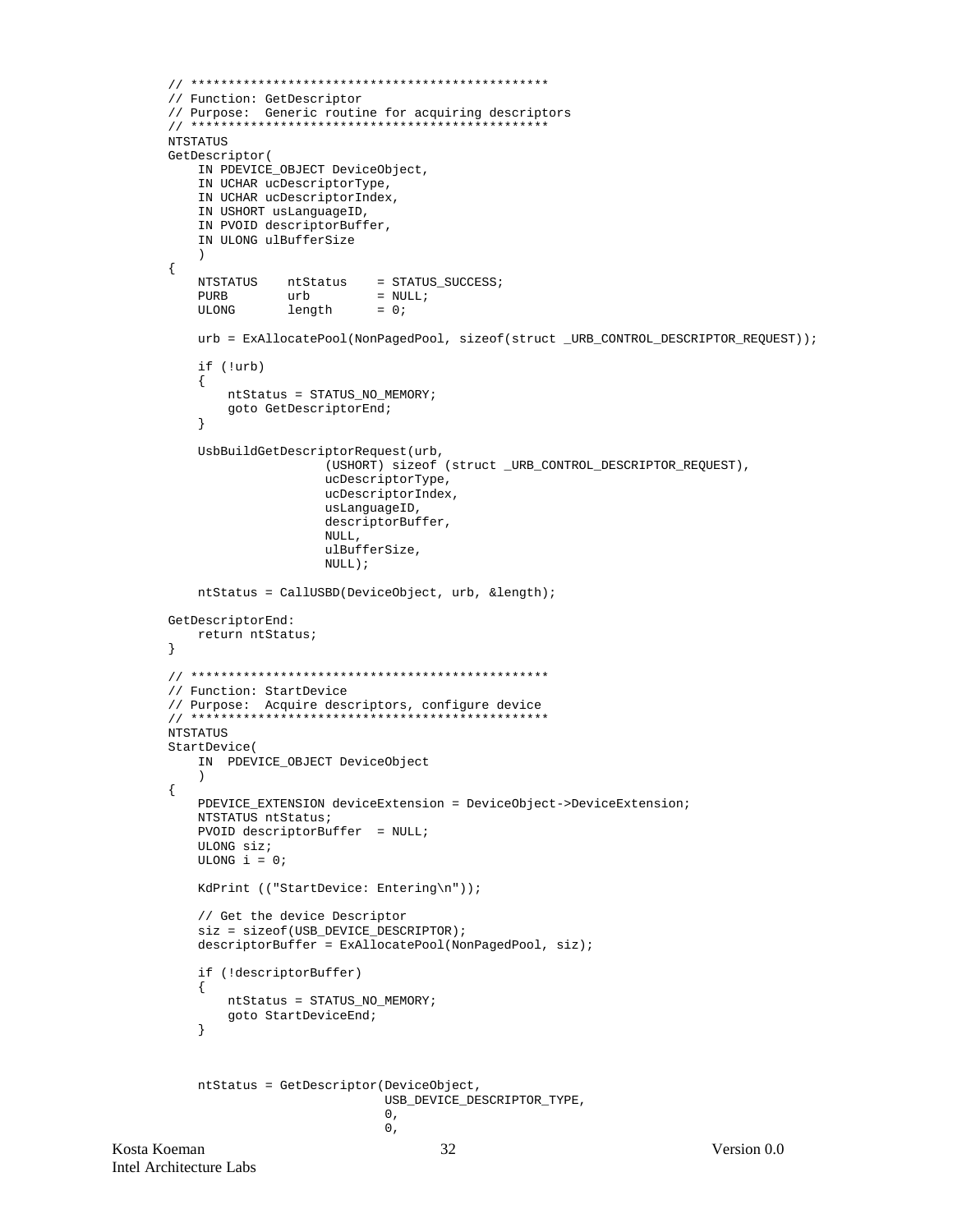```
Kosta Koeman 33 Version 0.0
                                    descriptorBuffer,
                                    siz);
            if (!NT_SUCCESS(ntStatus))
            {
               goto StartDeviceEnd;
            }
            deviceExtension->DeviceDescriptor = (PUSB_DEVICE_DESCRIPTOR)descriptorBuffer;
            descriptorBuffer = NULL;
            deviceExtension->ConfigurationDescriptors = ExAllocatePool(NonPagedPool,
                                    deviceExtension->DeviceDescriptor->bNumConfigurations *
                                    sizeof(PUSB_CONFIGURATION_DESCRIPTOR));
            if (!deviceExtension->ConfigurationDescriptors)
           \mathcal{L} ntStatus = STATUS_NO_MEMORY;
               goto StartDeviceEnd;
            }
            // Acquire all configuration descriptors
            for (i = 0; i < deviceExtension->DeviceDescriptor->bNumConfigurations; i++)
           \left\{ \right. UCHAR tempBuffer[9];
                // Get the configuration descriptor (first 9 bytes)
               siz = sizeof(USB_CONFIGURATION_DESCRIPTOR);
               descriptorBuffer = &tempBuffer; //ExAllocatePool(NonPagedPool, siz);
                if (!descriptorBuffer)
       \{ ntStatus = STATUS_NO_MEMORY;
                   goto StartDeviceEnd;
                }
               ntStatus = GetDescriptor(DeviceObject,
                                        USB_CONFIGURATION_DESCRIPTOR_TYPE,
                                        (UCHAR)i,
       \overline{\mathbf{0}},
                                        descriptorBuffer,
                                        siz);
                if (!NT_SUCCESS(ntStatus))
                {
                   goto StartDeviceEnd;
                }
                // Now get the rest of the configuration descriptor & save
                siz = ((PUSB_CONFIGURATION_DESCRIPTOR)descriptorBuffer)->wTotalLength;
                //ExFreePool(descriptorBuffer);
                //descriptorBuffer = NULL;
               descriptorBuffer = ExAllocatePool(NonPagedPool, siz);
                if (!descriptorBuffer)
       \{ ntStatus = STATUS_NO_MEMORY;
                   goto StartDeviceEnd;
                }
               ntStatus = GetDescriptor(DeviceObject,
                                        USB_CONFIGURATION_DESCRIPTOR_TYPE,
                                        (UCHAR)i,
       \overline{\mathbf{0}},
                                        descriptorBuffer,
        siz);
                if (!NT_SUCCESS(ntStatus))
       \{ goto StartDeviceEnd;
        }
               deviceExtension->ConfigurationDescriptors[i] =
                                         (PUSB_CONFIGURATION_DESCRIPTOR)descriptorBuffer;
```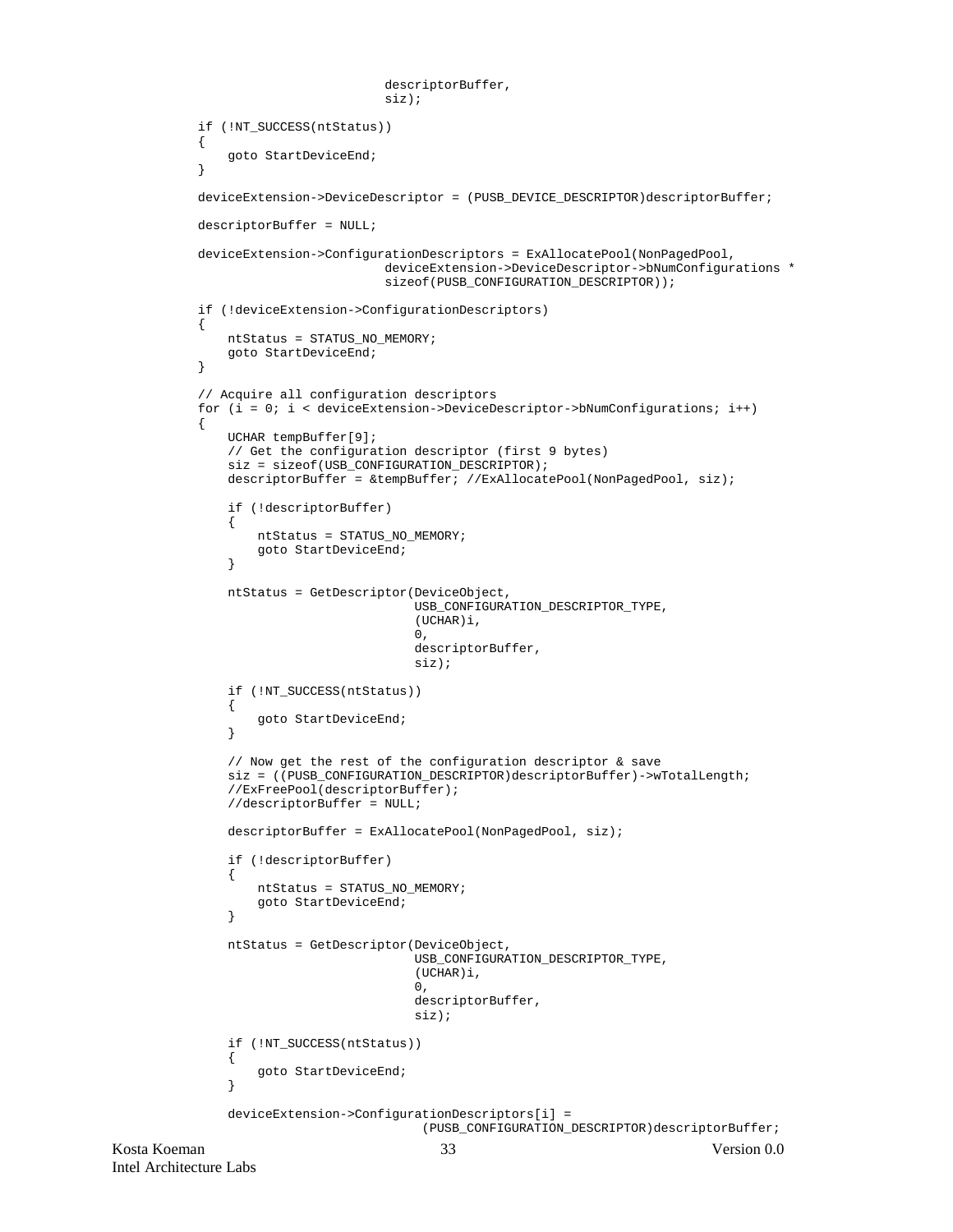```
descriptorBuffer = NULL;} // get all configuration descriptors
   // If the GetDescriptor calls were successful, then configure the device with
   // the first configuration descriptor
   if (NT_SUCCESS(ntStatus))
   \mathcal{L}ntStatus = ConfigureDevice(DeviceObject, 0);
   \left\{ \right\}StartDeviceEnd:
   KdPrint (("StartDevice Exiting With ntStatus: 0x*x\n", ntStatus));
   return ntStatus;
\}// Function: ConfigureDevice
// Purpose: Configure device with configuration index
NTSTATUS
ConfigureDevice(
   IN PDEVICE_OBJECT DeviceObject,
   IN ULONG ConfigIndex
\{PDEVICE_EXTENSION deviceExtension
                                                 = DeviceObject->DeviceExtension;
   PUSB_CONFIGURATION_DESCRIPTOR ConfigurationDescriptor =
                           deviceExtension->ConfigurationDescriptors[ConfigIndex];
   PUSBD_INTERFACE_INFORMATION interfaceObject = NULL;
   PUSB_INTERFACE_DESCRIPTOR interfaceDescriptor
                                               = NULL;
   PUSBD_INTERFACE_LIST_ENTRY pIfcListEntry
                                                 = NULL;
   PUSB_INTERFACE_DESCRIPTOR InterfaceDescriptor = NULL;
                          = STATUS_SUCCESS;
   NTSTATUS ntStatus
   PURB urb
                          = NULL;
   LONG interfaceNumber = 0;
   LONG InterfaceClass = -1;
   LONG InterfaceSubClass = -1;
   LONG InterfaceProtocol = -1iULONG nInterfaceNumber = 0;
   ULONG nPipelNumber = 0USHORT siz
                          = 0ULONG ulAltSettings = 0;
   int i = 0iULONG length
                          = 0;KdPrint(("enter ConfigureDevice\n"));
   // Build up the interface list entry information
   pIfcListEntry = ExAllocatePool(NonPagedPool,
             (ConfigurationDescriptor->bNumInterfaces + 1)*
             sizeof(USBD_INTERFACE_LIST_ENTRY));
   if (!pIfcListEntry)
   \{ntStatus = STATUS_NO_MEMORY;
       goto ConfigureDeviceEnd;
   for (interfaceNumber = 0;
        interfaceNumber < ConfigurationDescriptor->bNumInterfaces;
        interfaceNumber++)
   \{// Acquire each default interface descriptor
       InterfaceDescriptor =
              USBD_ParseConfigurationDescriptorEx(ConfigurationDescriptor,
                                               ConfigurationDescriptor,
                                              interfaceNumber,
                                              0, // should be zero on initialization
                                              -1, // interface class not a criteria
                                              -1, // interface subclass not a criteria
                                              -1);// interface protocol not a criteria
```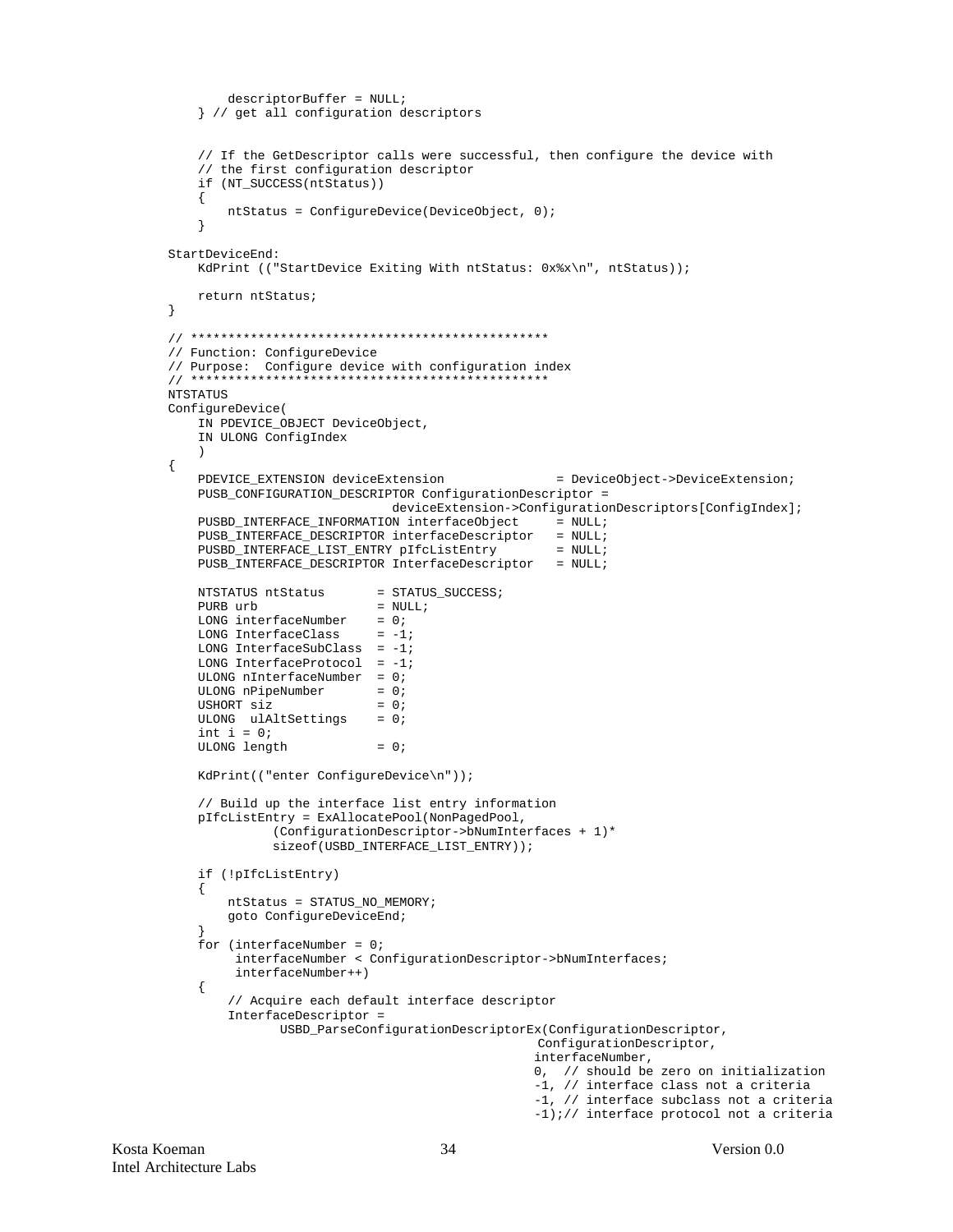```
 if (InterfaceDescriptor)
\{ pIfcListEntry[interfaceNumber].InterfaceDescriptor = InterfaceDescriptor;
         }
         else
\left\{ \begin{array}{c} \end{array} \right.KdPrint(("ConfigureDevice() ParseConfigurationDescriptorEx() failed\n"));
            KdPrint(("returning STATUS_INSUFFICIENT_RESOURCES\n"));
             ntStatus = STATUS_UNSUCCESSFUL;
             goto ConfigureDeviceEnd;
         }
 }
     // set last entry in interface list to NULL
     pIfcListEntry[ConfigurationDescriptor->bNumInterfaces].InterfaceDescriptor = NULL;
    urb = USBD CreateConfigurationRequestEx(ConfigurationDescriptor, pIfcListEntry);
     if (!urb)
     {
         ntStatus = STATUS_NO_MEMORY;
         goto ConfigureDeviceEnd;
 }
     ntStatus = CallUSBD(DeviceObject, urb, &length);
     if (!NT_SUCCESS(ntStatus))
     {
         KdPrint(("Select Config Failed. ntStatus = 0x*x; urb status = 0x*x\n",
                   ntStatus,
                   urb->UrbHeader.Status));
         goto ConfigureDeviceEnd;
     }
     // Save the configuration handle for this device
     deviceExtension->ConfigurationHandle =
                                     urb->UrbSelectConfiguration.ConfigurationHandle;
     deviceExtension->InterfaceList = ExAllocatePool(NonPagedPool,
                                                   ConfigurationDescriptor->bNumInterfaces *
                                                   sizeof(PUSBD_INTERFACE_INFORMATION));
     if (!deviceExtension->InterfaceList)
\{ ntStatus = STATUS_NO_MEMORY;
         goto ConfigureDeviceEnd;
     }
     // Build up the interface descriptor info
    for (interfaceNumber = 0;
          interfaceNumber < ConfigurationDescriptor->bNumInterfaces;
          interfaceNumber++)
     {
         interfaceObject = pIfcListEntry[interfaceNumber].Interface;
         ASSERT(interfaceObject);
         for (nPipeNumber=0; nPipeNumber < interfaceObject->NumberOfPipes; nPipeNumber++)
         {
             // fill out the interfaceobject info
             // perform any pipe initialization here
             interfaceObject->Pipes[nPipeNumber].MaximumTransferSize = 64*1023;
         }
         deviceExtension->InterfaceList[interfaceNumber] = NULL;
         UpdatePipeInfo(DeviceObject,
                         (UCHAR)interfaceNumber,
                         pIfcListEntry[interfaceNumber].Interface);
     }
ConfigureDeviceEnd:
     if (urb)
 {
         ExFreePool(urb);
```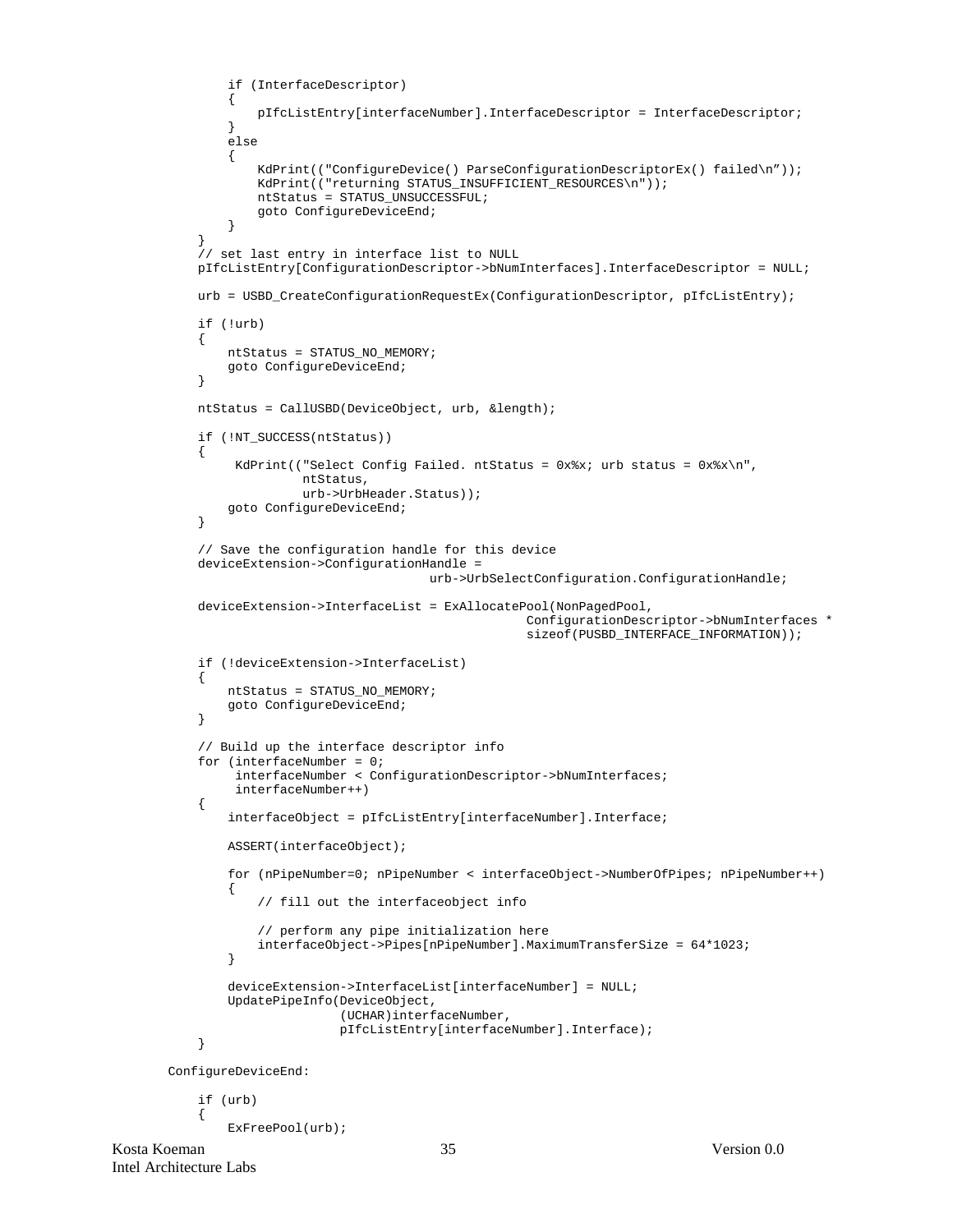```
urb = NULL; }
 // if the interface list was not initialized, then
 // free up all the memory allocated by USBD_CreateConfigurationRequestEx
 if (!NT_SUCCESS(ntStatus))
 {
     for (interfaceNumber = 0;
          interfaceNumber < ConfigurationDescriptor->bNumInterfaces;
          interfaceNumber++)
     {
         ExFreePool(pIfcListEntry[interfaceNumber].Interface);
         pIfcListEntry[interfaceNumber].Interface = NULL;
     }
 }
 if (pIfcListEntry)
 {
     ExFreePool(pIfcListEntry);
     pIfcListEntry = NULL;
 }
 KdPrint (("exit ConfigureDevice (%x)\n", ntStatus));
 return ntStatus;
```
}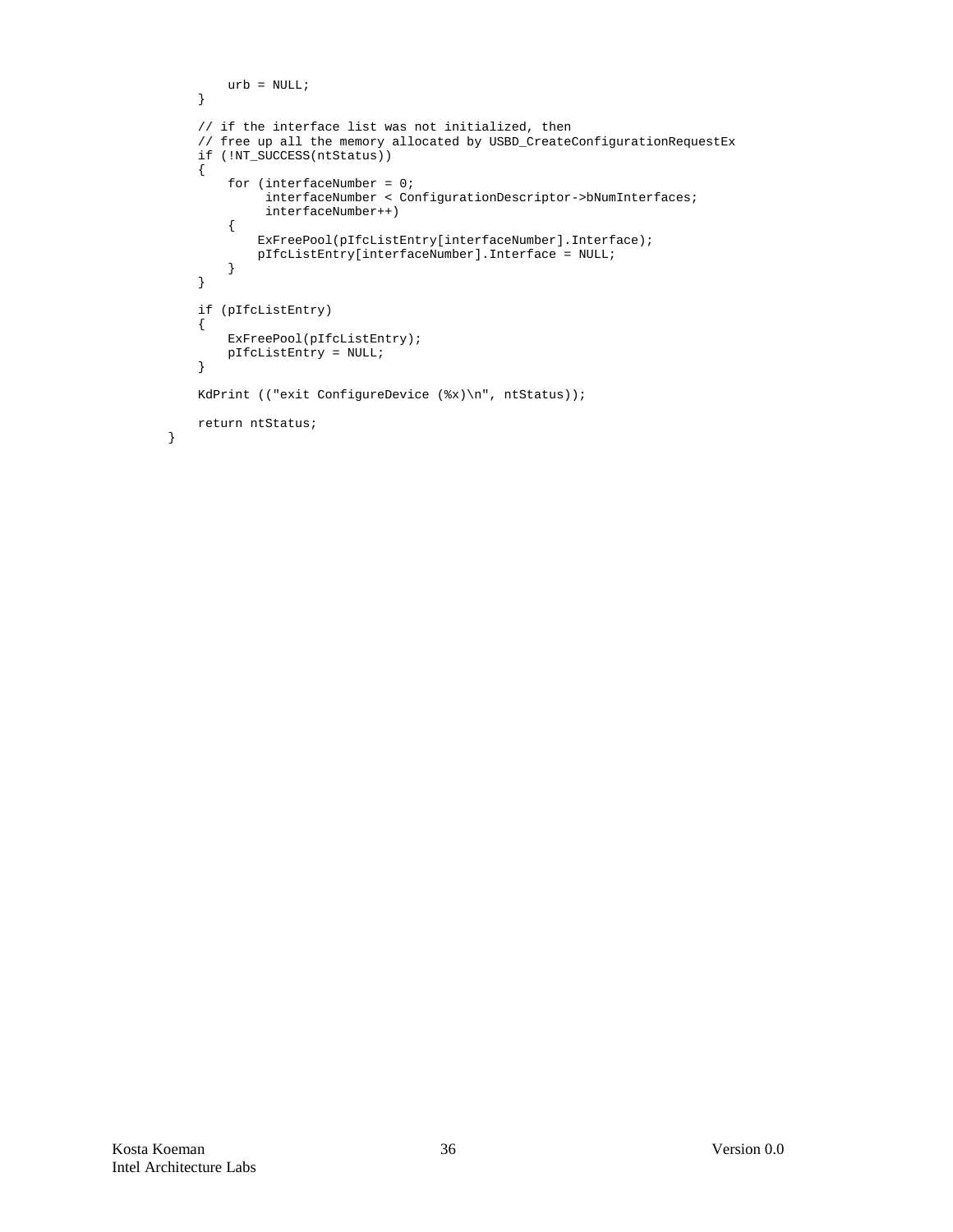```
// Function: OueryCapabilitiesCompletionRoutine
// Purpose: Save the capabilities information
// *******************
NTSTATUS
QueryCapabilitiesCompletionRoutine(
    IN PDEVICE_OBJECT NullDeviceObject,
    IN PIRP Irp,
    IN PVOID Context
\{PDEVICE_OBJECT deviceObject
                                   = (PDEVICE_OBJECT) Context;
    PDEVICE_EXTENSION deviceExtension = deviceObject->DeviceExtension;
    NTSTATUS ntStatus = STATUS SUCCESS;
    PIO_STACK_LOCATION IrpStack = IoGetCurrentIrpStackLocation (Irp);
    ULONG ulPowerLevel;
    KIRQL irql = KeGetCurrentIrql();
    KdPrint(("enter QueryCapabilitiesCompletionRoutine at IRQL %s with ntStatus 0x%x\n",
                \verb|irql == PASSIVE_LEVEL ? "PASSIVE_LEVEL": "DISPظLLE".Irp->IoStatus.Status));
    // If the lower driver returned PENDING, mark our stack location as pending also.
    if (Irp->PendingReturned)
    \{IoMarkIRPPending(Irp);
    if (NT_SUCCESS(Irp->IoStatus.Status))
    \{ASSERT(IrpStack->MajorFunction == IRP_MJ_PNP);
        ASSERT(IrpStack->MinorFunction == IRP_MN_QUERY_CAPABILITIES);
        IrpStack = IoGetCurrentIRPStackLocation (Irp);
        RtlCopyMemory(&deviceExtension->DeviceCapabilities,
                      IrpStack->Parameters.DeviceCapabilities.Capabilities,
                      sizeof(DEVICE_CAPABILITIES));
        // print out capabilities info
        KdPrint(("************ Device Capabilites ************\n"));
        \verb|KdPrint|(\verb| "SystemMake = 0x*x\n", \verb|deviceExtension-> DeviceCapabilities.SystemMake|);\verb|;KdPrint(("DeviceWake = 0x%x\n", deviceExtension->DeviceCapabilities.DeviceWake));
        KdPrint(("SystemWake = s\n\n\pi",
                SystemPowerStateString[deviceExtension->DeviceCapabilities.SystemWake]));
        KdPrint(("DeviceWake = s\nm",
                DevicePowerStateString[deviceExtension->DeviceCapabilities.DeviceWake]));
        KdPrint(("Device Address: 0x%x\n", deviceExtension->DeviceCapabilities.Address));
        for (ulPowerLevel=PowerSystemUnspecified;
             ulPowerLevel< PowerSystemMaximum;
             ulPowerLevel++)
        ſ
            KdPrint(("Dev State Map: sys st %s = dev st %s\n",
                     SystemPowerStateString[ulPowerLevel],
                     DevicePowerStateString[
                       deviceExtension->DeviceCapabilities.DeviceState[ulPowerLevel]]));
        Irp->IoStatus.Status = STATUS_SUCCESS;
    \rightarrowreturn ntStatus;
```
 $\}$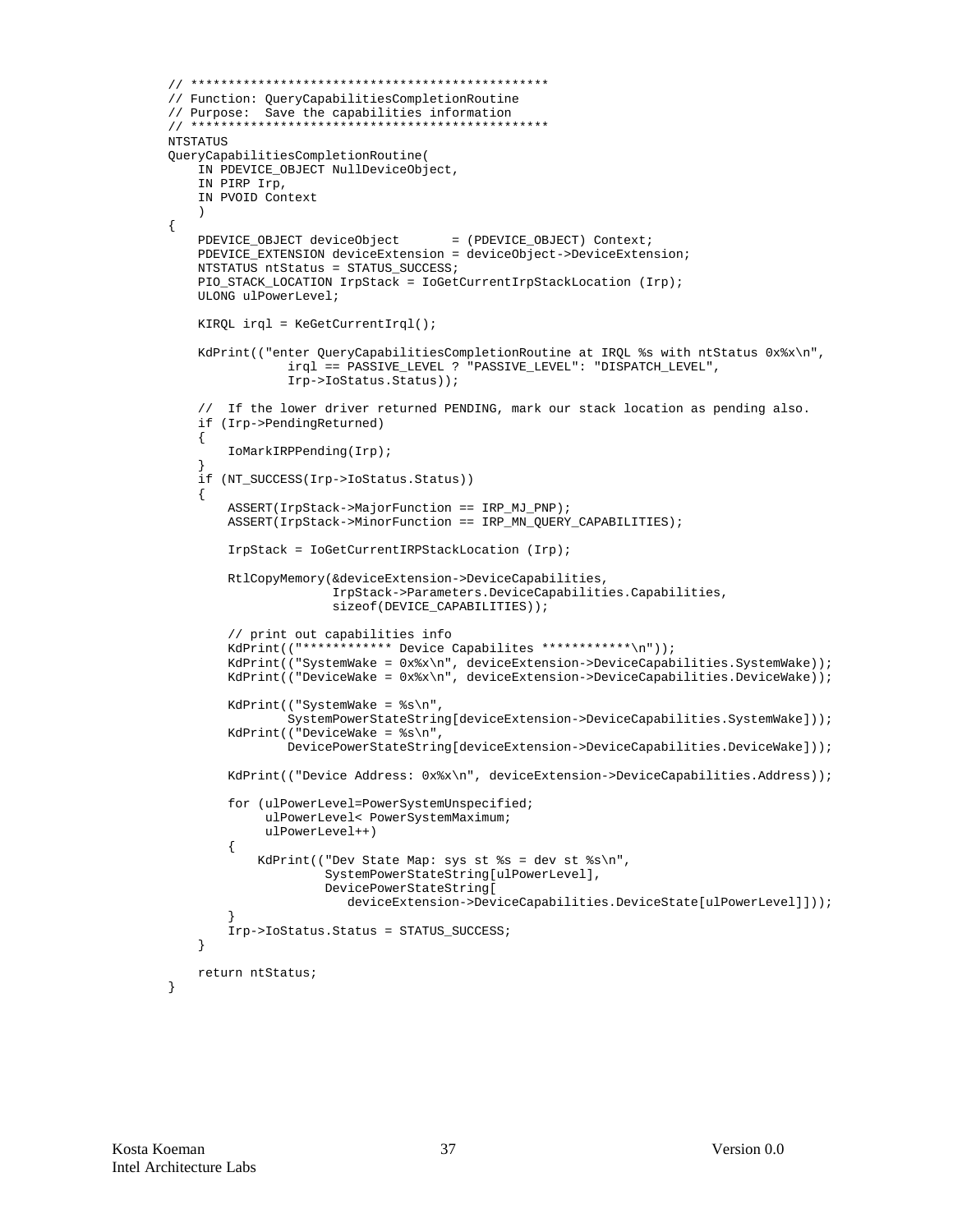```
// ***************************************
//
// File: pnp.h
//
// ***************************************
#ifndef _pmpnp_h_
#define _pmpnp_h_
NTSTATUS
DispatchPnP(
    IN PDEVICE_OBJECT DeviceObject,
     IN PIRP Irp
     );
NTSTATUS
StartCompletionRoutine(
 IN PDEVICE_OBJECT DeviceObject,
 IN PIRP Irp,
 IN PVOID Context
    );
NTSTATUS
StartDevice(
    IN PDEVICE_OBJECT DeviceObject
    );
NTSTATUS
GetDescriptor(
    IN PDEVICE_OBJECT DeviceObject,
    IN UCHAR ucDescriptorType,
    IN UCHAR ucDescriptorIndex,
    IN USHORT usLanguageID,
    IN PVOID descriptorBuffer,
    IN ULONG ulBufferSize
     );
NTSTATUS
ConfigureDevice(
    IN PDEVICE_OBJECT DeviceObject,
    IN ULONG ConfigIndex
    );
NTSTATUS
QueryCapabilitiesCompletionRoutine(
    IN PDEVICE_OBJECT NullDeviceObject,
    IN PIRP Irp,
    IN PVOID Context
     );
```
#endif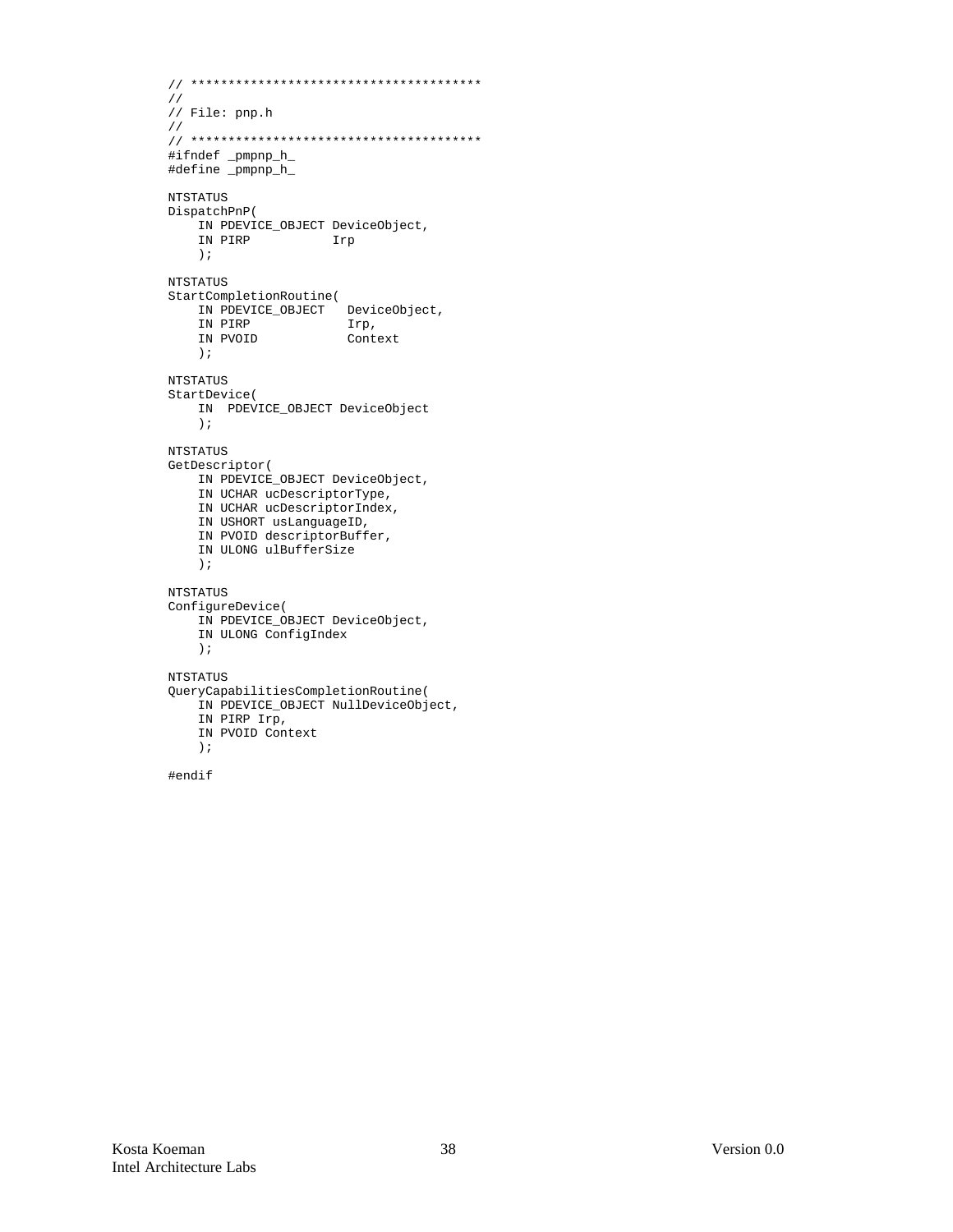```
\frac{1}{2}// File: power.c
\frac{1}{2}#define DRIVER
#pragma warning(disable: 4214) // bitfield nonstd
#include "wdm.h"
#pragma warning(default: 4214)
#include "stdarg.h"
#include "stdio.h"
#pragma warning(disable: 4200) //non std struct used
#include "usbdi.h"
#pragma warning(default:4200)
#include "usbdlib.h"
#include "ioctl.h"
#include "sample.h"
#include "power.h"
#include "pnp.h"
extern USBD_VERSION_INFORMATION gVersionInformation;
extern BOOLEAN gHasRemoteWakeupIssue;
UCHAR *SystemPowerStateString[] = {
   "PowerSystemUnspecified",
   "PowerSystemWorking",
   "PowerSystemSleeping1"
  "PowerSystemSleeping2",
  "PowerSystemSleeping3",
   "PowerSystemHibernate",
   "PowerSystemShutdown",
  "PowerSystemMaximum"
\};
UCHAR *DevicePowerStateString[] = {
  "PowerDeviceUnspecified",
   "PowerDeviceD0",
  "PowerDeviceD1",
  "PowerDeviceD2",
  "PowerDeviceD3"
  "PowerDeviceMaximum"
\} ;
extern UNICODE_STRING gRegistryPath;
// Function: PoSetDevicePowerStateComplete
// Purpose: Completion routine for changing
\frac{1}{2}the device power state
NTSTATUS
PoSetDevicePowerStateComplete(
   IN PDEVICE_OBJECT NullDeviceObject,
   IN PIRP Irp,
   IN PVOID Context
   ) DeviceState
\{ntStatus = Irp->IoStatus.Status;<br>LOCATION irpStack = IoGetCurrentIrpStackLocation (Irp);
   NTSTATIIS
   PIO_STACK_LOCATION irpStack
   \texttt{DEVICE\_POWER\_STATE} \texttt{ deviceState} \texttt{ = } \texttt{irpStack->Parameters.Power.State.}KdPrint(("enter PoSetDevicePowerStateComplete\n"));
```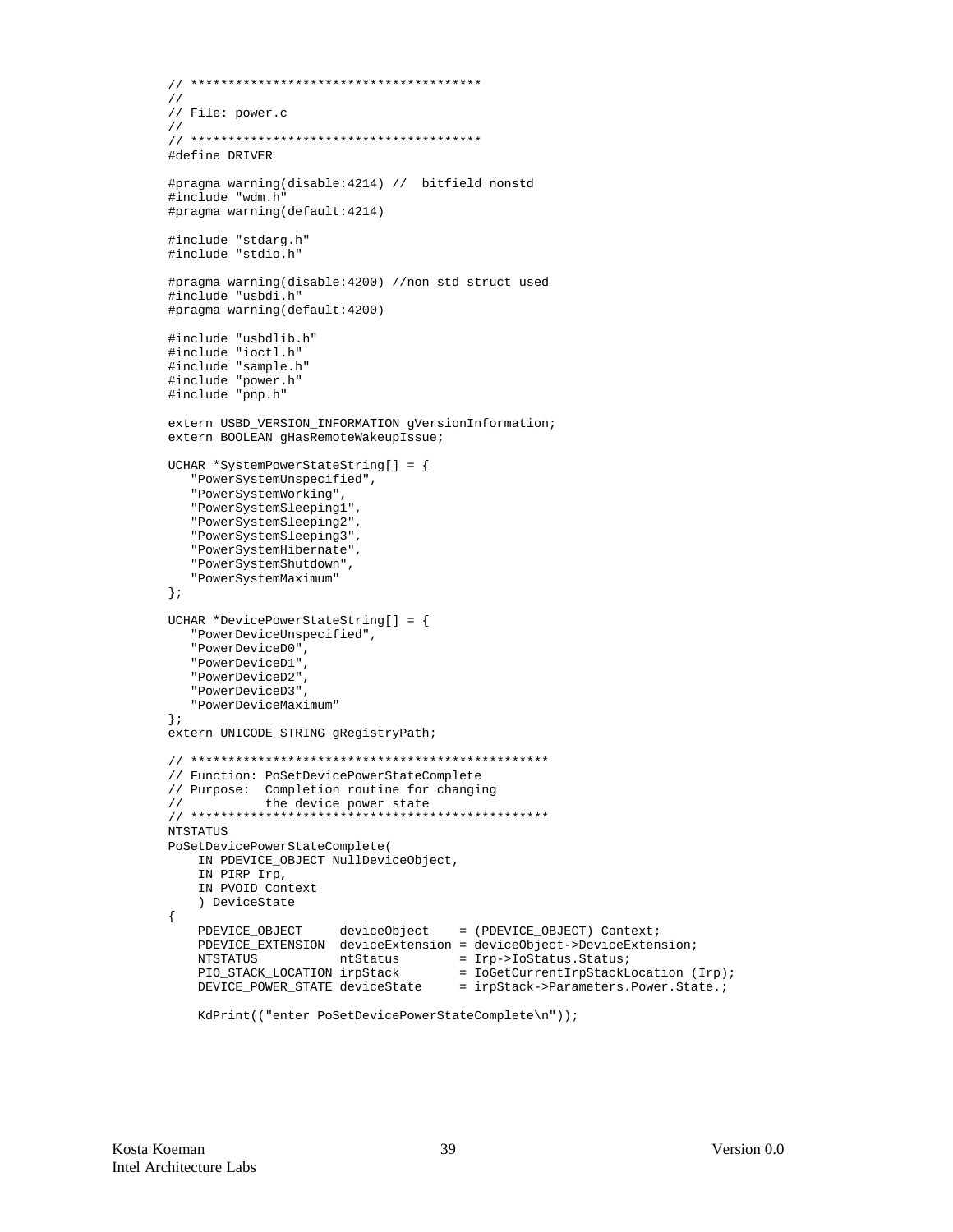```
 // If the lower driver returned PENDING, mark our stack location as pending also.
     if (Irp->PendingReturned)
\{ IoMarkIrpPending(Irp);
 }
     if (NT_SUCCESS(ntStatus))
 {
         KdPrint(("Updating current device state to %s\n",
                  DevicePowerStateString[deviceState]));
         deviceExtension->CurrentDeviceState.DeviceState = deviceState;
     }
     else
     {
        KdPrint(("Error: Updating current device state to %s failed. NTSTATUS = 0x*x\n",
                  DevicePowerStateString[deviceState],
                  ntStatus));
 }
     KdPrint(("exit PoSetDevicePowerStateComplete\n"));
     return ntStatus;
}
// ************************************************
// Function: HandleSetSytemPowerState
// Purpose: Handle Set Power State (System)
// ************************************************
NTSTATUS
HandleSetSytemPowerState(
     IN PDEVICE_OBJECT DeviceObject,
    IN PIRP Irp)
{
     PDEVICE_EXTENSION deviceExtension = DeviceObject->DeviceExtension;
    PIO_STACK_LOCATION irpStack = IoGetCurrentIrpStackLocation(Irp);NTSTATUS ntStatus = STATUS_SUCCESS;
    POWER_STATE sysPowerState;
     // Get input system power state
    sysPowerState.SystemState = irpStack->Parameters.Power.State.SystemState;
     KdPrint(("Power() Set Power, type SystemPowerState = %s\n",
                     SystemPowerStateString[sysPowerState.SystemState] ));
     // If system is in working state always set our device to D0
     // regardless of the wait state or system-to-device state power map
     if (sysPowerState.SystemState == PowerSystemWorking)
    \left\{ \right. deviceExtension->NextDeviceState.DeviceState = PowerDeviceD0;
        KdPrint(("Power() PowerSystemWorking, will set D0, not use state map\n"));
         // cancel the pending wait/wake irp
         if (deviceExtension->WaitWakeIrp)
         {
             BOOLEAN bCancel = IoCancelIrp(deviceExtension->WaitWakeIrp);
             ASSERT(bCancel);
         }
 }
     else // powering down
\{ NTSTATUS ntStatusIssueWW = STATUS_INVALID_PARAMETER; // assume that we won't be
                                                               // able to wake the system
         // issue a wait/wake irp if we can wake the system up from this system state
         // for devices that do not support wakeup, the system wake value will be
         // PowerSystemUnspecified == 0
         if (sysPowerState.SystemState <= deviceExtension->DeviceCapabilities.SystemWake)
         {
             ntStatusIssueWW = IssueWaitWake(DeviceObject);
         }
         if (NT_SUCCESS(ntStatusIssueWW) || ntStatusIssueWW == STATUS_PENDING)
\{ // Find the device power state equivalent to the given system state.
             // We get this info from the DEVICE_CAPABILITIES struct in our device
```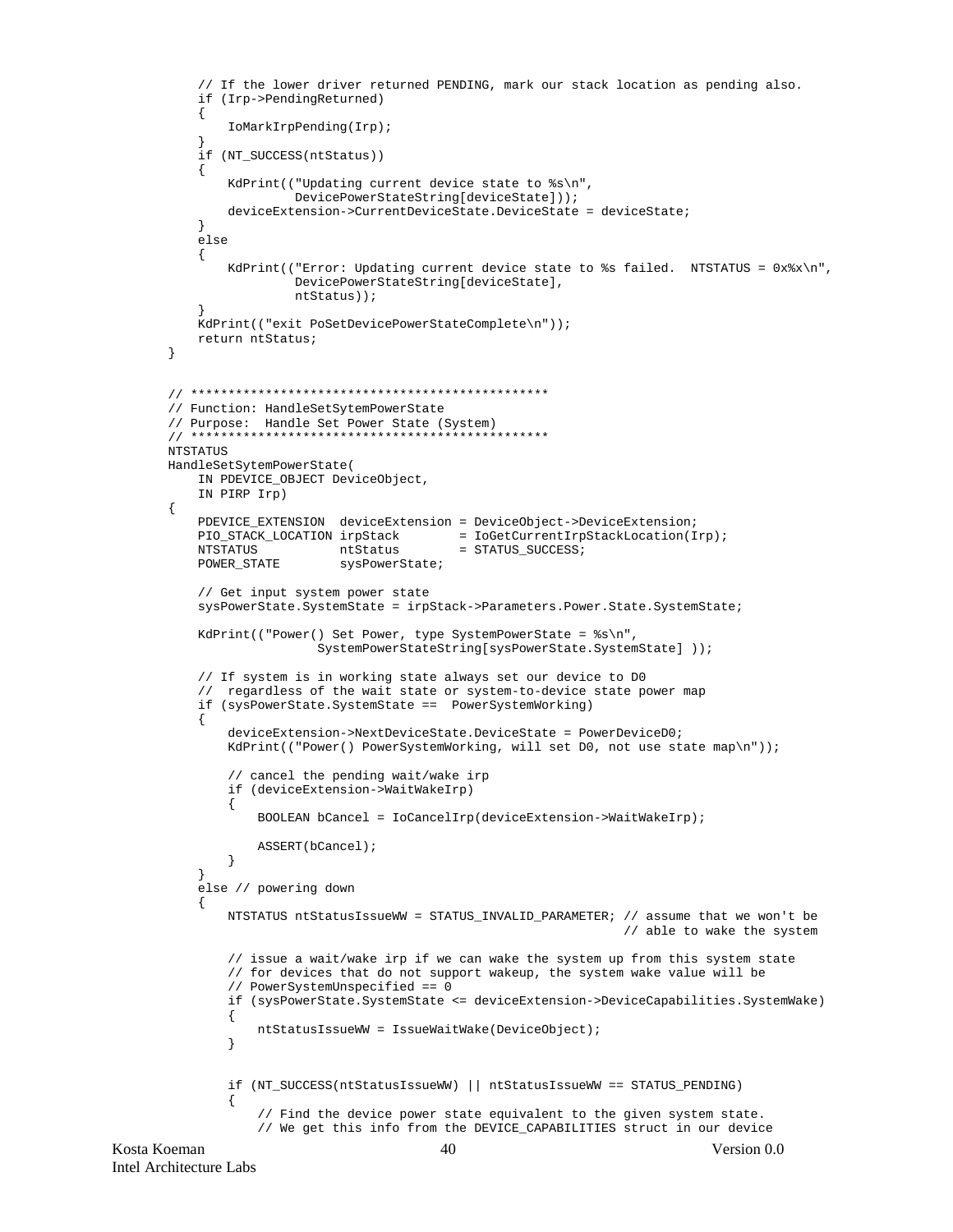```
 // extension (initialized in PnPAddDevice() )
                deviceExtension->NextDeviceState.DeviceState =
                 deviceExtension->DeviceCapabilities.DeviceState[sysPowerState.SystemState];
               KdPrint(("Power() IRP_MN_WAIT_WAKE issued, will use state map\n"));
                if (gHasRemoteWakeupIssue)
\left\{ \begin{array}{ccc} 0 & 0 & 0 \\ 0 & 0 & 0 \\ 0 & 0 & 0 \\ 0 & 0 & 0 \\ 0 & 0 & 0 \\ 0 & 0 & 0 \\ 0 & 0 & 0 \\ 0 & 0 & 0 \\ 0 & 0 & 0 \\ 0 & 0 & 0 \\ 0 & 0 & 0 \\ 0 & 0 & 0 \\ 0 & 0 & 0 \\ 0 & 0 & 0 & 0 \\ 0 & 0 & 0 & 0 \\ 0 & 0 & 0 & 0 \\ 0 & 0 & 0 & 0 & 0 \\ 0 & 0 & 0 & 0 & 0 \\ 0 & 0 & 0 & 0 & 0 \\ 0 & 0 & 0 & 0StartThread(DeviceObject);<br>}
 }
          }
          else
           {
                // if no wait pending and the system's not in working state, just turn off
               deviceExtension->NextDeviceState.DeviceState = PowerDeviceD3;
               KdPrint(("Power() Setting PowerDeviceD3 (off)\n"));
           }
     } // powering down
     KdPrint(("Current Device State: %s\n",
         DevicePowerStateString[deviceExtension->CurrentDeviceState.DeviceState]));<br>:int(("Next Device State: \frac{1}{8}\pi",
    KdPrint(("Next Device State:
              DevicePowerStateString[deviceExtension->NextDeviceState.DeviceState]));
     // We've determined the desired device state; are we already in this state?
     if (deviceExtension->NextDeviceState.DeviceState !=
                                deviceExtension->CurrentDeviceState.DeviceState)
     {
           // attach a completion routine to change the device power state
          IoCopyCurrentIrpStackLocationToNext(Irp);
          IoSetCompletionRoutine(Irp,
                                        PoChangeDeviceStateRoutine,
                                        DeviceObject,
                                       TRUE.
                                        TRUE,
                                        TRUE);
     }
     else
     {
           // Yes, just pass it on to PDO (Physical Device Object)
          IoSkipCurrentIrpStackLocation(Irp);
 }
     PoStartNextPowerIrp(Irp);
     ntStatus = PoCallDriver(deviceExtension->StackDeviceObject, Irp);
    KdPrint(("Power() Exit IRP_MN_SET_POWER (system) with ntStatus 0x%x\n", ntStatus));
     return ntStatus;
```
}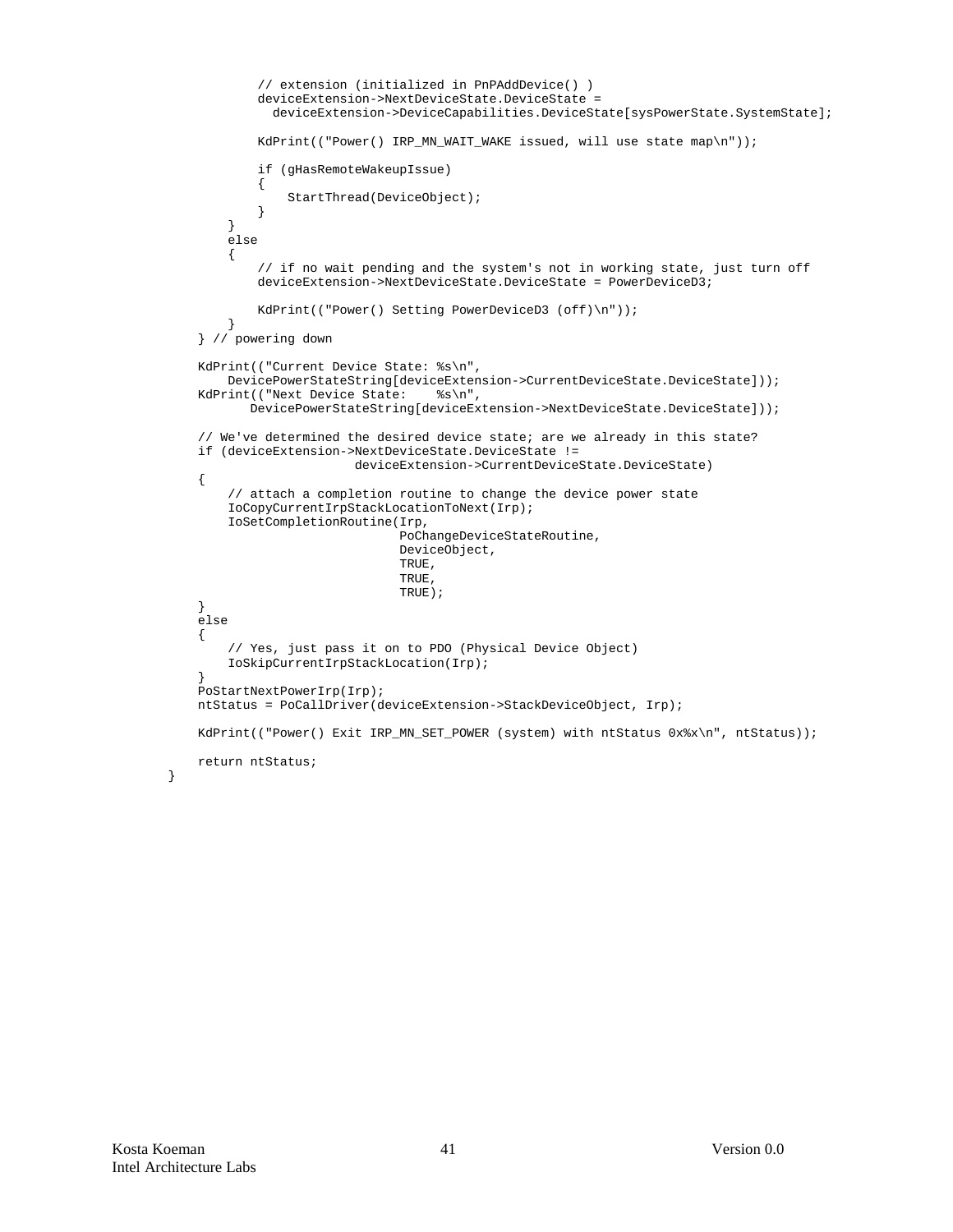```
// Function: HandleSetDevicePowerState
// Purpose: Handle Set Power State (Device)
NTSTATUS
HandleSetDevicePowerState(
   IN PDEVICE_OBJECT DeviceObject,
   IN PIRP
                    Irp
   \rightarrow\{PDEVICE_EXTENSION deviceExtension = DeviceObject->DeviceExtension;
   {\tt PIO\_STACK\_LOCALION} \text{ irpStack } \newline \hspace*{1.5em} = \text{IOGetCurrent IrpStackLocation(Irp)} \text{ ; }ntStatus
                                    = STATUS_SUCCESS;
   NTSTATUS
   KdPrint(("Power() Set Power, type DevicePowerState = %s\n",
       DevicePowerStateString[irpStack->Parameters.Power.State.DeviceState]));
   IoCopyCurrentIrpStackLocationToNext(Irp);
   IoSetCompletionRoutine(Irp,
          PoSetDevicePowerStateComplete,
          // Always pass FDO to completion routine as its Context;
          // This is because the DriverObject passed by the system to the routine
          // is the Physical Device Object (PDO) not the Functional Device Object (FDO)
          DeviceObject,
          TRUE,
                          // invoke on success
          TRUE.
                          // invoke on error
          TRUE);
                          // invoke on cancellation of the Irp
   PoStartNextPowerIrp(Irp);
   ntStatus = PoCallDriver(deviceExtension->StackDeviceObject, Irp);
   KdPrint(("Power() Exit IRP_MN_SET_POWER (device) with ntStatus 0x%x\n", ntStatus));
   return ntStatus;
\}// Function: DispatchPower
// Purpose: Dispatch routine for power irps
NTSTATUS
DispatchPower(
   IN PDEVICE_OBJECT DeviceObject,
   IN PIRP
                    Irp
   \lambda\{PDEVICE_EXTENSION deviceExtension = DeviceObject->DeviceExtension;
   {\tt PIO\_STACK\_LOCALION} \text{ irpStack } \newline \hspace*{1.5em} = \text{IOGetCurrent IrpStackLocation(Irp)} \text{ ; }NTSTATUS
                     ntStatus
                                    = STATUS_SUCCESS;
   KdPrint(("DispatchPower() IRP_MJ_POWER\n"));
   switch (irpStack->MinorFunction)
   case IRP_MN_WAIT_WAKE:
       KdPrint(("Power() Enter IRP_MN_MAIT_MAKE --\n''));// The only way this comes through us is if we send it via PoRequestPowerIrp
       // not attaching a completion routine
       IoSkipCurrentIrpStackLocation(Irp);
       PoStartNextPowerIrp(Irp);
       ntStatus = PoCallDriver(deviceExtension->StackDeviceObject, Irp);
       hreak:
   case IRP_MN_SET_POWER:
       KdPrint(("Power() Enter IRP_MN_SET_POWER\n"));
        // Set Irp->IoStatus.Status to STATUS_SUCCESS to indicate that the device
       // has entered the requested state. Drivers cannot fail this IRP.
       switch (irpStack->Parameters.Power.Type)
       case SystemPowerState:
           ntStatus = HandleSetSytemPowerState(DeviceObject, Irp);
```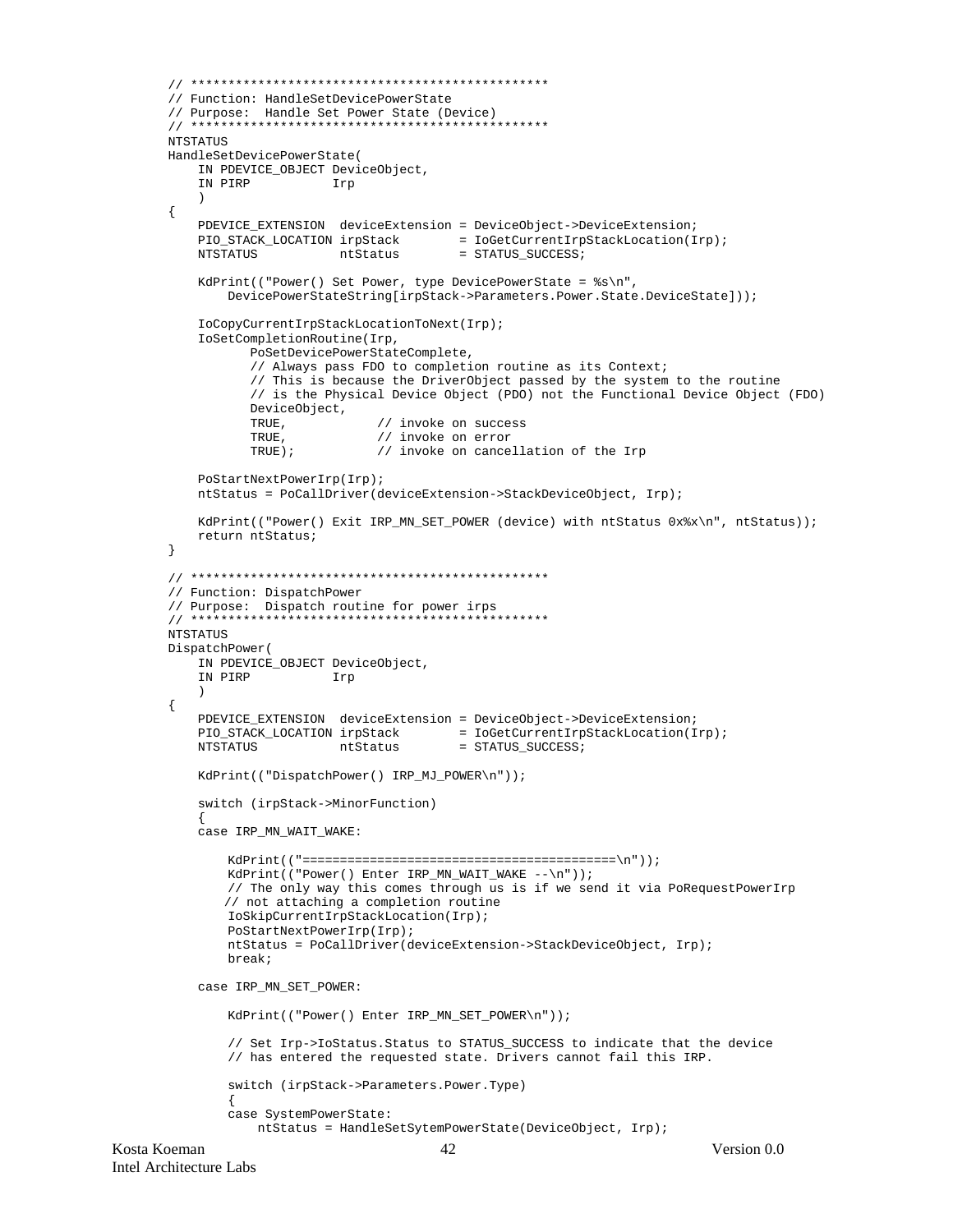```
 break;
         case DevicePowerState:
             ntStatus = HandleSetDevicePowerState(DeviceObject, Irp);
             break;
 }
         break;
     case IRP_MN_QUERY_POWER:
       //
       // A power policy manager sends this IRP to determine whether it can change
       // the system or device power state, typically to go to sleep.
       //
         if (irpStack->Parameters.Power.Type == SystemPowerState)
         {
             HandleSystemQueryIrp(DeviceObject, Irp);
         }
         else if (irpStack->Parameters.Power.Type == DevicePowerState)
\{ HandleDeviceQueryIrp(DeviceObject, Irp);
 }
         break;
     default:
        KdPrint(("Power() UNKNOWN POWER MESSAGE (*x)\n, irpStack->MinorFunction));
         // All unhandled power messages are passed on to the PDO
         IoCopyCurrentIrpStackLocationToNext(Irp);
         PoStartNextPowerIrp(Irp);
         ntStatus = PoCallDriver(deviceExtension->StackDeviceObject, Irp);
 }
     KdPrint(("Exit DispatchPower() ntStatus = 0x%x\n", ntStatus ) );
    return ntStatus;
// ************************************************
// Function: ChangeDevicePowerStateCompletion
// Purpose: Handle completion of set device power
// irps
// ************************************************
NTSTATUS
ChangeDevicePowerStateCompletion(
   IN PDEVICE_OBJECT DeviceObject,<br>IN UCHAR MinorFunction
                          MinorFunction,<br>PowerState,
   IN POWER STATE
    IN PVOID Context,
    IN PIO STATUS BLOCK loStatus
\overline{\phantom{a}}PDEVICE_OBJECT deviceObject = (PDEVICE_OBJECT)Context;
     PDEVICE_EXTENSION deviceExtension = deviceObject->DeviceExtension;
   NTSTATUS ntStatus = STATUS_SUCCESS;<br>PIRP irp = deviceExtension
                      irp = deviceExtension->IoctlIrp;
     if (irp)
     {
         IoCompleteRequest(irp, IO_NO_INCREMENT);
 }
     if (deviceExtension->SetPowerEventFlag)
 {
         // since we are powering up, set the event
         // so that the thread can query the device to see
         // if it generated the remote wakeup
         KdPrint(("Signal Power Up Event for Win98 Gold/SE/ME\n"));
         KeSetEvent(&deviceExtension->PowerUpEvent, 0, FALSE);
         deviceExtension->SetPowerEventFlag = FALSE;
     }
     KdPrint(("Exiting ChangeDevicePowerStateCompletion\n"));
```

```
 return ntStatus;
```
}

{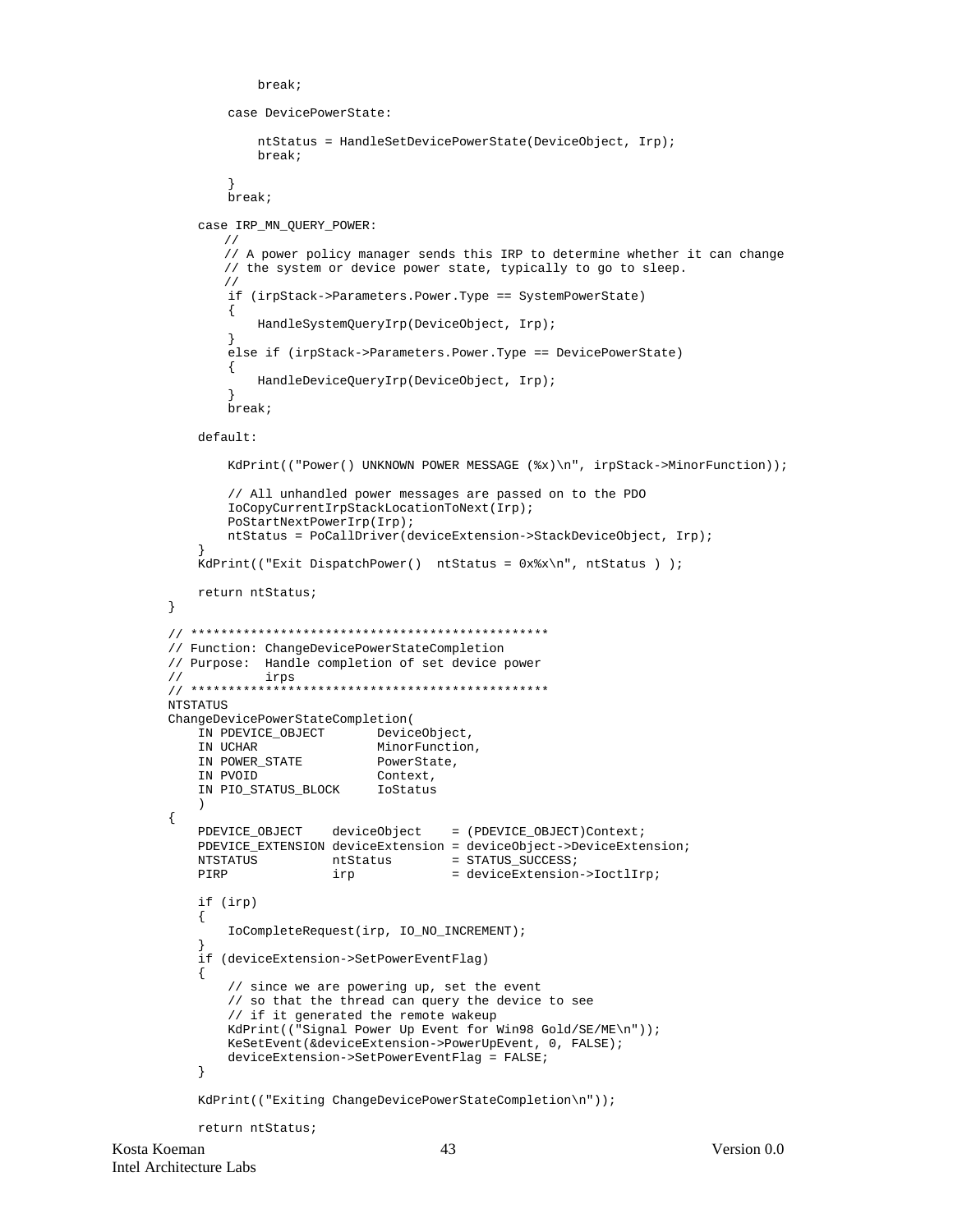```
\}// Function: SetDevicePowerState
NTSTATIIS
SetDevicePowerState(
   IN PDEVICE_OBJECT
                       DeviceObject,
   IN DEVICE_POWER_STATE DevicePowerState)
\{PDEVICE_EXTENSION deviceExtension = DeviceObject->DeviceExtension;
   NTSTATUS
                     ntStatus
                                  = STATUS SUCCESS;
                ntotata.<br>powerState;
   POWER STATE
   powerState.DeviceState = DevicePowerState;
   ntStatus = PoRequestPowerIrp(deviceExtension->PhysicalDeviceObject,
                              IRP_MN_SET_POWER,
                              powerState,
                              ChangeDevicePowerStateCompletion,
                              DeviceObject,
                              NULL);
   return ntStatus;
\}// Function: IssueWaitWake
NTSTATUS
IssueWaitWake(
   IN PDEVICE_OBJECT DeviceObject
   \lambda\{PDEVICE_EXTENSION deviceExtension = DeviceObject->DeviceExtension;
   NTSTATUS ntStatus;
   POWER STATE powerState;
   KdPrint (("*********************************\n"));
   KdPrint(("IssueWaitWake: Entering\n"));
   \frac{1}{2}// Make sure one isn't pending already -- serial will only handle one at
   // a time.
   \frac{1}{2}if (deviceExtension->WaitWakeIrp != NULL)
   \{KdPrint(("Wait wake all ready active!\n"));
       return STATUS_INVALID_DEVICE_STATE;
   \rightarrowpowerState.SystemState = deviceExtension->DeviceCapabilities.SystemWake;
   ntStatus = PoRequestPowerIrp(deviceExtension->PhysicalDeviceObject,
                              IRP_MN_WAIT_WAKE,
                              powerState,
                              RequestWaitWakeCompletion,
                              DeviceObject,
                              &deviceExtension->WaitWakeIrp);
   if (!deviceExtension->WaitWakeIrp)
   \{KdPrint(("Wait wake is NULL!\n"));
       {\tt return} STATUS_UNSUCCESSFUL;
   \}KdPrint(("IssueWaitWake: exiting with ntStatus 0x%x (wait wake is 0x%x)\n",
                  ntStatus,
                  deviceExtension->WaitWakeIrp));
   return ntStatus;
\rightarrow
```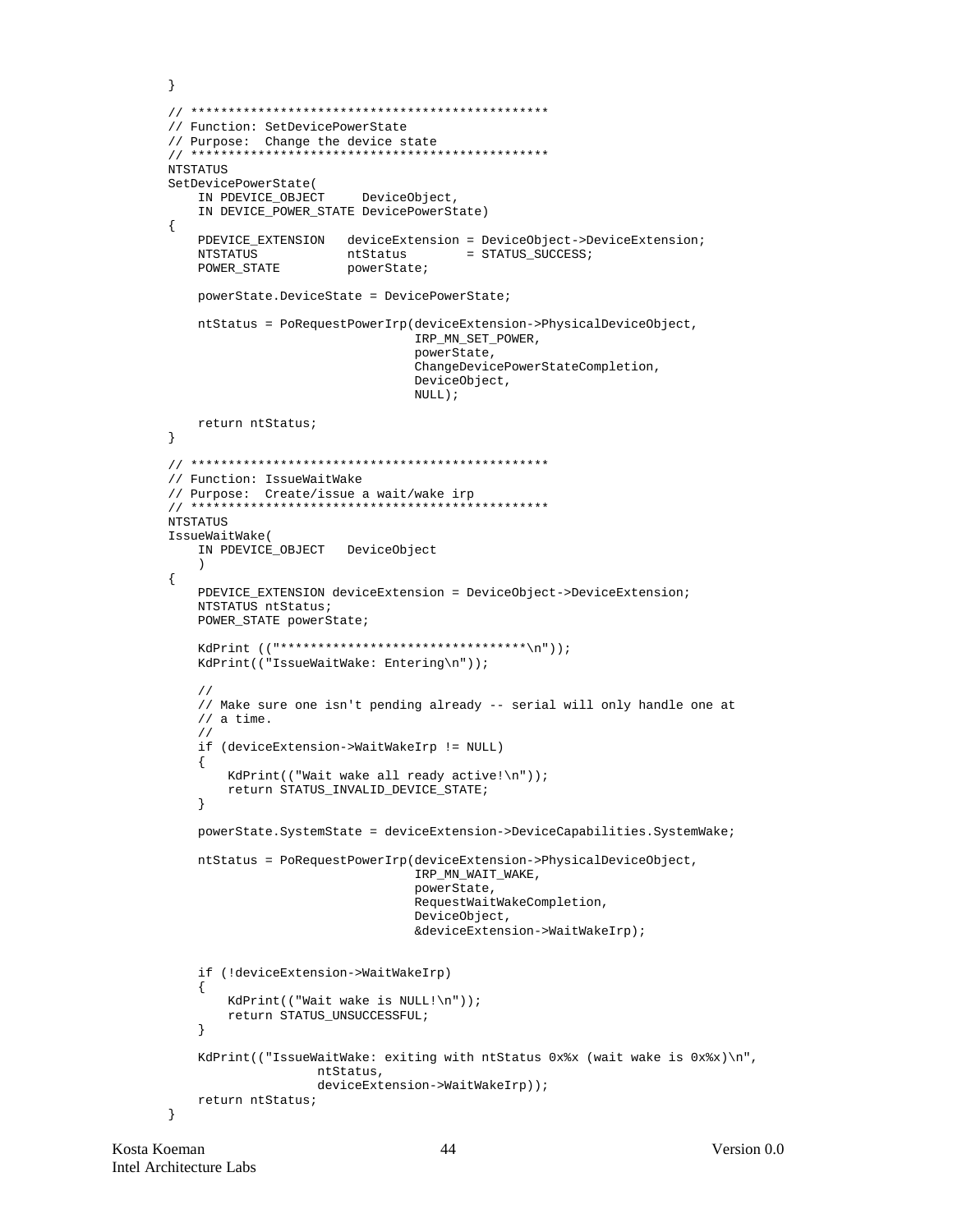```
// Function: RequestWaitWakeCompletion
// Purpose: Completion routine for irp generated
\frac{1}{2}by PoRequestPowerIrp in IssueWaitWake
NTSTATUS
RequestWaitWakeCompletion(
   IN PDEVICE_OBJECT
                        DeviceObject,
   IN UCHAR
                        MinorFunction,
   IN POWER_STATE
                         PowerState,
   IN PVOID
                        Context,
   IN PIO_STATUS_BLOCK    IoStatus
\{\begin{tabular}{ll} \bf PDEVICE\_OBJECT & \tt deviceObject & = Context \textit{;} \\ \bf PDEVICE\_EXTENSION & \tt deviceExtension = deviceObject->DeviceExtension \textit{;} \\ \end{tabular}NTSTATUS
                     ntStatus
                                   = IoStatus->Status;
   KdPrint(("###
                 RequestWaitWakeCompletion
                                              ###\n"));
   deviceExtension->WaitWakeIrp = NULL;
   KdPrint(("RequestWaitWakeCompletion: Wake irp completed status 0x%x\n", ntStatus));
   //IoCompleteRequest(deviceExtension->WaitWakeIrp, IO_NO_INCREMENT);
   switch (ntStatus)
   case STATUS_SUCCESS:
       KdPrint(("RequestWaitWakeCompletion: Wake irp completed succefully.\n"));
       deviceExtension->IoctlIrp = NULL;
       // We need to request a set power to power up the device.
       ntStatus = SetDevicePowerState(DeviceObject, PowerDeviceD0);
       break;
   case STATUS_CANCELLED:
       KdPrint(("RequestWaitWakeCompletion: Wake irp cancelled\n"));
       break;
   default:
      break;
   return ntStatus;
\}
```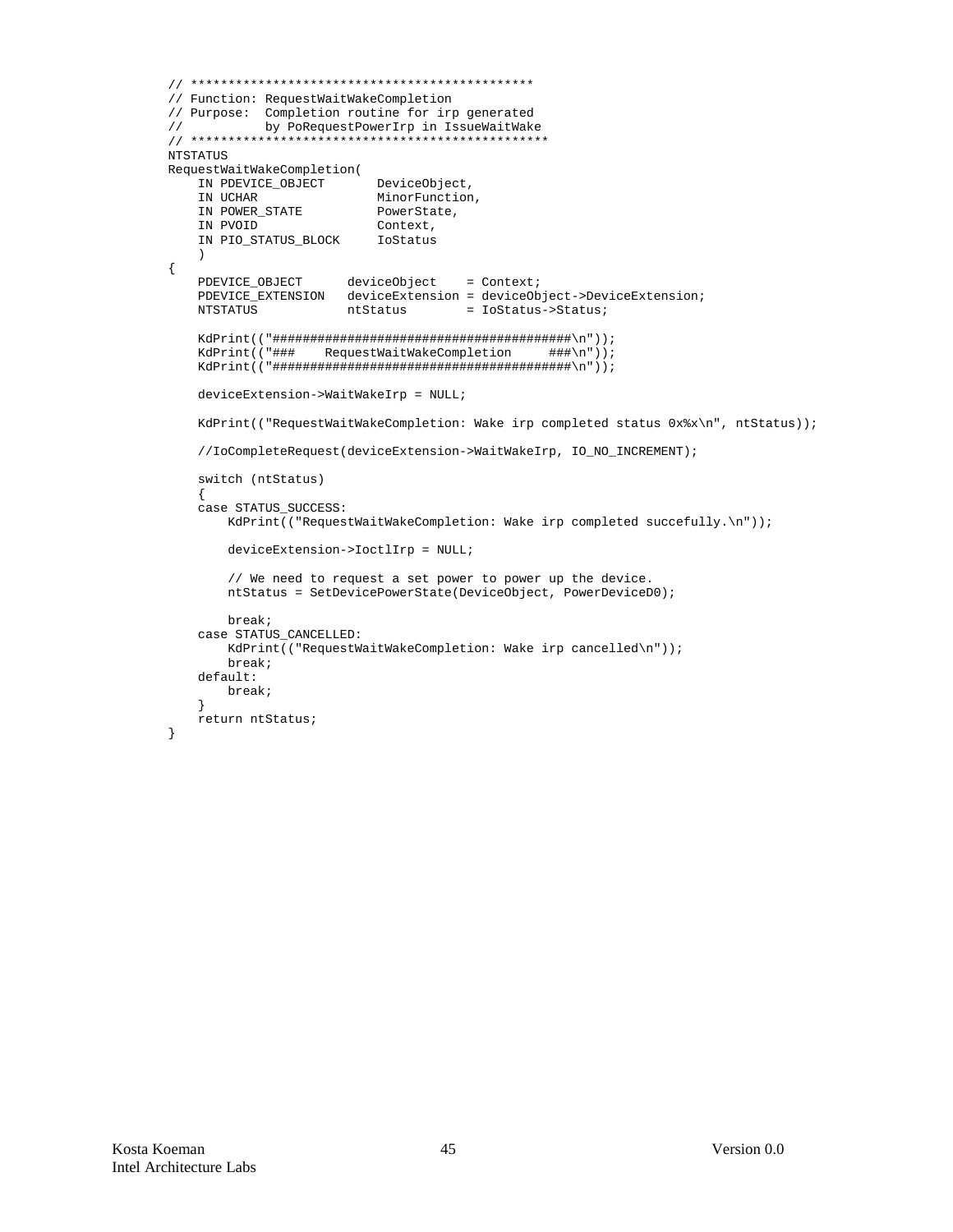```
// Function: PoSystemOueryCompletionRoutine
// Purpose: Finish handling system suspend
\frac{1}{2}notification
NTSTATUS
PoSystemQueryCompletionRoutine(
   IN PDEVICE_OBJECT NullDeviceObject,
   IN PIRP Irp,
   IN PVOID Context
   \rightarrow\{PDEVICE_OBJECT DeviceObject
                                   = (PDEVICE_OBJECT)Context;
   PDEVICE_EXTENSION deviceExtension = DeviceObject->DeviceExtension;
   KIROL irgl = KefetCurrentIrgl();
   KdPrint(("enter PoSystemQueryCompletionRoutine at IRQL %s with ntStatus 0x%x\n",
               irql == PASSIVE_LEVEL ? "PASSIVE_LEVEL": "DISPATCH_LEVEL",
               Irp->IoStatus.Status));
   // If the lower driver returned PENDING, mark our stack location as pending also.
   if (Irp->PendingReturned)
   \left\{ \right.IoMarkIrpPending(Irp);
   \left\{ \right\}// Finish any outstanding transactions,
   // wait for all transaction to finish here
   KeWaitForSingleObject(&deviceExtension->NoPendingTransactionsEvent,
                        Executive,
                        KernelMode,
                        FALSE.
                        NULL);
   Irp->IoStatus.Status = STATUS_SUCCESS;
   return STATUS_SUCCESS;
\}// Function: PoChangeDeviceStateRoutine
// Purpose: Completion routine for changing the
           device state due to system set power irps
\frac{1}{2}NTSTATUS
PoChangeDeviceStateRoutine(
   IN PDEVICE_OBJECT NullDeviceObject,
   IN PIRP Irp.
   IN PVOID Context
   \rightarrow\{PDEVICE_OBJECT DeviceObject = (PDEVICE_OBJECT)Context;
   PDEVICE_EXTENSION deviceExtension = DeviceObject->DeviceExtension;
   NTSTATIIS
                     RequestIrpStatus = STATUS_SUCCESS;
   DEVICE_POWER_STATE currDeviceState =
                     deviceExtension->CurrentDeviceState.DeviceState;
   DEVICE_POWER_STATE nextDeviceState = deviceExtension->NextDeviceState.DeviceState;
   KdPrint(("Change device state from %s to %s\n",
               DevicePowerStateString[currDeviceState],
               DevicePowerStateString[nextDeviceState]));
   // If the lower driver returned PENDING, mark our stack location as pending also.
   if (Irp->PendingReturned)
   \left\{ \right.IoMarkIrpPending(Irp);
   \}// No, request that we be put into this state
   // by requesting a new Power Irp from the Pnp manager
   deviceExtension->PowerIrp = Irp;
   if (deviceExtension->NextDeviceState.DeviceState == PowerDeviceD0)
   \{
```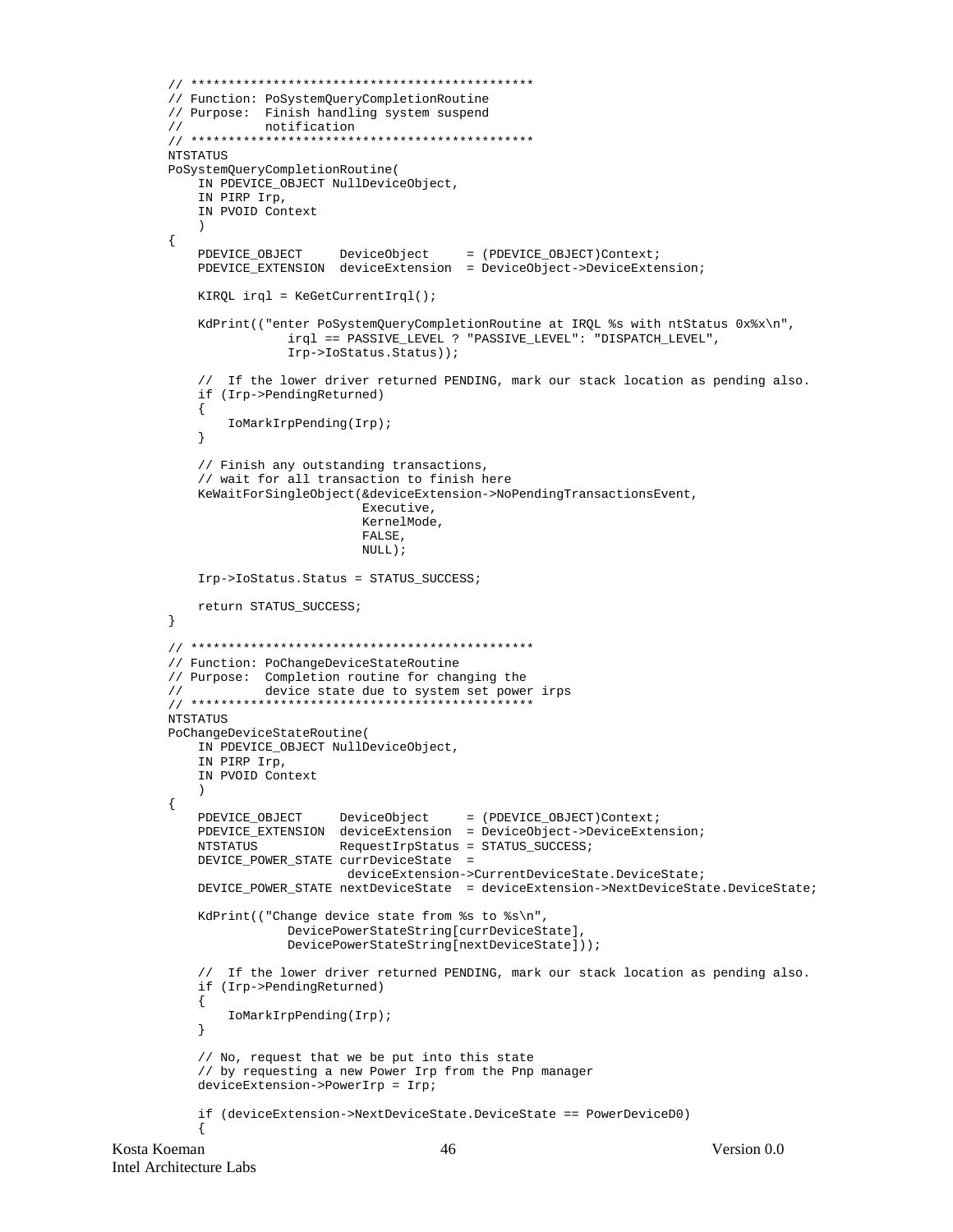```
KdPrint(("Powering up device as a result of system wakeup\langle n'' \rangle);
    \left\{ \right\}deviceExtension->SetPowerEventFlag =
            ((deviceExtension->NextDeviceState.DeviceState == PowerDeviceD0)
                                                                                \delta x(deviceExtension->CurrentDeviceState.DeviceState != PowerDeviceD0) & &
             (gHasRemoteWakeupIssue));
    // simply adjust the device state if necessary
    if (currDeviceState != nextDeviceState)
    \{\verb|deviceExtension->IoctlIrp = NULL| \\RequestIrpStatus = SetDevicePowerState(DeviceObject,
                                              nextDeviceState);
    .<br>Irp->IoStatus.Status = STATUS SUCCESS;
    return STATUS_SUCCESS;
\}// Function: StartThread
NTSTATUS
StartThread(
    IN PDEVICE_OBJECT DeviceObject
    \lambda\{PDEVICE_EXTENSION deviceExtension = DeviceObject->DeviceExtension;
    NTSTATUS ntStatus;
   HANDLE ThreadHandle;
    ntStatus = PsCreateSystemThread(&ThreadHandle,
                                    (ACCESS_MASK)0,
                                    NULL,
                                    (HANDLE) 0,
                                    NULL,
                                    PowerUpThread,
                                    DeviceObject);
    if (!NT_SUCCESS(ntStatus))
    \{return ntStatus;
    \left\{ \right\}\frac{1}{2}// Convert the Thread object handle
    // into a pointer to the Thread object
    // itself. Then close the handle.
    \frac{1}{2}ObReferenceObjectByHandle(
              ThreadHandle,
               THREAD_ALL_ACCESS,
               NULL,
              KernelMode.
               &deviceExtension->ThreadObject,
              NULL );
    ZwClose(ThreadHandle);
    return ntStatus;
```

```
\mathfrak{z}
```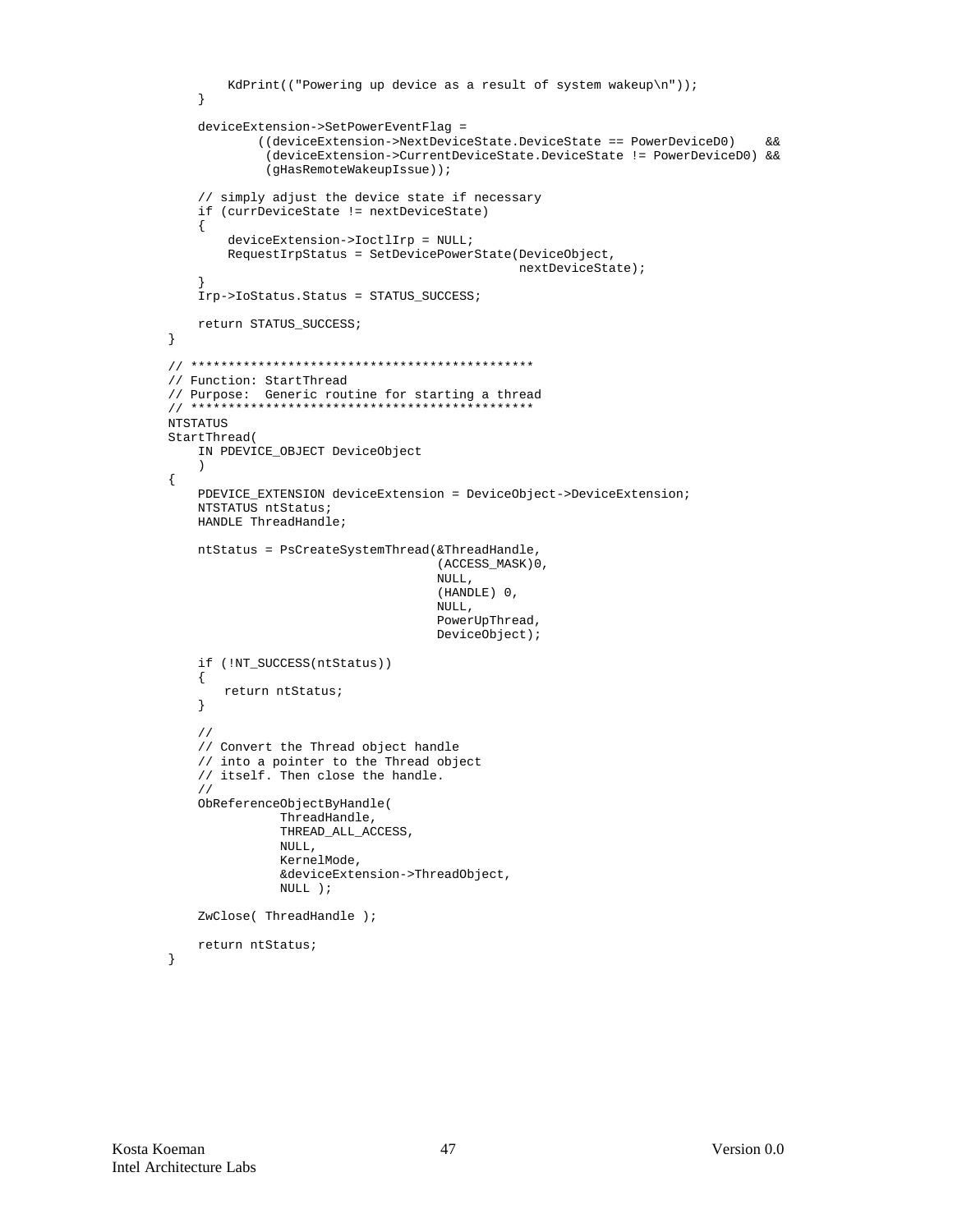```
// Function: PowerUpThread
// Purpose: Performs a Get Device Descriptor call after system returns
\frac{1}{2}to S0 to be replaced by vendor specific command for
VOID
PowerUpThread(
      IN PVOID pContext
      \lambda\{PDEVICE_OBJECT DeviceObject = pContext;
   PDEVICE_EXTENSION deviceExtension = DeviceObject->DeviceExtension;
   NTSTATUS ntStatus;
   KeSetPriorityThread(
             KeGetCurrentThread(),
             LOW_REALTIME_PRIORITY );
   ntStatus = KeWaitForSingleObject(&deviceExtension->PowerUpEvent,
                                  Suspended,
                                  KernelMode,
                                  FALSE.
                                 NULL);
   if (NT_SUCCESS(ntStatus))
   \{PVOID descriptorBuffer = NULLULONG siz;
       KdPrint(("Power Up Event signalled - Performing get descriptor call\n"));
       // Get the device Descriptor
       size = sizeof(USE_DENCE_D ESCRIPTOR);descriptorBuffer = ExAllocatePool(NonPagedPool, siz);if (!descriptorBuffer)
       \{ntStatus = STATUS NO MEMORY;
       \}else
       \{ntStatus = GetDescriptor(DeviceObject,
                                 USB_DEVICE_DESCRIPTOR_TYPE,
                                 0,0,descriptorBuffer,
                                 \sin z);
          ExFreePool(descriptorBuffer);
          descriptorBuffer = NULL;ļ
       KdPrint(("PowerUpThread: Get Descriptor Call: 0x%x\n", ntStatus));
   - }
   KdPrint(("PowerUpThread - Terminating\n"));
   PsTerminateSystemThread( STATUS_SUCCESS );
```
 $\mathcal{E}$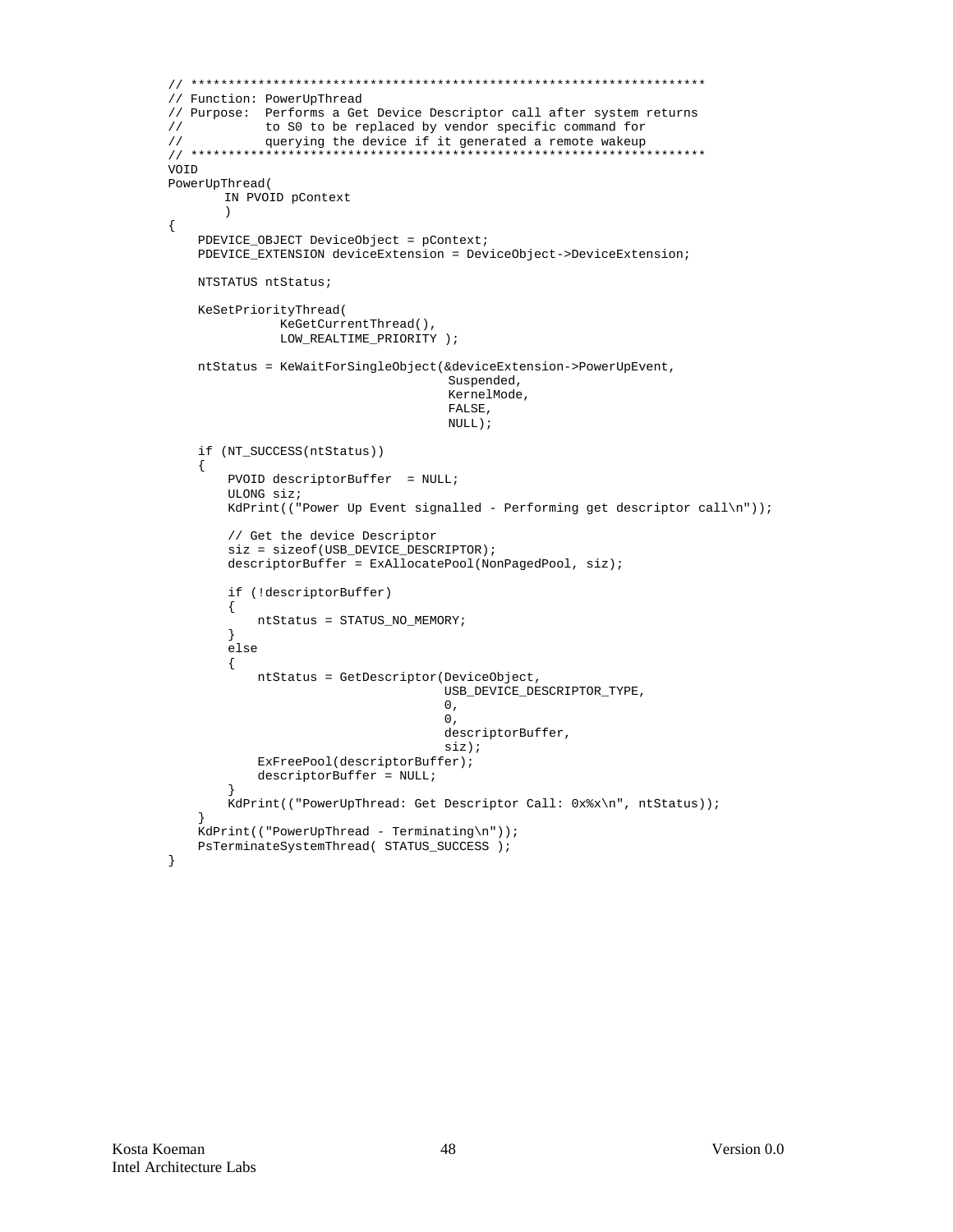```
// Function: HandleSystemOueryIrp
// Purpose: Determine whether or not we should prevent the system from
\frac{1}{2}going to sleep
NTSTATUS
HandleSystemQueryIrp(
   IN PDEVICE_OBJECT DeviceObject,
   IN PIRP Irp
\{PDEVICE_EXTENSION deviceExtension = DeviceObject->DeviceExtension;
                                = IoGetCurrentIrpStackLocation(Irp);<br>= STATUS_SUCCESS;
   PIO_STACK_LOCATION irpStack
   NTSTATUS
                    nt.Status
   BOOLEAN fNoCompletionRoutine = FALSE;
   BOOLEAN fPassDownIrp
                                = TRUE;
   KdPrint ( (" == == == == == == == == == == == == == == == == == == ==) n") ) ;
   KdPrint(("Power() IRP_MN_QUERY_POWER to %s\n",
            SystemPowerStateString[irpStack->Parameters.Power.State.SystemState]));
   // first determine if we are transmitting data
   if (deviceExtension->ulOutStandingIrps > 0)
   \{BOOLEAN fOptionDetermined = FALSE;
       ULONG ulStopDataTransmissionOnSuspend = 1;
       BOOLEAN fTransmittingCritialData = FALSE;
        // determine if driver should stop transmitting data
       fOptionDetermined = (BOOLEAN)GetRegistryDword(&gRegistryPath,
                                           L"StopDataTransmissionOnSuspend",
                                           &ulStopDataTransmissionOnSuspend);
       // Note COMPANY_X_PRODUCT_Y_REGISTRY_PATH is the absolute registry path
       // which would be defined as: L"\\REGISTRY\\Machine\\System...
       // ...\\CurrentControlSet\\Services\\COMPANY_X\\PRODUCT_Y and corresponds
       // to the following section in the registry (created by an .inf file or
       // installation routine): HKLM\\System\\CurrentControlSet\\Services...
       // ...\\COMPANY X\\PRODUCT Y which would contain the DWORD entry
       // StopDataTransmissionOnSuspend
       if (ulStopDataTransmissionOnSuspend ||
           !fOptionDetermined ||
           irpStack->Parameters.Power.State.SystemState == PowerSystemShutdown)
           // stop data transmission if the option was set to do so or if the
           // option could not be read or if the system is entering S5
        €
           // Set a flag used to queue up incoming irps
           deviceExtension->PowerTransitionPending = TRUE;// attach a completion routine to wait for
           IoCopyCurrentIrpStackLocationToNext(Irp);
           IoSetCompletionRoutine(Irp,
                                  PoSystemQueryCompletionRoutine,
                                  DeviceObject,
                                  TRUE.
                                  TRUE.
                                  TRIJE);
           fNoCompletionRoutine = FALSE;
       \left\{ \right\}else
           fPassDownIrp = FALSE;
   \left\{ \right.ntStatus = PassDownPowerIrp(DeviceObject, Irp, fPassDownIrp, fNoCompletionRoutine);
   return ntStatus;
\}
```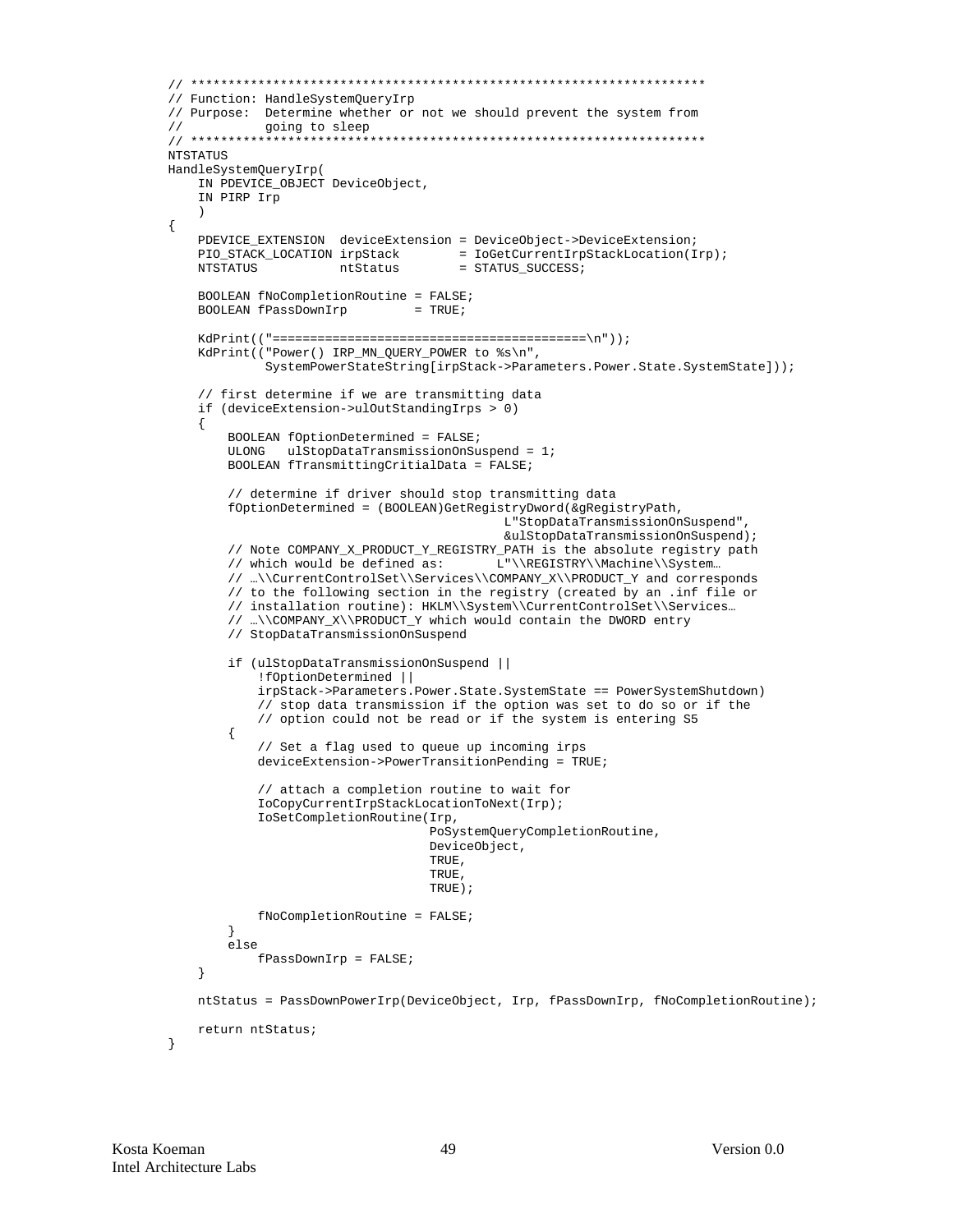```
// Function: PassDownPowerIrp
// Purpose: Passes down a power irp. If no completion routine is
\frac{1}{2}necessary, then IoSkipCurrentIrpStackLocation() is called.
NTSTATUS
PassDownPowerIrp(
   IN PDEVICE_OBJECT DeviceObject,
   IN PIRP Irp,
   IN BOOLEAN bPassDownIrp,
   IN BOOLEAN bNoCompletionRoutine
   \lambda\{PDEVICE EXTENSION deviceExtension = DeviceObject->DeviceExtension;
                              = STATUS_SUCCESS;
   NTSTATUS
                 ntStatus
   // Notify that driver is ready for next power irp
   PoStartNextPowerIrp(Irp);
   if (bPassDownIrp)
   \{if (bNoCompletionRoutine)
      \left\{ \right.// set the irp stack location for pdo
         IoSkipCurrentIrpStackLocation(Irp);
      // pass the driver down to the pdo
      ntStatus = PoCallDriver(deviceExtension->StackDeviceObject, Irp);
   \}else
   \{ntStatus = Irp->IoStatus.Status = STATUS_UNSUCCESSFUL;
      Irp->IoStatus.Information = 0;
      IoCompleteRequest(Irp, IO_NO_INCREMENT);
   \rightarrowreturn ntStatus;
\}// Function: HandleDeviceQueryIrp
// Purpose: Accept a request to power down if no data is being
\frac{1}{2}transmitted
NTSTATUS
HandleDeviceQueryIrp(
   IN PDEVICE_OBJECT DeviceObject,
   IN PIRP Irp
   \rightarrow\{PDEVICE_EXTENSION deviceExtension = DeviceObject->DeviceExtension;
   PIO_STACK_LOCATION irpStack = IoGetCurrentIrpStackLocation(Irp);
   NTSTATUS
                  ntStatus
                                = STATUS_SUCCESS;
   KdPrint(("Power() IRP_MN_QUERY_POWER to %s\n",
          DevicePowerStateString[irpStack->Parameters.Power.State.DeviceState]));
   ntStatus = PassDownPowerIrp(DeviceObject,
                           Irp.
                           (BOOLEAN)(deviceExtension->ulOutStandingIrps == 0),
                          TRUE); // No completion routine
   return ntStatus;
\}
```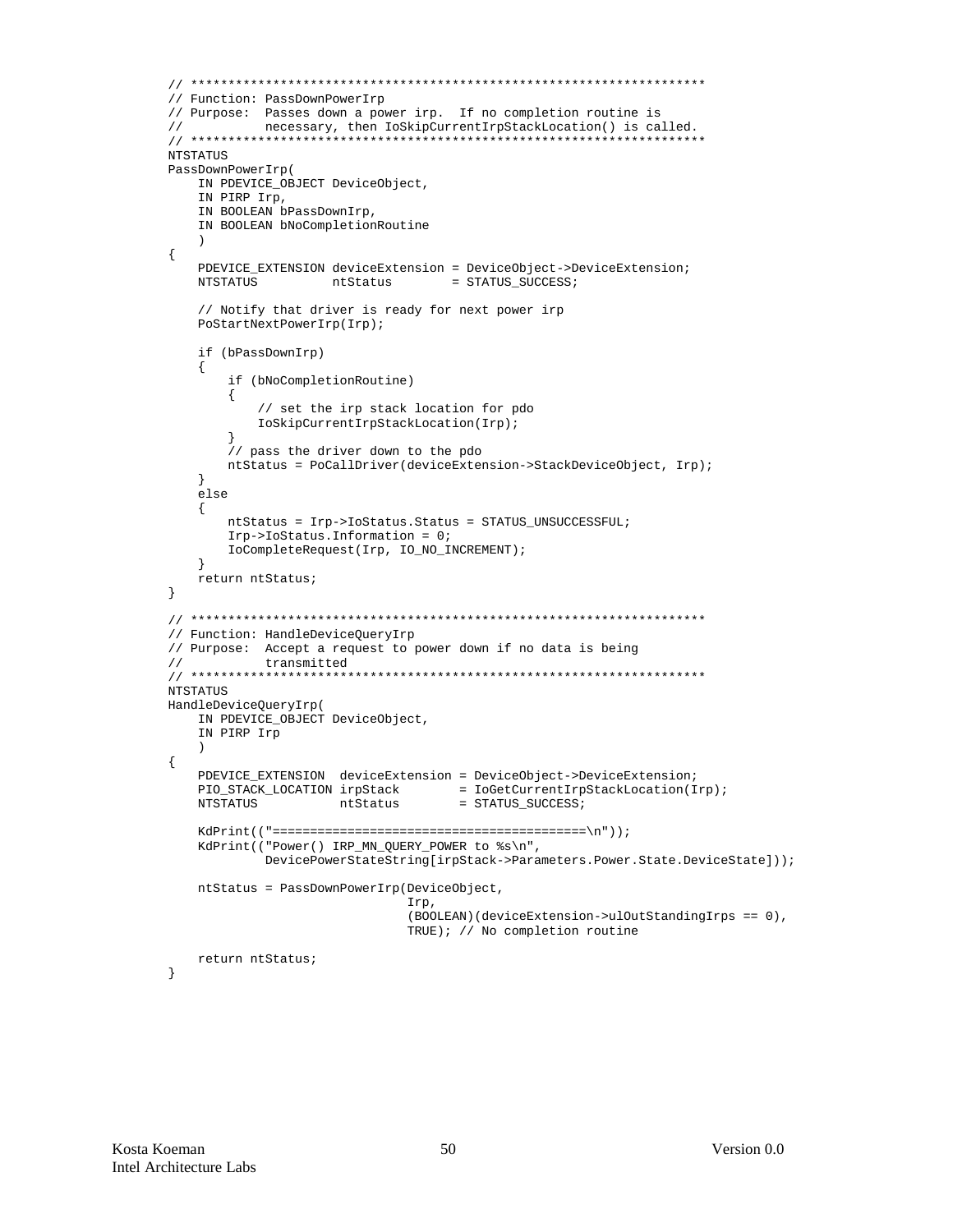```
// ***************************************
//
// File: power.h
//
// ***************************************
#ifndef _power_h_
#define _power_h_
NTSTATUS
PoSetDevicePowerStateComplete(
    IN PDEVICE_OBJECT NullDeviceObject,
     IN PIRP Irp,
     IN PVOID Context
     );
NTSTATUS
HandleSetSytemPowerState(
    IN PDEVICE_OBJECT DeviceObject,
     IN PIRP Irp
     );
NTSTATUS
HandleSetDevicePowerState(
    IN PDEVICE_OBJECT DeviceObject,
    IN PIRP Irp
     );
NTSTATUS
DispatchPower(
    IN PDEVICE_OBJECT DeviceObject,
     IN PIRP Irp
    );
NTSTATUS
ChangeDevicePowerStateCompletion(
   IN PDEVICE_OBJECT DeviceObject,<br>IN UCHAR MinorFunction,<br>IN POWER_STATE PowerState,
IN UCHAR MinorFunction,
IN POWER_STATE PowerState,
 IN PVOID Context,
     IN PIO_STATUS_BLOCK IoStatus
     );
NTSTATUS
SetDevicePowerState(
    IN PDEVICE_OBJECT DeviceObject,
     IN DEVICE_POWER_STATE PowerState
     );
NTSTATUS
IssueWaitWake(
    IN PDEVICE_OBJECT DeviceObject
     );
NTSTATUS
RequestWaitWakeCompletion(
 IN PDEVICE_OBJECT DeviceObject,
IN UCHAR MinorFunction,
IN POWER_STATE PowerState,
   IN COMER STATE PowerState,<br>IN POWER STATE PowerState,<br>Context,
     IN PIO_STATUS_BLOCK IoStatus
     );
NTSTATUS
PoSystemQueryCompletionRoutine(
    IN PDEVICE_OBJECT NullDeviceObject,
     IN PIRP Irp,
     IN PVOID Context
     );
NTSTATUS
PoChangeDeviceStateRoutine(
    IN PDEVICE_OBJECT NullDeviceObject,
     IN PIRP Irp,
    IN PVOID Context
     );
```

```
Kosta Koeman 51 Version 0.0
Intel Architecture Labs
```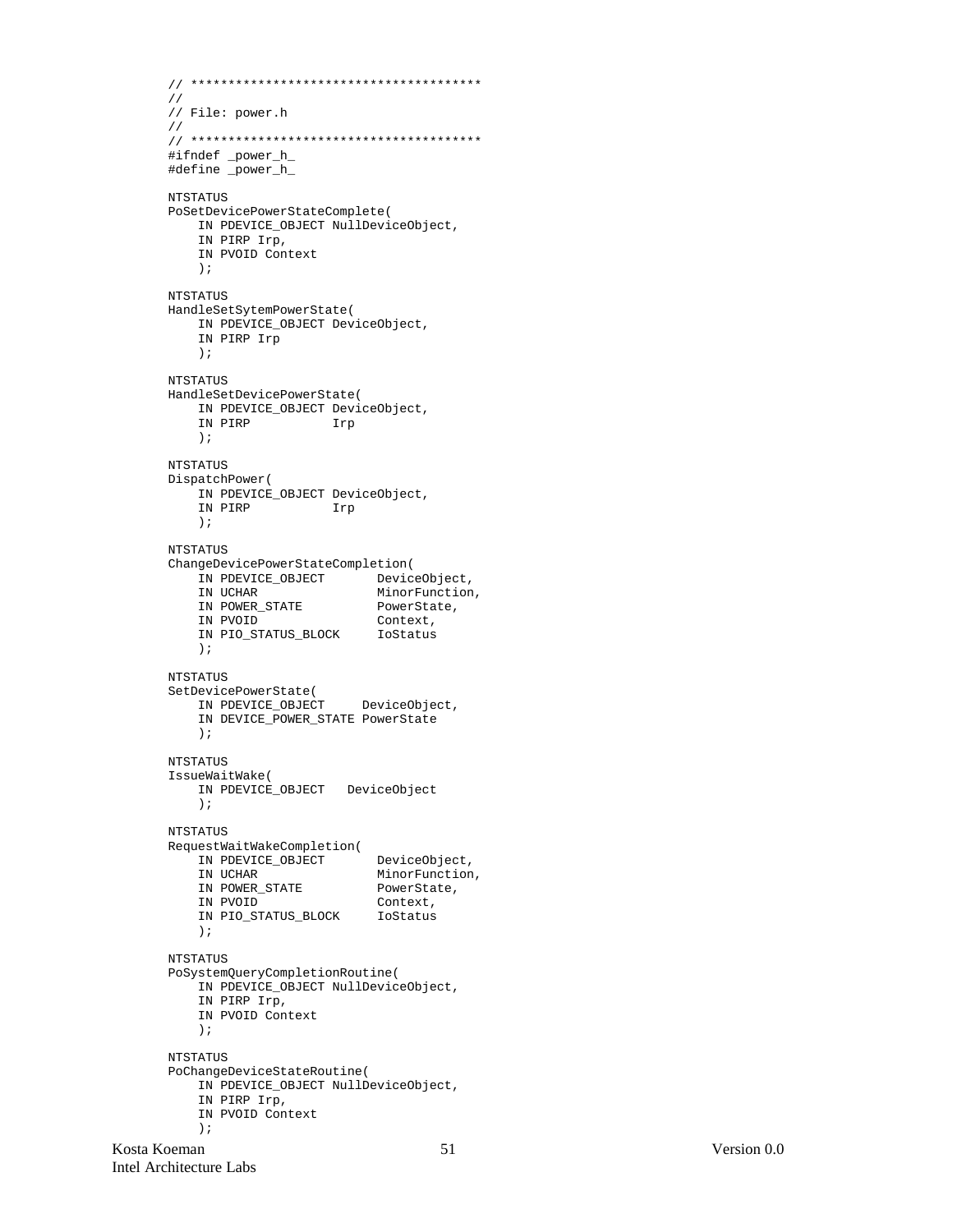```
NTSTATUS
StartThread(
   IN PDEVICE_OBJECT DeviceObject
    \rightarrowVOID
PowerUpThread(
       IN PVOID pContext
       \rightarrowNTSTATUS
HandleSystemQueryIrp(
   IN PDEVICE OBJECT DeviceObject,
   IN PIRP Irp
    \rightarrowNTSTATUS
HandleDeviceQueryIrp(
    IN PDEVICE_OBJECT DeviceObject,
   IN PIRP Irp
   \rightarrowNTSTATUS
PassDownPowerIrp(
   IN PDEVICE_OBJECT DeviceObject,
    IN PIRP Irp,
   IN BOOLEAN bPassDownIrp,
   IN BOOLEAN bNoCompletionRoutine
    \rightarrow#endif
\!\!/\!\!/// File: ioctl.c
\!\!/\!\!/#define DRIVER
#pragma warning(disable: 4214) // bitfield nonstd
#include "wdm.h"
#pragma warning(default:4214)
#include "stdarg.h"
#include "stdio.h"
#include "devioctl.h"
#pragma warning(disable:4200) //non std struct used
#include "usbdi.h"
#pragma warning(default:4200)
#include "usbdlib.h"
#include "ioctl.h"<br>#include "sample.h"
#include "power.h"
```
extern USBD\_VERSION\_INFORMATION gVersionInformation; extern BOOLEAN gHasRemoteWakeupIssue;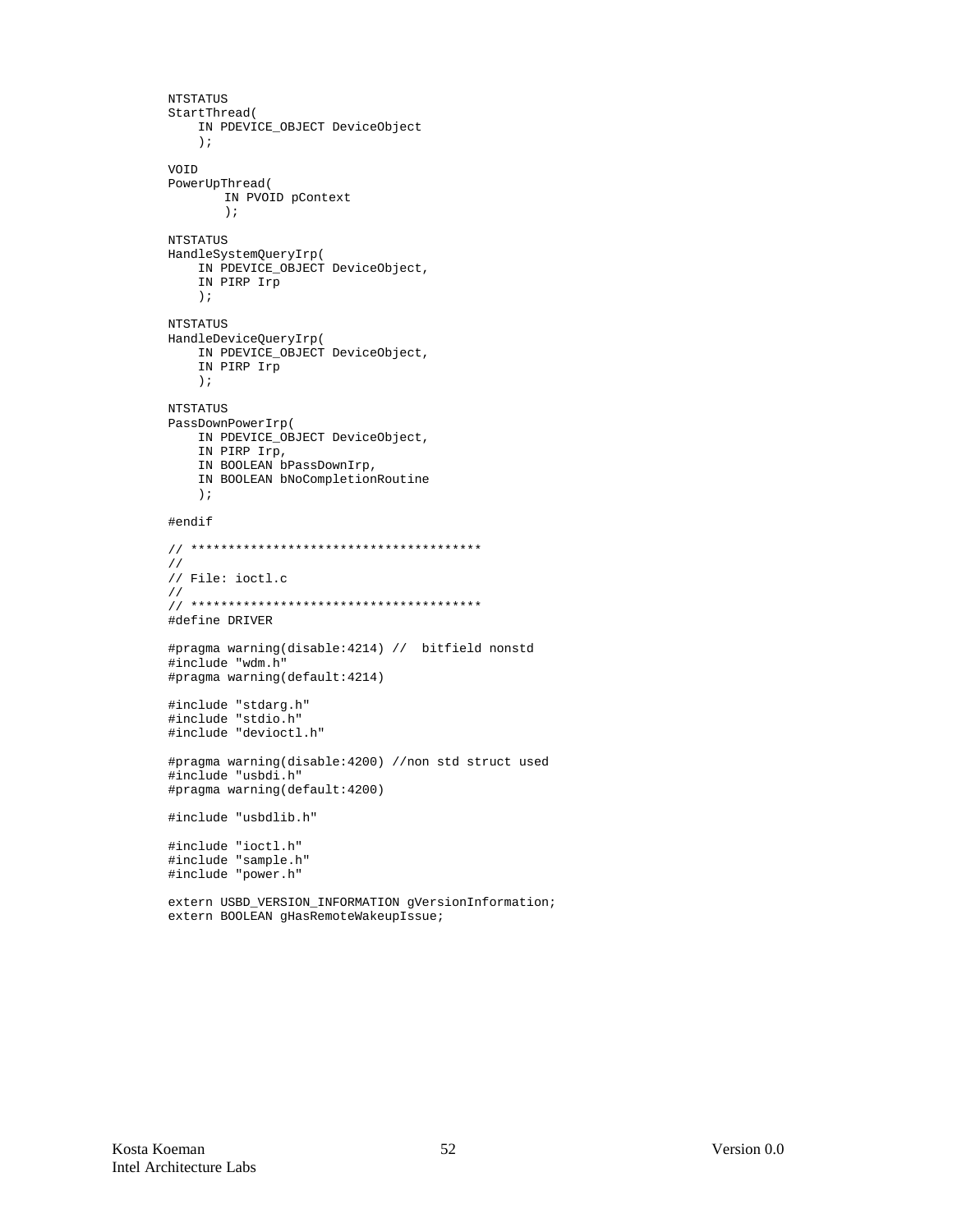```
// Function: ProcessIoctl
// Purpose: Handle DeviceIoCtrl requests
NTSTATUS
ProcessIoctl(
    IN PDEVICE_OBJECT DeviceObject,
    IN PIRP Irp
    \rightarrow\{NTSTATUS ntStatus = STATUS_SUCCESS;<br>
PDEVICE_EXTENSION deviceExtension = DeviceObject->DeviceExtension;<br>
PIO_STACK_LOCATION irpStack = IoGetCurrentIrpStackLocation (Irp);
     PVOID ioBuffer;
     ULONG inputBufferLength;
     ULONG outputBufferLength;
     ULONG ioControlCode;
     ULONG length = 0:Irp->IoStatus.Status = STATUS_SUCCESS;
     Irp->IoS status. Information = 0;ASSERT (deviceExtension);
     iOBuffer = Irp->Associated Irp.SystemBuffer;\ninputBufferLength = irpStack->Parameters. DeviceIoController. InputBufferLength;\noutputBufferLength = irpStack->Parameters.DeviceIoControl.OutputBufferLength;
                            = irpStack->Parameters.DeviceIoControl.IoControlCode;
     ioControlCode
     switch (ioControlCode)
     case IOCTL_GET_DEVICE_POWER_STATE:
         \{PULONG pulPowerState = (PULONG)ioBuffer;
              KdPrint(("IOCTL_GET_DEVICE_POWER_STATE: 0x%x\n",
                                   (ULONG)deviceExtension->CurrentDeviceState.DeviceState));
               *pulPowerState = (ULONG)deviceExtension->CurrentDeviceState.DeviceState;
               Irp->IoStatus. Information = length = sizeof(ULONG);
          -1
          break;
     case IOCTL_RESET_PARENT_PORT:
          ntStatus = ResetParentPort(DeviceObject);
          Irp->IoS status. Information = 0;break;
     case IOCTL_GET_USBDI_VERSION:
         \{PULONG pulVersion = (PULONG)ioBuffer;
               *pulVersion = gVersionInformation.USBDI_Version;
               Irp->IoStatus.Status = ntStatus = STATUS_SUCCESS;
               Irp->IoStatus.Status = sizeof(ULONG);
          break;
         default:ntStatus = STATUS_INVALID_PARAMETER;\verb|Irp->IoS status fstatus = ntstatus |% \verb|Idp|, \verb|Idp|, \verb|Idp|, \verb|Idp|, \verb|Idp|, \verb|Idp|, \verb|Idp|, \verb|Idp|, \verb|Idp|, \verb|Idp|, \verb|Idp|, \verb|Idp|, \verb|Idp|, \verb|Idp|, \verb|Idp|, \verb|Idp|, \verb|Idp|, \verb|Idp|, \verb|Idp|, \verb|Idp|, \verb|Idp|, \verb|Idp|, \verb|Idp|, \verb|Idp|, \verb|Idp|, \verb|Idp|, \verb|Idp|, \verb|Idp|, \verb|Idp|
```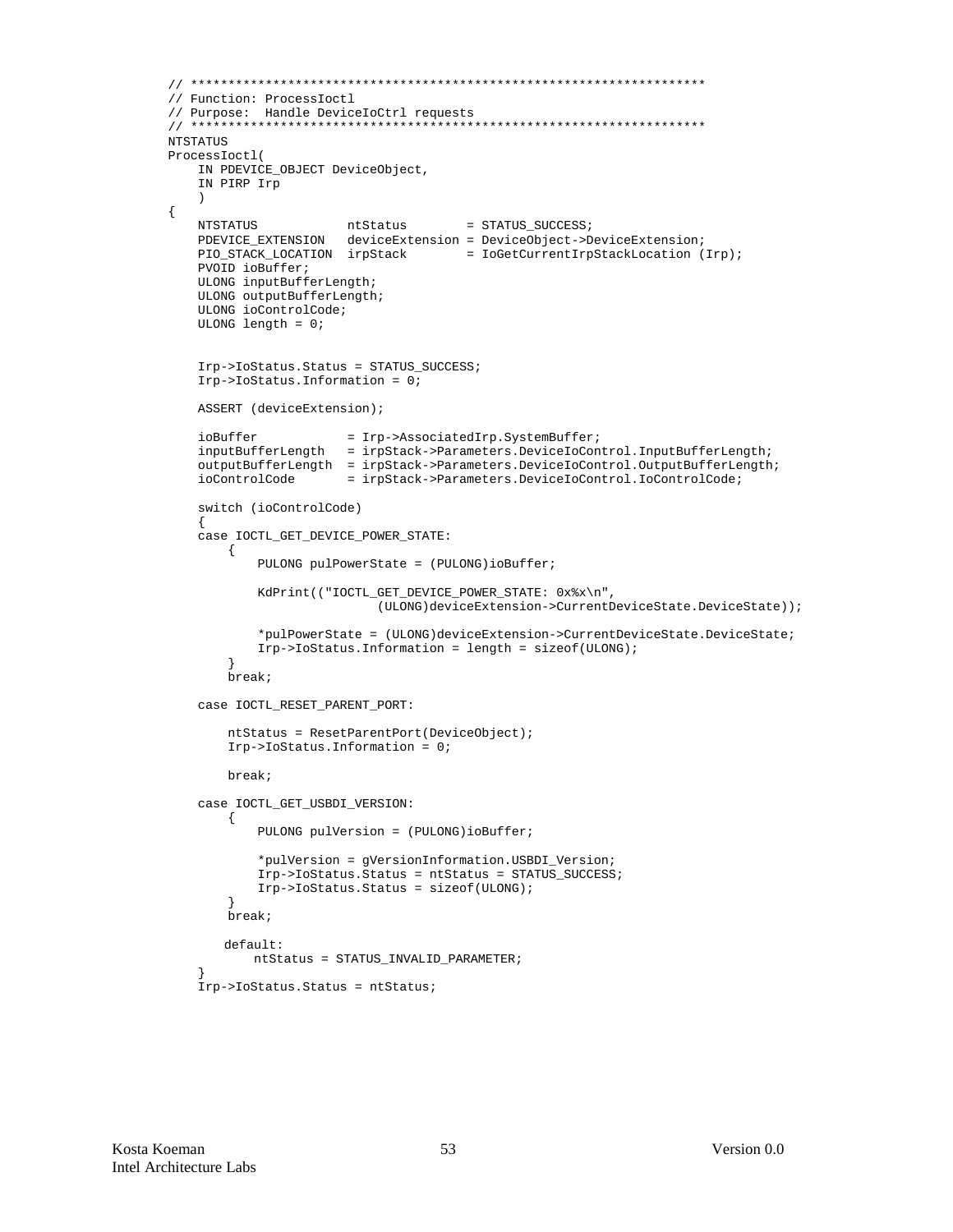```
if (ntStatus == STATUS_PENDING)
    \left\{ \right.IoMarkIrpPending(Irp);
    \left\{ \right\}else
    \mathcal{L}IoCompleteRequest (Irp, IO_NO_INCREMENT);
    }
    return ntStatus;
\}// Function: ResetParentPort
// Purpose: Rest the device
NTSTATUS
ResetParentPort(
   IN PDEVICE_OBJECT DeviceObject
    \rightarrow\{PDEVICE_EXTENSION deviceExtension = DeviceObject->DeviceExtension;
   NTSTATUS ntStatus, status = STATUS_SUCCESS;
   PIRP irp;
   KEVENT event;
    IO_STATUS_BLOCK ioStatus;
    PIO_STACK_LOCATION nextStack;
   KeInitializeEvent(&event, NotificationEvent, FALSE);
    irp = IoBuildDeviceIoControlRequest(
                IOCTL_INTERNAL_USB_RESET_PORT,
               deviceExtension->StackDeviceObject,
               NIIIJ_{1}.
                0,NULL.
                0,TRUE, // internal ( use IRP_MJ_INTERNAL_DEVICE_CONTROL )
                &event.
               \&ioStatus);
    nextStack = IoGetNextIrpStackLocation(irp);
    ntStatus = IoCallDriver(deviceExtension->StackDeviceObject, irp);
    if (ntStatus == STATUS_PENDING)
    \left\{ \right.status = KeWaitForSingleObject(&event,
                      Suspended,
                      KernelMode.
                      FALSE,
                      NULL);
    \left\{ \right\}else
    \mathcal{A}ioStatus. Status = ntStatus;
    \left\{ \right\}\frac{1}{2}// USBD maps the error code for us
    \frac{1}{2}ntStatus = ioStatus.Status;
    KdPrint(("Exit ResetPort (%x)\n", ntStatus));
   return ntStatus;
```

```
\}
```